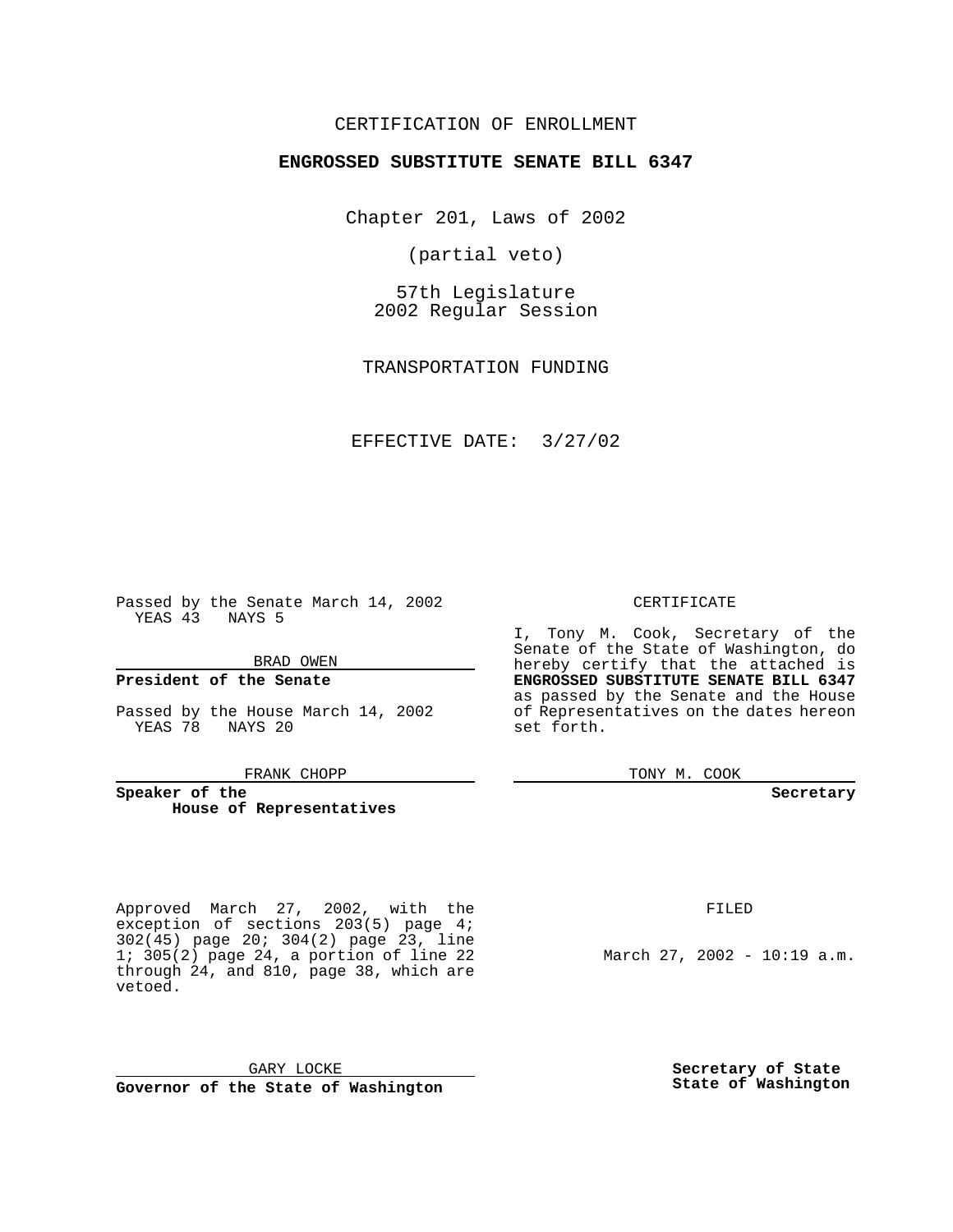#### **ENGROSSED SUBSTITUTE SENATE BILL 6347** \_\_\_\_\_\_\_\_\_\_\_\_\_\_\_\_\_\_\_\_\_\_\_\_\_\_\_\_\_\_\_\_\_\_\_\_\_\_\_\_\_\_\_\_\_\_\_

\_\_\_\_\_\_\_\_\_\_\_\_\_\_\_\_\_\_\_\_\_\_\_\_\_\_\_\_\_\_\_\_\_\_\_\_\_\_\_\_\_\_\_\_\_\_\_

Passed Legislature - 2002 Regular Session

#### **State of Washington 57th Legislature 2002 Regular Session**

**By** Senate Committee on Transportation (originally sponsored by Senators Haugen and Keiser; by request of Governor Locke)

READ FIRST TIME 03/12/2002.

 AN ACT Relating to transportation funding and appropriations; adding a new section to chapter 47.05 RCW; adding a new section to chapter 47.08 RCW; creating new sections; making appropriations; authorizing expenditures for capital improvements; and declaring an emergency.

BE IT ENACTED BY THE LEGISLATURE OF THE STATE OF WASHINGTON:

#### **TRANSPORTATION INVESTMENT**

 NEW SECTION. **Sec. 1.** (1) The legislature recognizes that a good transportation system is critical in keeping Washington state's economy strong and its businesses competitive. The legislature further recognizes that badly needed investments in our state's transportation infrastructure will create jobs and help to ensure Washington's long-term economic success.

 (2) The transportation investment act of 2002 is hereby adopted and, subject to the provisions set forth in this act, the several amounts hereinafter specified, or as much thereof as may be necessary to accomplish the purposes designated, are hereby appropriated from the several accounts and funds hereinafter named to the designated state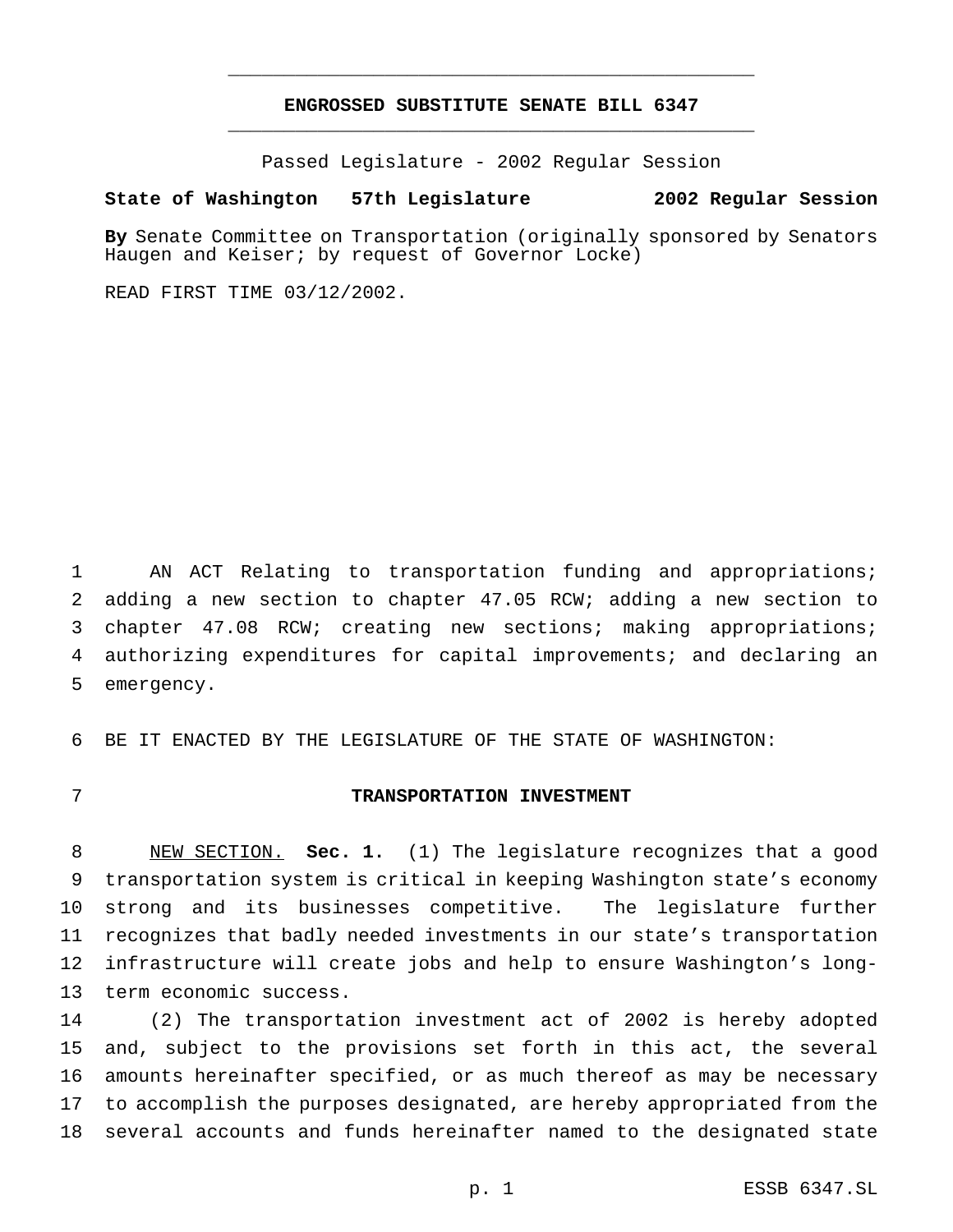agencies and offices for employee compensation and other expenses, for capital projects, and for other specified purposes, including the payment of any final judgments arising out of such activities, for the period ending June 30, 2003.

 (3) Unless the context clearly requires otherwise, the definitions in this subsection apply throughout the act.

 (a) "Fiscal year 2002" or "FY 2002" means the fiscal year ending June 30, 2002.

 (b) "Fiscal year 2003" or "FY 2003" means the fiscal year ending June 30, 2003.

(c) "FTE" means full-time equivalent.

 (d) "Lapse" or "revert" means the amount shall return to an unappropriated status.

 (e) "Provided solely" means the specified amount may be spent only for the specified purpose.

#### **OPERATING--GENERAL GOVERNMENT AGENCIES**

NEW SECTION. **Sec. 101. FOR THE DEPARTMENT OF REVENUE**

- Multimodal Transportation Account--State
- 19 Appropriation . . . . . . . . . . . . . . . \$ 100,000

### **OPERATING--TRANSPORTATION AGENCIES**

 NEW SECTION. **Sec. 201. REGIONAL TRANSPORTATION PLANNING**. \$3,000,000 of the motor vehicle fund--state is appropriated to the department of transportation and is provided solely for the expenses associated with the regional transportation investment district planning committee responsibilities established in Engrossed Second Substitute Senate Bill No. 6140.

 NEW SECTION. **Sec. 202. TRANSPORTATION EFFICIENCIES**. \$1,225,100 of the motor vehicle fund--state is appropriated to the department of transportation and provided solely for the department to implement the state's responsibilities as outlined in chapter 5, Laws of 2002.

 \*NEW SECTION. **Sec. 203. FOR THE DEPARTMENT OF TRANSPORTATION-- PUBLIC TRANSPORTATION--PROGRAM V**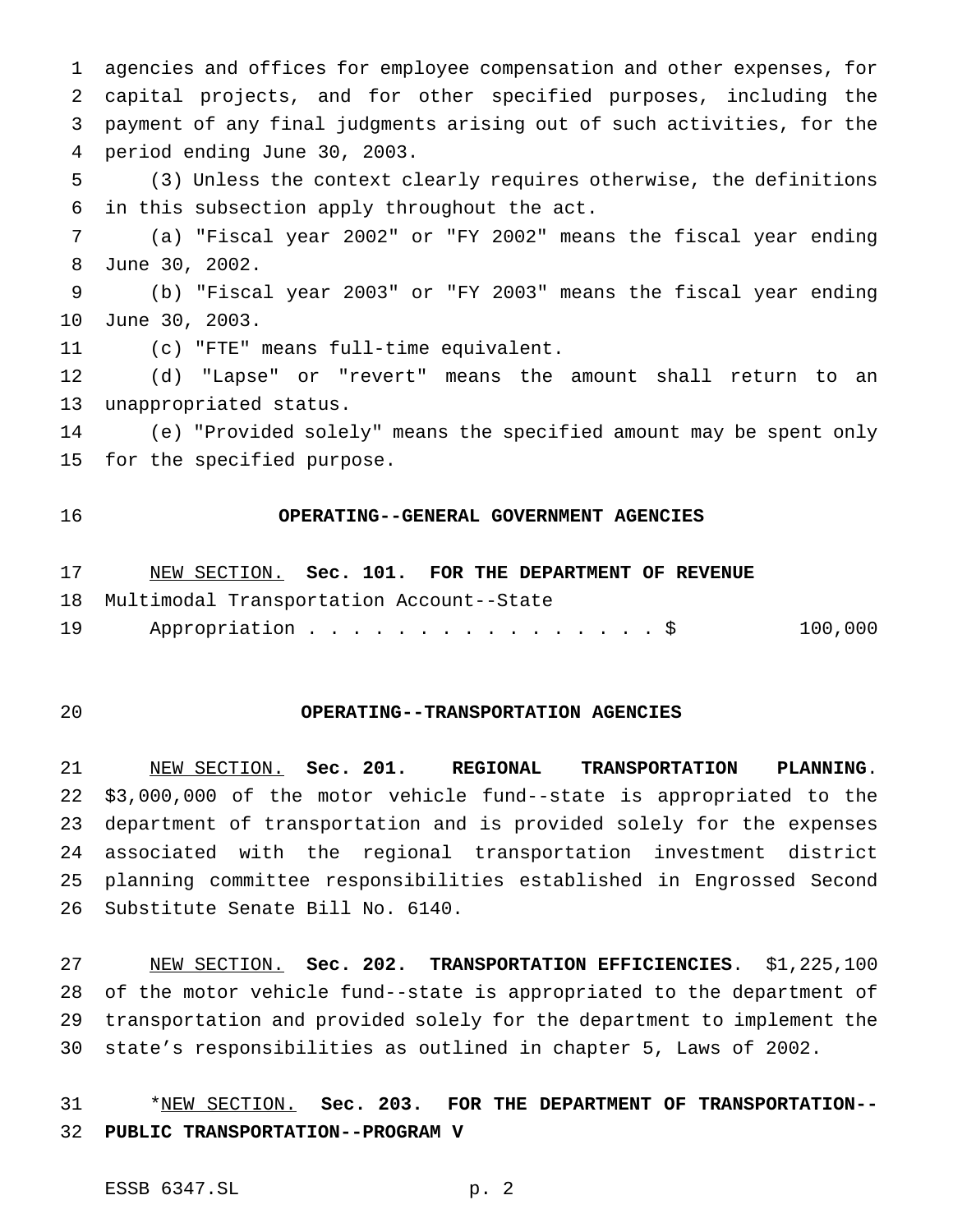| $\mathbf 1$ | Project                          | 2001-03 Total Recommended                                              | Future Biennia   |
|-------------|----------------------------------|------------------------------------------------------------------------|------------------|
| 2           |                                  |                                                                        | (projected cost) |
|             |                                  |                                                                        |                  |
| 3           | Transit                          | \$19,890,000                                                           | \$430,110,000    |
| 4           | Paratransit                      | \$3,600,000                                                            | \$71,400,000     |
| 5           | Rural Mobility Grants            | \$3,600,000                                                            | \$71,400,000     |
| 6           | Vanpool Expansion                | \$1,910,000                                                            | \$37,890,000     |
| 7           | Commute Trip Reduction           | \$6,000,000                                                            | \$94,000,000     |
| 8           | Park and Rides                   | \$4,000,000                                                            | \$76,000,000     |
|             |                                  |                                                                        |                  |
| 9           | Appropriation:                   |                                                                        |                  |
| 10          |                                  | Multimodal Transportation Account--State<br>\$                         | 36,000,000       |
| 11          |                                  | Motor Vehicle Account--State<br>\$                                     | 3,000,000        |
| 12          | Prior Biennia (Expenditures)     |                                                                        |                  |
| 13          |                                  | Multimodal Transportation Account--State<br>- \$                       | $\overline{0}$   |
| 14          |                                  | Motor Vehicle Account--State<br>\$                                     | 0                |
| 15          | Future Biennia (Projected Costs) |                                                                        |                  |
| 16          |                                  | Multimodal Transportation Account--State<br>\$                         | 743,800,000      |
| 17          |                                  | Motor Vehicle Account--State<br>\$                                     | 37,000,000       |
| 18          | TOTAL                            | \$.                                                                    | 819,800,000      |
|             |                                  |                                                                        |                  |
| 19          |                                  | The appropriations provided in this section are provided solely for    |                  |
| 20          |                                  | the following purposes and are subject to the following conditions and |                  |
| 21          | limitations:                     |                                                                        |                  |

 (1) The department shall work cooperatively with the agency council on coordinated transportation and the Washington state transit association to establish grant application procedures and selection criteria for paratransit and rural mobility projects.

 (2) The motor vehicle account--state appropriation in this section is provided solely for park and ride expansion.

 (3) Transit funds in this section shall be distributed to transit systems as follows:

 (a) 50% of funds shall be distributed based on service area population to C-Tran, Community Transit, Everett Transit, King County Metro Transit, Pierce Transit, and Spokane Transit Authority;

 (b) 30% of funds shall be distributed based on service area population to: Ben Franklin Transit, Cowlitz Transit Authority,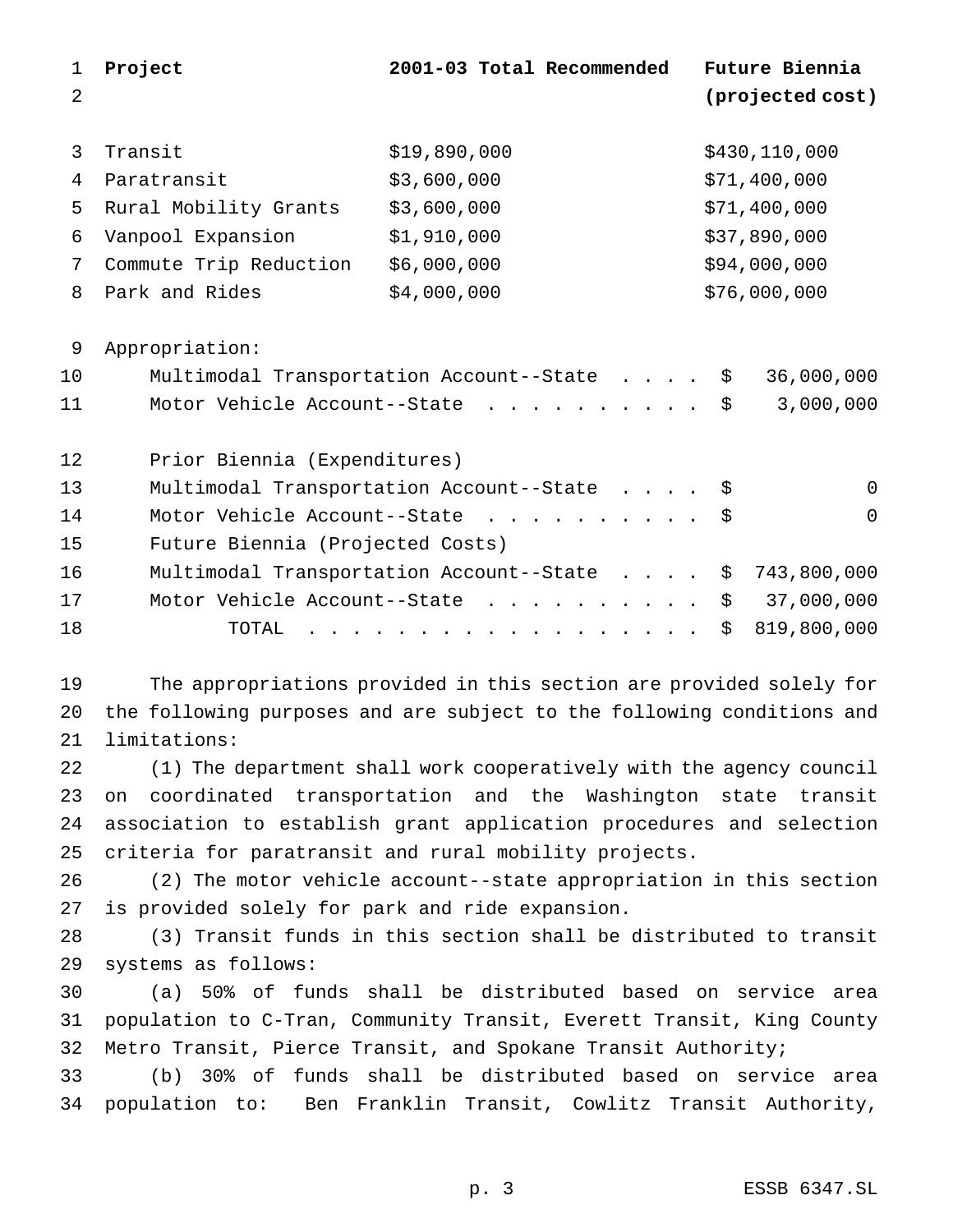Intercity Transit, Kitsap Transit, Whatcom Transportation Authority, and Yakima Transit; and

 (c) 20% of funds shall be distributed based on service area population to: Clallam Transit System, Garfield County, Grant Transit Authority, Grays Harbor Transportation Authority, Island Transit, Jefferson Transit Authority, Link Transit, Mason County Transportation Authority, Pacific Transit, Pullman Transit, Skagit Transit, Twin Transit, and Valley Transit.

 (4) Commute trip reduction funds shall be allocated as follows: \$4,000,000 shall be distributed to local governments in the form of grants; \$2,000,000 shall be distributed as grants to public agencies, nonprofit organizations, developers, and property managers and as tax credits to employers' business and occupation tax, as provided in Senate Bill No. 6008. If Senate Bill No. 6008 is not enacted by the legislature by January 1, 2003, the \$2,000,000 shall be distributed to local governments in the form of grants.

 (5) In <sup>a</sup> county with <sup>a</sup> population over one hundred fifty thousand where <sup>a</sup> public transportation benefit area and <sup>a</sup> city both operate <sup>a</sup> public transportation system, funds may not be released until the transit systems develop an interlocal agreement to serve paratransit and special needs transit.

 (6) The department shall consider the following factors when making decisions regarding the appropriations provided for park and ride lots in this section: Park and ride lots shall be distributed across the state, including islands, to meet multiple service needs and shall be used for multimodal purposes, including ferries and rail.

 (7) The department shall use up to \$500,000 of this appropriation to clear, expand, grade, and surface parking lots in the San Juan Islands as follows: The parking lot on Lopez Island; Lot C at Friday Harbor; and the parking lot on Orcas Island.

 (8) The department shall use up to \$1,500,000 of this appropriation, in cooperation with Island County, to develop park and ride facilities on Whidbey Island.

**\*Sec. 203 was partially vetoed. See message at end of chapter.**

# **CAPITAL--HIGHWAY IMPROVEMENTS AND PRESERVATION**

 NEW SECTION. **Sec. 301. FOR THE DEPARTMENT OF TRANSPORTATION-- IMPROVEMENTS--PROGRAM I--MAJOR PROJECTS**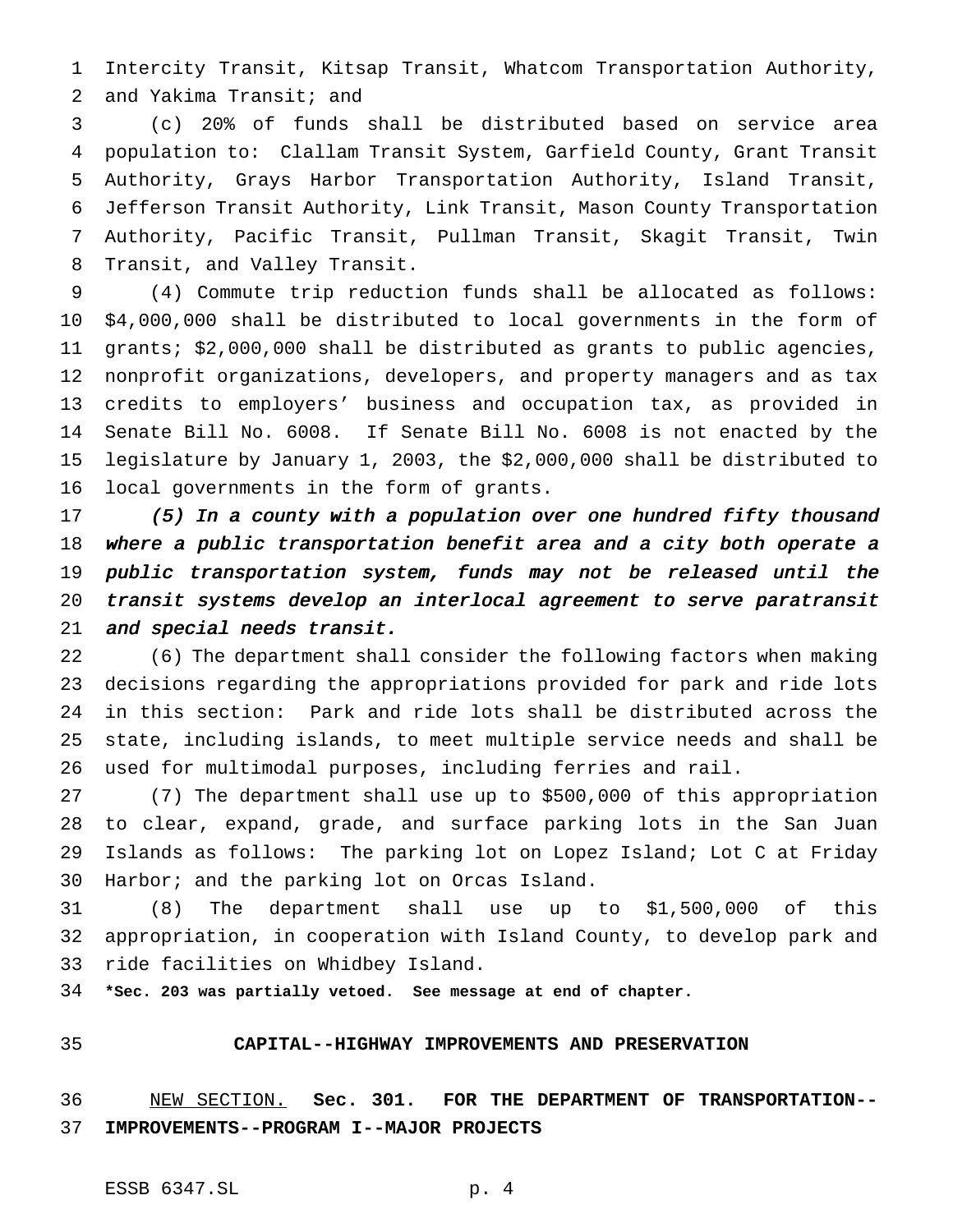(1) SR 018, Maple Valley to I-90 Additional Lanes - (20020011) Appropriation: Motor Vehicle Account--State .......... \$ 2,500,000 Prior Biennia (Expenditures) .......... \$ 0 Future Biennia (Projected Costs) ........ \$ 47,517,000 TOTAL .................. \$ 50,017,000 The appropriation provided in this subsection is subject to the following conditions and limitations and section 804 of this act: \$2,500,000 is provided for preconstruction. (2) SR 090, Snoqualmie Pass East, Reconstruct and Add New Lanes - (20020025) Appropriation: 13 Motor Vehicle Account--State . . . . . . . . . \$ 15,000,000 14 Prior Biennia (Expenditures) . . . . . . . . . \$ 0 Future Biennia (Projected Costs) ........ \$ 85,000,000 TOTAL .................. \$ 100,000,000 The appropriation provided in this subsection is subject to the following conditions and limitations and section 804 of this act: \$15,000,000 is provided for preconstruction. (3) SR 099, Alaskan Way Viaduct Replacement - (20020020) Appropriation: 22 Motor Vehicle Account--State . . . . . . . . . \$ 70,000,000 23 Prior Biennia (Expenditures) . . . . . . . . . \$ 0 24 Future Biennia (Projected Costs) . . . . . . . \$ 380,000,000 TOTAL .................. \$ 450,000,000 The appropriation provided in this subsection is subject to the following conditions and limitations and section 804 of this act:

\$70,000,000 is provided for preconstruction.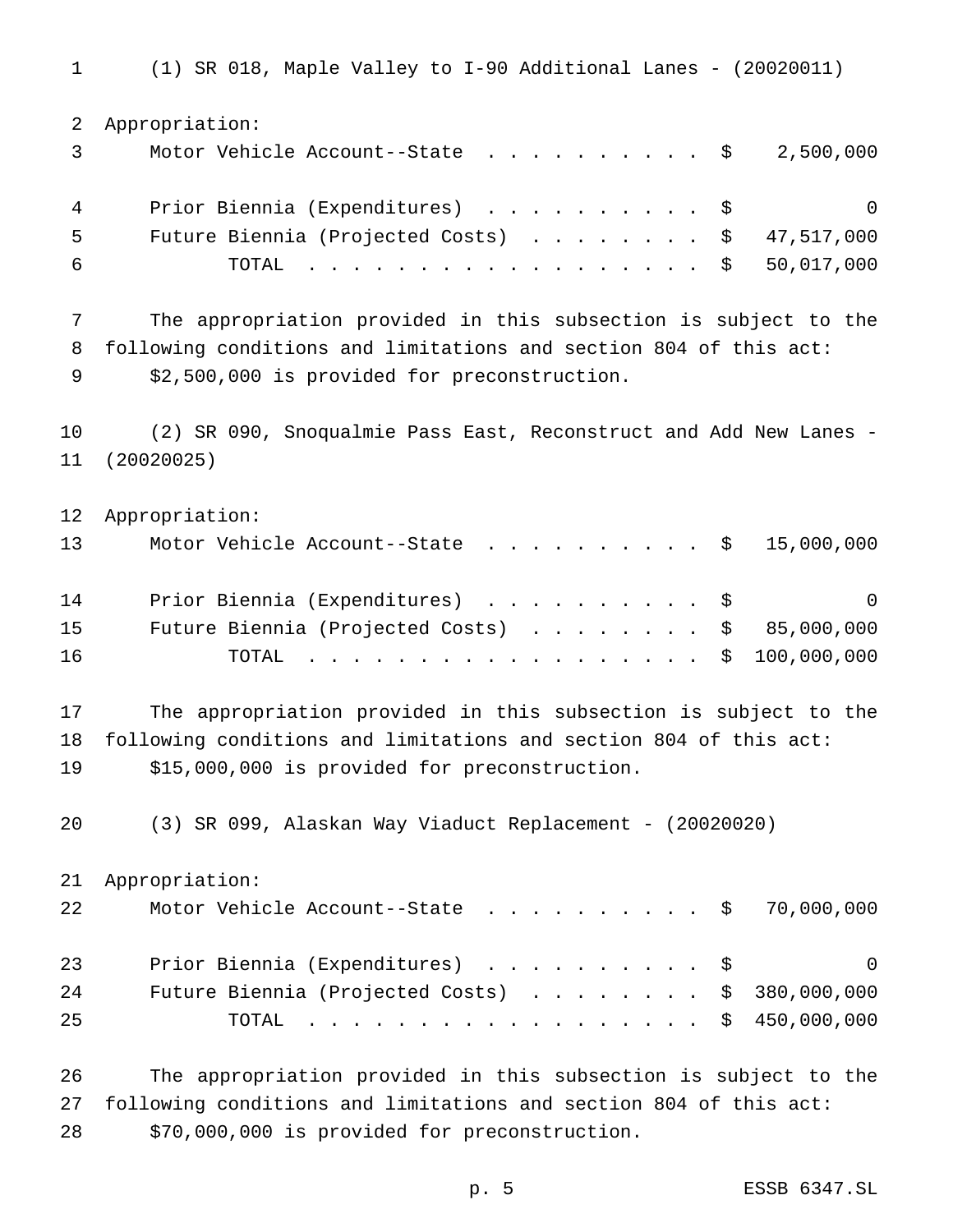(4) SR 167, Tacoma to Edgewood New Freeway Construction, Preliminary Engineering and Right of Way - (20020031) Appropriation: Motor Vehicle Account--State .......... \$ 50,600,000 Prior Biennia (Expenditures) .......... \$ 0 Future Biennia (Projected Costs) ........ \$ 293,000,000 TOTAL .................. \$ 343,600,000 The appropriation provided in this subsection is subject to the following conditions and limitations and section 804 of this act: \$50,600,000 is provided for preconstruction. (5) SR 395, Spokane - Hawthorne to Wandermere - (20020042) Appropriation: 13 Motor Vehicle Account--State . . . . . . . . . \$ 58,799,000 14 Prior Biennia (Expenditures) . . . . . . . . . \$ 0 15 Future Biennia (Projected Costs) . . . . . . . \$ 147,820,000 16 TOTAL . . . . . . . . . . . . . . . . \$ 206,619,000 The appropriation provided in this subsection is subject to the following conditions and limitations and section 804 of this act: \$58,799,000 is provided for preconstruction. (6) SR 405, Tukwila to Lynnwood Additional Lanes - (20020015) Appropriation: 22 Motor Vehicle Account--State . . . . . . . . . \$ 270,000,000 23 Prior Biennia (Expenditures) . . . . . . . . . \$ 0 Future Biennia (Projected Costs) ........ \$1,500,000,000 TOTAL .................. \$1,770,000,000 The appropriation provided in this subsection is subject to the following conditions and limitations and section 804 of this act:

\$270,000,000 is provided for preconstruction.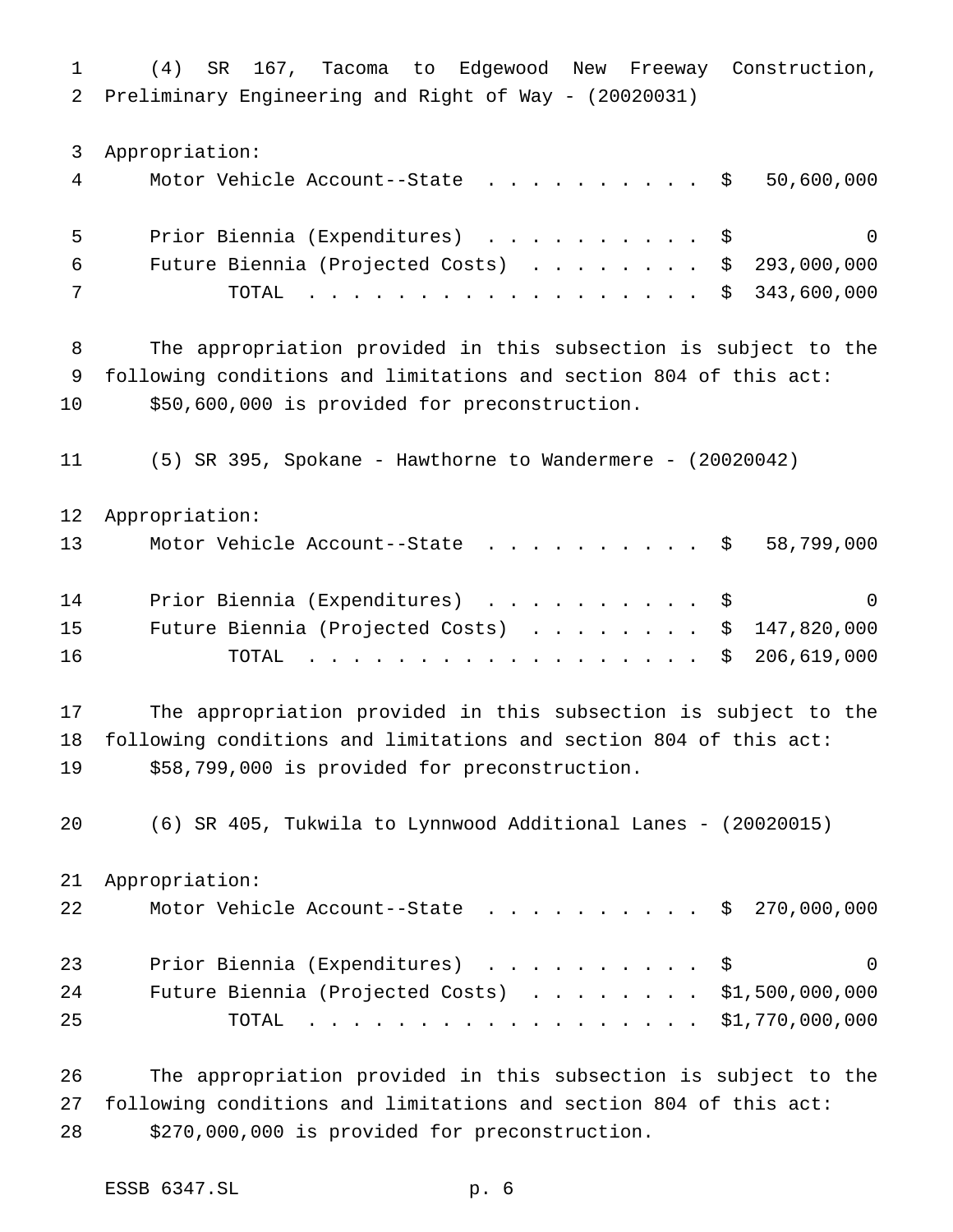(7) SR 509, Federal Way to Sea Tac South Access/Corridor Completion  $2 - (20020016)$ 

 Appropriation: Motor Vehicle Account--State .......... \$ 122,130,000 Prior Biennia (Expenditures) .......... \$ 0 Future Biennia (Projected Costs) ........ \$ 377,870,000 TOTAL .................. \$ 500,000,000 The appropriation provided in this subsection is subject to the following conditions and limitations and section 804 of this act: \$122,130,000 is provided for preconstruction. (8) SR 520, Seattle to Bellevue - Translake - (20020021) Appropriation: 13 Motor Vehicle Account--State . . . . . . . . . \$ 38,000,000 14 Prior Biennia (Expenditures) . . . . . . . . . \$ 0 15 Future Biennia (Projected Costs) . . . . . . . \$ 62,000,000 TOTAL .................. \$ 100,000,000 The appropriation provided in this subsection is subject to the following conditions and limitations and section 804 of this act: \$38,000,000 is provided for preconstruction; and is intended to complete the environmental impact statement to the record of decision. \*NEW SECTION. **Sec. 302. FOR THE DEPARTMENT OF TRANSPORTATION-- IMPROVEMENTS--PROGRAM I--MOBILITY AND ECONOMIC INITIATIVE IMPROVEMENT PROJECTS** (1) SR 003, Silverdale - Waaga Way Interchange Ramp - (20020022) Appropriation: 26 Motor Vehicle Account--State . . . . . . . . . \$ 5,000,000 27 Prior Biennia (Expenditures) . . . . . . . . . \$ 0 Future Biennia (Projected Costs) ........ \$ 0 TOTAL .................. \$ 5,000,000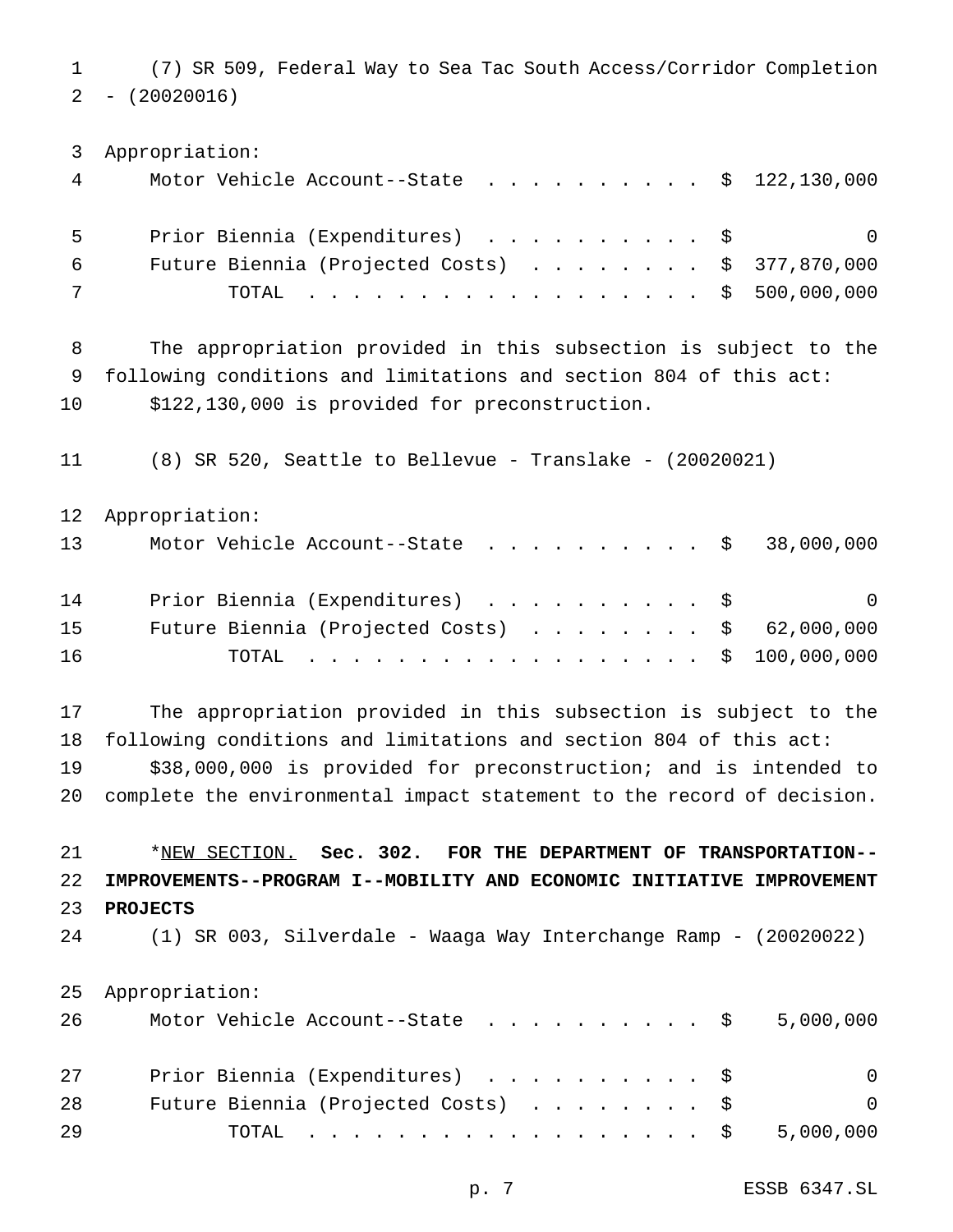The appropriation provided in this subsection is subject to the following conditions and limitations and section 804 of this act: \$5,000,000 is provided for construction.

(2) SR 004, Svensen's Curve - (20020061)

Appropriation:

| 6 | Motor Vehicle Account--State $\ldots$ \$ 720,000       |                |
|---|--------------------------------------------------------|----------------|
|   | Prior Biennia (Expenditures) \$                        | $\overline{0}$ |
| 8 | Future Biennia (Projected Costs) $\ldots$ \$ 4,280,000 |                |
|   | TOTAL \$ 5,000,000                                     |                |

 The appropriation provided in this subsection is subject to the following conditions and limitations and section 804 of this act: \$720,000 is provided for preconstruction.

 (3) SR 005, Chehalis to Maytown Additional Lanes and Flood Control - (20020027)

|      | 15 Appropriation:                                       |
|------|---------------------------------------------------------|
| 16 — | Motor Vehicle Account--State $\ldots$ \$ 14,600,000     |
| 17   | Prior Biennia (Expenditures) \$<br>- 0                  |
| 18   | Future Biennia (Projected Costs) $\ldots$ \$ 70,615,000 |
| 19   | TOTAL \$ 85,215,000                                     |

 The appropriation provided in this subsection is subject to the following conditions and limitations and section 804 of this act: \$14,600,000 is provided for preconstruction.

(4) SR 005, Chehalis Western Trail Overcrossing - (20020057)

Appropriation:

| 25 | Motor Vehicle Account--State \$                        | 527,000        |
|----|--------------------------------------------------------|----------------|
| 26 | Prior Biennia (Expenditures) \$                        | $\overline{0}$ |
| 27 | Future Biennia (Projected Costs) $\ldots$ \$ 1,213,000 |                |
| 28 | TOTAL \$ 1,740,000                                     |                |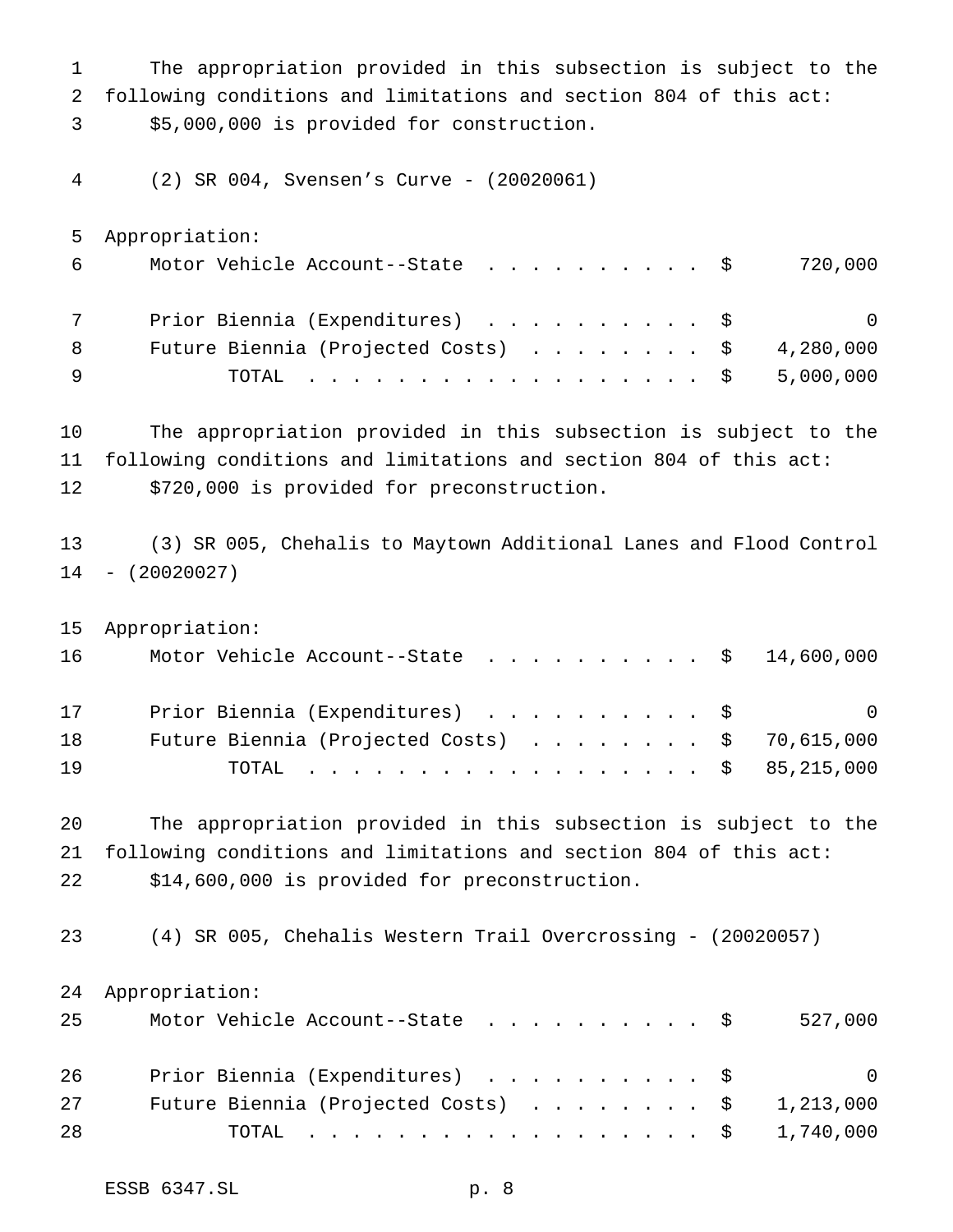The appropriation provided in this subsection is subject to the following conditions and limitations and section 804 of this act: \$527,000 is provided for preconstruction.

(5) SR 005, I-5/Interstate Bridge - Replacement - (20020081)

Appropriation:

| 6   | Motor Vehicle Account--State $\ldots$ \$ 1,000,000 |          |
|-----|----------------------------------------------------|----------|
|     | Prior Biennia (Expenditures) \$                    | $\Omega$ |
| - 8 | Future Biennia (Projected Costs) \$                | - 0      |
|     | TOTAL \$ 1,000,000                                 |          |

 The appropriation provided in this subsection is subject to the following conditions and limitations and section 804 of this act: \$1,000,000 is provided for preconstruction.

(6) SR 005, I-5/SR 502 Interchange - (20020053)

Appropriation:

| 15 | Motor Vehicle Account--State $\ldots$ \$ 10,100,000     |  |
|----|---------------------------------------------------------|--|
| 16 | Prior Biennia (Expenditures) \$ 0                       |  |
| 17 | Future Biennia (Projected Costs) $\ldots$ \$ 12,000,000 |  |
| 18 | TOTAL \$ 22,100,000                                     |  |

 The appropriation provided in this subsection is subject to the following conditions and limitations and section 804 of this act: \$10,100,000 is provided for preconstruction.

 (7) SR 005, Lynnwood - 196th Street Interchange - (20020034) Appropriation:

| 24 | Motor Vehicle Account--State $\ldots$ \$ 2,800,000      |                |
|----|---------------------------------------------------------|----------------|
| 25 | Prior Biennia (Expenditures) \$                         | $\overline{0}$ |
| 26 | Future Biennia (Projected Costs) $\ldots$ \$ 22,200,000 |                |
| 27 | TOTAL \$ 25,000,000                                     |                |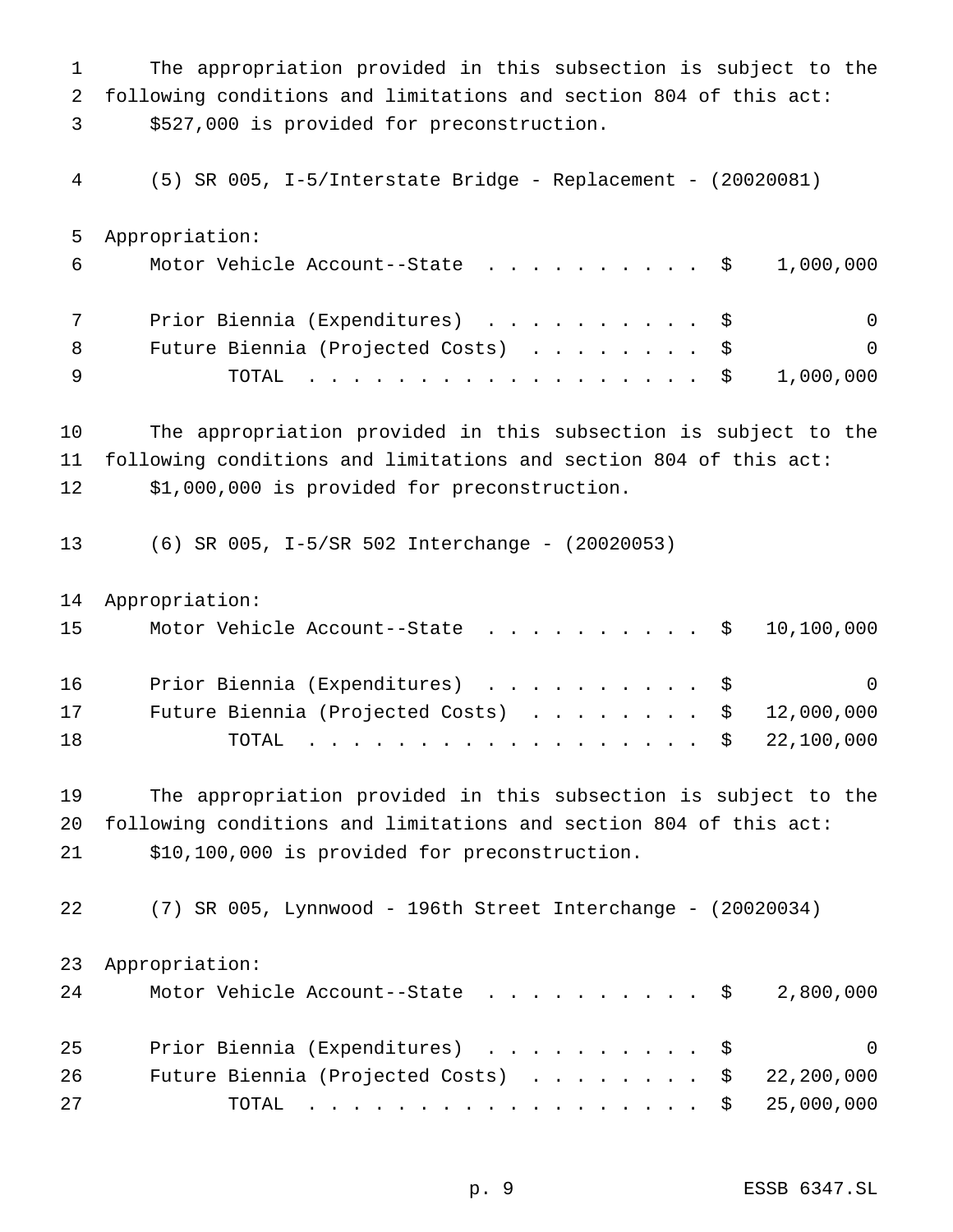The appropriation provided in this subsection is subject to the following conditions and limitations and section 804 of this act: \$2,800,000 is provided for preconstruction.

 (8) SR 005, Mount Vernon - 2nd Street Bridge Replacement - (20020033)

 Appropriation: 7 Motor Vehicle Account--State . . . . . . . . . \$ 10,000,000 8 Prior Biennia (Expenditures) . . . . . . . . . \$ 0 9 Future Biennia (Projected Costs) . . . . . . . \$ 0 TOTAL .................. \$ 10,000,000

 The appropriation provided in this subsection is subject to the following conditions and limitations and section 804 of this act: \$10,000,000 is provided for construction.

 (9) SR 005, Smokey Point - 172nd Street NE (SR 531) Widening - (20020035)

 Appropriation: 17 Motor Vehicle Account--State . . . . . . . . . \$ 2,000,000 18 Prior Biennia (Expenditures) . . . . . . . . . \$ 0 19 Future Biennia (Projected Costs) . . . . . . . \$ 13,000,000 TOTAL .................. \$ 15,000,000

 The appropriation provided in this subsection is subject to the following conditions and limitations and section 804 of this act: \$2,000,000 is provided for preconstruction.

 (10) SR 005, Vancouver - Salmon Creek to I-205 Additional Lanes - (20020002)

|    | 26 Appropriation:               |                                                     |          |
|----|---------------------------------|-----------------------------------------------------|----------|
| 27 |                                 | Motor Vehicle Account--State $\ldots$ \$ 35,000,000 |          |
| 28 | Prior Biennia (Expenditures) \$ |                                                     | $\Omega$ |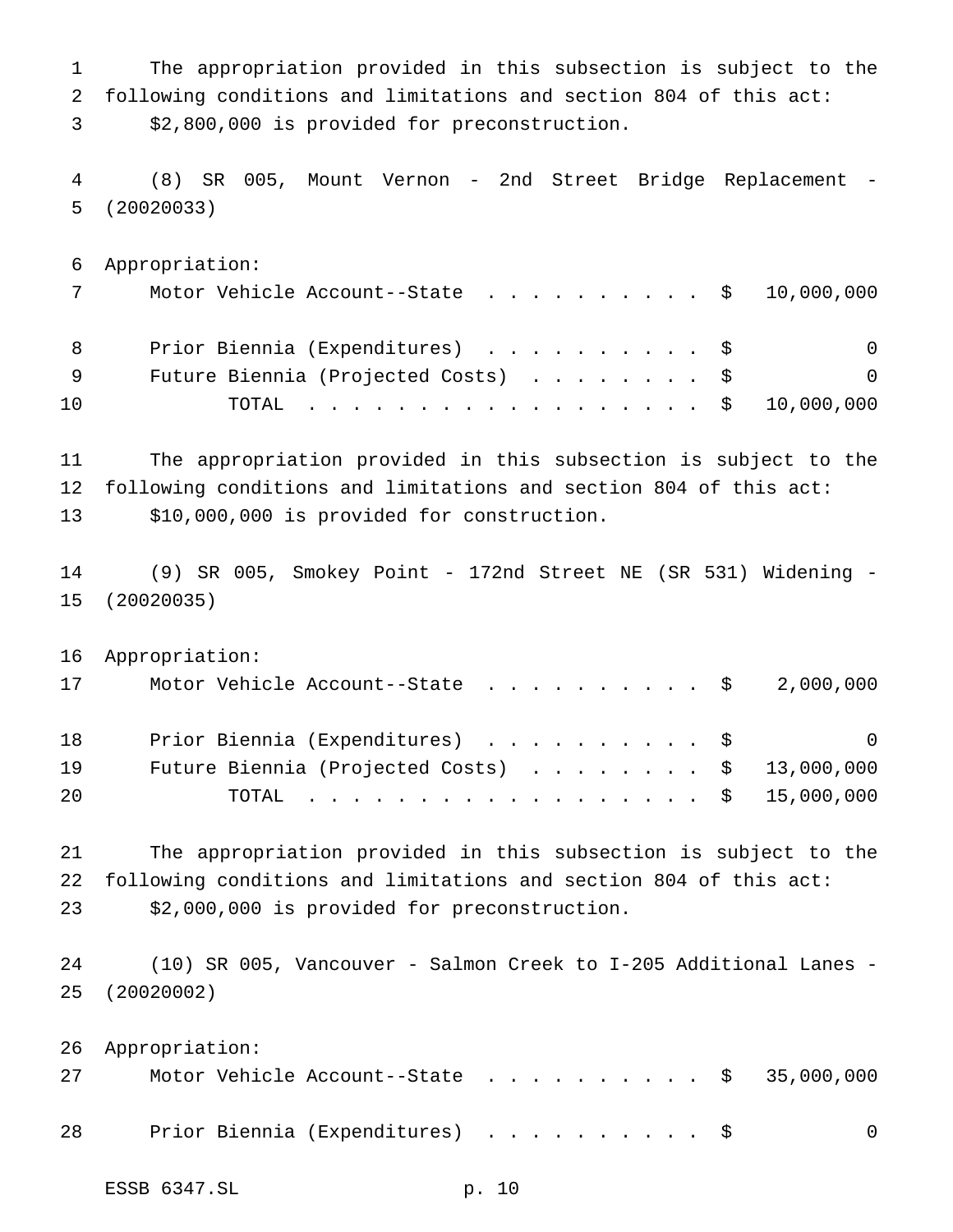| $\mathbf{1}$<br>2 | $\mathbf 0$<br>Future Biennia (Projected Costs) \$<br>35,000,000<br>TOTAL<br>\$                                                      |
|-------------------|--------------------------------------------------------------------------------------------------------------------------------------|
| 3<br>4            | The appropriation provided in this subsection is subject to the<br>following conditions and limitations and section 804 of this act: |
| 5                 | \$35,000,000 is provided for construction.                                                                                           |
| 6                 | $(11)$ SR 005, Vancouver, 134th Interchange - $(20020062)$                                                                           |
| 7                 | Appropriation:                                                                                                                       |
| 8                 | Motor Vehicle Account--State<br>2,400,000<br>- \$                                                                                    |
| 9                 | Prior Biennia (Expenditures) \$<br>$\overline{0}$                                                                                    |
| 10                | 37,600,000<br>Future Biennia (Projected Costs)<br>\$                                                                                 |
| 11                | 40,000,000<br>\$<br>TOTAL                                                                                                            |
| 12                | The appropriation provided in this subsection is subject to the                                                                      |
| 13                | following conditions and limitations and section 804 of this act:                                                                    |
| 14                | \$2,400,000 is provided for preconstruction.                                                                                         |
| 15                | (12) SR 009, Clearview - 212th Street SE and 176th Street SE                                                                         |
| 16                | Additional Lanes - (20020036)                                                                                                        |
| 17                | Appropriation:                                                                                                                       |
| 18                | Motor Vehicle Account--State<br>\$<br>1,900,000                                                                                      |
| 19                | Prior Biennia (Expenditures)<br>0<br>- \$                                                                                            |
| 20                | Future Biennia (Projected Costs)<br>15,100,000<br>\$                                                                                 |
| 21                | 17,000,000<br>TOTAL<br>\$                                                                                                            |
| 22                | The appropriation provided in this subsection is subject to the                                                                      |
| 23                | following conditions and limitations and section 804 of this act:                                                                    |
| 24                | \$1,900,000 is provided for preconstruction.                                                                                         |
| 25                | (13) SR 009, Corridor Improvements - (20020063)                                                                                      |
| 26                | Appropriation:                                                                                                                       |
| 27                | Motor Vehicle Account--State<br>10,000,000<br>\$                                                                                     |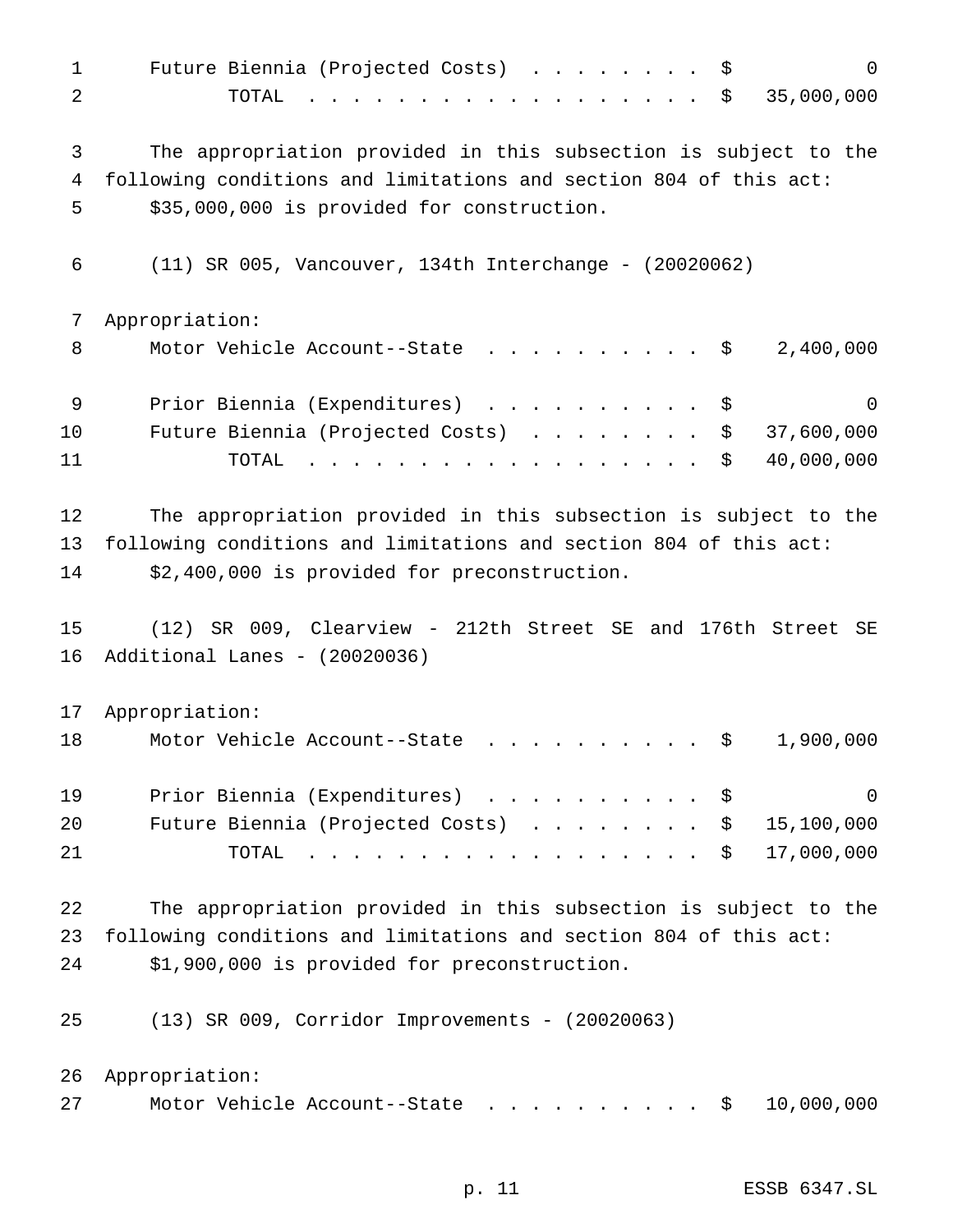| $\mathbf 1$ | Prior Biennia (Expenditures)<br>$\mathbf 0$<br>\$                                                                                                                                                                                                                 |
|-------------|-------------------------------------------------------------------------------------------------------------------------------------------------------------------------------------------------------------------------------------------------------------------|
| 2           | Future Biennia (Projected Costs)<br>40,000,000<br>\$                                                                                                                                                                                                              |
| 3           | 50,000,000<br>TOTAL<br>\$<br><u>in the community of the community of the community of the community of the community of the community of the community of the community of the community of the community of the community of the community of the community </u> |
|             |                                                                                                                                                                                                                                                                   |
| 4           | The appropriation provided in this subsection is subject to the                                                                                                                                                                                                   |
| 5<br>6      | following conditions and limitations and section 804 of this act:<br>\$10,000,000 is provided for preconstruction.                                                                                                                                                |
|             |                                                                                                                                                                                                                                                                   |
| 7           | $(14)$ SR 012, Tri-Cities to Wallula Additional Lanes - $(20020044)$                                                                                                                                                                                              |
| 8           | Appropriation:                                                                                                                                                                                                                                                    |
| 9           | Motor Vehicle Account--State<br>3,350,000<br>\$                                                                                                                                                                                                                   |
| 10          | Prior Biennia (Expenditures)<br>\$<br>0                                                                                                                                                                                                                           |
| 11          | Future Biennia (Projected Costs)<br>21,650,000<br>\$                                                                                                                                                                                                              |
| 12          | 25,000,000<br>TOTAL<br>\$                                                                                                                                                                                                                                         |
| 13          | The appropriation provided in this subsection is subject to the                                                                                                                                                                                                   |
| 14          | following conditions and limitations and section 804 of this act:                                                                                                                                                                                                 |
| 15          | \$3,350,000 is provided for preconstruction.                                                                                                                                                                                                                      |
| 16          | $(15)$ SR 012, Walla Walla to Wallula Pre-planning Study - $(20020083)$                                                                                                                                                                                           |
| 17          | Appropriation:                                                                                                                                                                                                                                                    |
| 18          | 3,000,000<br>Motor Vehicle Account--State<br>\$                                                                                                                                                                                                                   |
| 19          | Prior Biennia (Expenditures)<br>0<br>\$                                                                                                                                                                                                                           |
| 20          | Future Biennia (Projected Costs)<br>$\overline{0}$<br>\$                                                                                                                                                                                                          |
| 21          | 3,000,000<br>TOTAL<br>\$                                                                                                                                                                                                                                          |
| 22          | The appropriation provided in this subsection is subject to the                                                                                                                                                                                                   |
| 23          | following conditions and limitations and section 804 of this act:                                                                                                                                                                                                 |
| 24          | \$3,000,000 is provided for preconstruction.                                                                                                                                                                                                                      |
| 25          | (16) SR 014, Camas-Washougal Vicinity New Interchange - (20020003)                                                                                                                                                                                                |
| 26          | Appropriation:                                                                                                                                                                                                                                                    |
| 27          | Motor Vehicle Account--State<br>800,000<br>— Ş                                                                                                                                                                                                                    |
|             |                                                                                                                                                                                                                                                                   |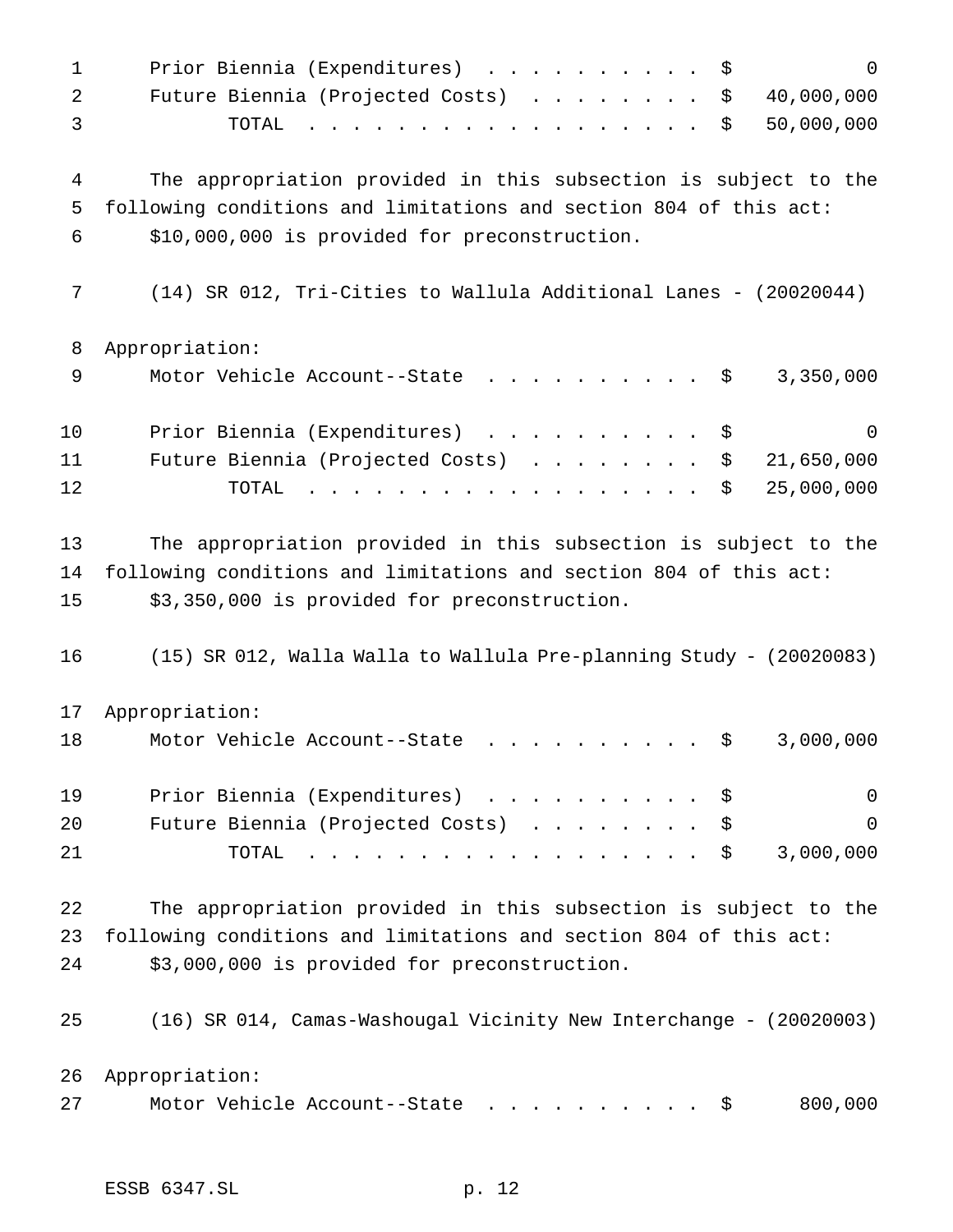| $\mathbf 1$ | Prior Biennia (Expenditures)<br>\$<br>$\Omega$                                                                                                                                                                                                                                                                                                                                                                                                                                          |
|-------------|-----------------------------------------------------------------------------------------------------------------------------------------------------------------------------------------------------------------------------------------------------------------------------------------------------------------------------------------------------------------------------------------------------------------------------------------------------------------------------------------|
| 2           | 20,200,000<br>Future Biennia (Projected Costs)<br>\$                                                                                                                                                                                                                                                                                                                                                                                                                                    |
| 3           | 21,000,000<br>TOTAL<br>\$<br>$\mathbf{1} \qquad \mathbf{1} \qquad \mathbf{1} \qquad \mathbf{1} \qquad \mathbf{1} \qquad \mathbf{1} \qquad \mathbf{1} \qquad \mathbf{1} \qquad \mathbf{1} \qquad \mathbf{1} \qquad \mathbf{1} \qquad \mathbf{1} \qquad \mathbf{1} \qquad \mathbf{1} \qquad \mathbf{1} \qquad \mathbf{1} \qquad \mathbf{1} \qquad \mathbf{1} \qquad \mathbf{1} \qquad \mathbf{1} \qquad \mathbf{1} \qquad \mathbf{1} \qquad \mathbf{1} \qquad \mathbf{1} \qquad \mathbf{$ |
| 4           | The appropriation provided in this subsection is subject to the                                                                                                                                                                                                                                                                                                                                                                                                                         |
| 5           | following conditions and limitations and section 804 of this act:                                                                                                                                                                                                                                                                                                                                                                                                                       |
| 6           | \$800,000 is provided for preconstruction.                                                                                                                                                                                                                                                                                                                                                                                                                                              |
| 7           | (17) SR 014, Maryhill Vicinity Truck-Climbing Lane - (20020008)                                                                                                                                                                                                                                                                                                                                                                                                                         |
| 8           | Appropriation:                                                                                                                                                                                                                                                                                                                                                                                                                                                                          |
| 9           | 125,000<br>Motor Vehicle Account--State \$                                                                                                                                                                                                                                                                                                                                                                                                                                              |
| 10          | Prior Biennia (Expenditures)<br>$\Omega$<br>\$                                                                                                                                                                                                                                                                                                                                                                                                                                          |
| 11          | Future Biennia (Projected Costs)<br>1,120,000<br>\$                                                                                                                                                                                                                                                                                                                                                                                                                                     |
| 12          | 1,245,000<br>TOTAL<br>\$<br>$\frac{1}{2}$                                                                                                                                                                                                                                                                                                                                                                                                                                               |
| 13          | The appropriation provided in this subsection is subject to the                                                                                                                                                                                                                                                                                                                                                                                                                         |
| 14          | following conditions and limitations and section 804 of this act:                                                                                                                                                                                                                                                                                                                                                                                                                       |
| 15          | \$125,000 is provided for preconstruction.                                                                                                                                                                                                                                                                                                                                                                                                                                              |
| 16          | (18) SR 020, Burlington Vicinity - Fredonia to I-5 Additional Lanes                                                                                                                                                                                                                                                                                                                                                                                                                     |
| 17          | $-$ (20020056)                                                                                                                                                                                                                                                                                                                                                                                                                                                                          |
| 18          | Appropriation:                                                                                                                                                                                                                                                                                                                                                                                                                                                                          |
| 19          | 5,000,000<br>Motor Vehicle Account--State<br>- \$                                                                                                                                                                                                                                                                                                                                                                                                                                       |
| 20          | Prior Biennia (Expenditures)<br>$\Omega$<br>\$                                                                                                                                                                                                                                                                                                                                                                                                                                          |
| 21          | 45,000,000<br>Future Biennia (Projected Costs)<br>\$                                                                                                                                                                                                                                                                                                                                                                                                                                    |
| 22          | 50,000,000<br>TOTAL<br>$\frac{1}{2}$<br>\$                                                                                                                                                                                                                                                                                                                                                                                                                                              |
| 23          | The appropriation provided in this subsection is subject to the                                                                                                                                                                                                                                                                                                                                                                                                                         |
| 24          | following conditions and limitations and section 804 of this act:                                                                                                                                                                                                                                                                                                                                                                                                                       |
| 25          | \$5,000,000 is provided for preconstruction.                                                                                                                                                                                                                                                                                                                                                                                                                                            |

 (19) SR 031, Metaline Falls - Pend Oreille to Canadian Border All-weather Road - (20020028)

Appropriation: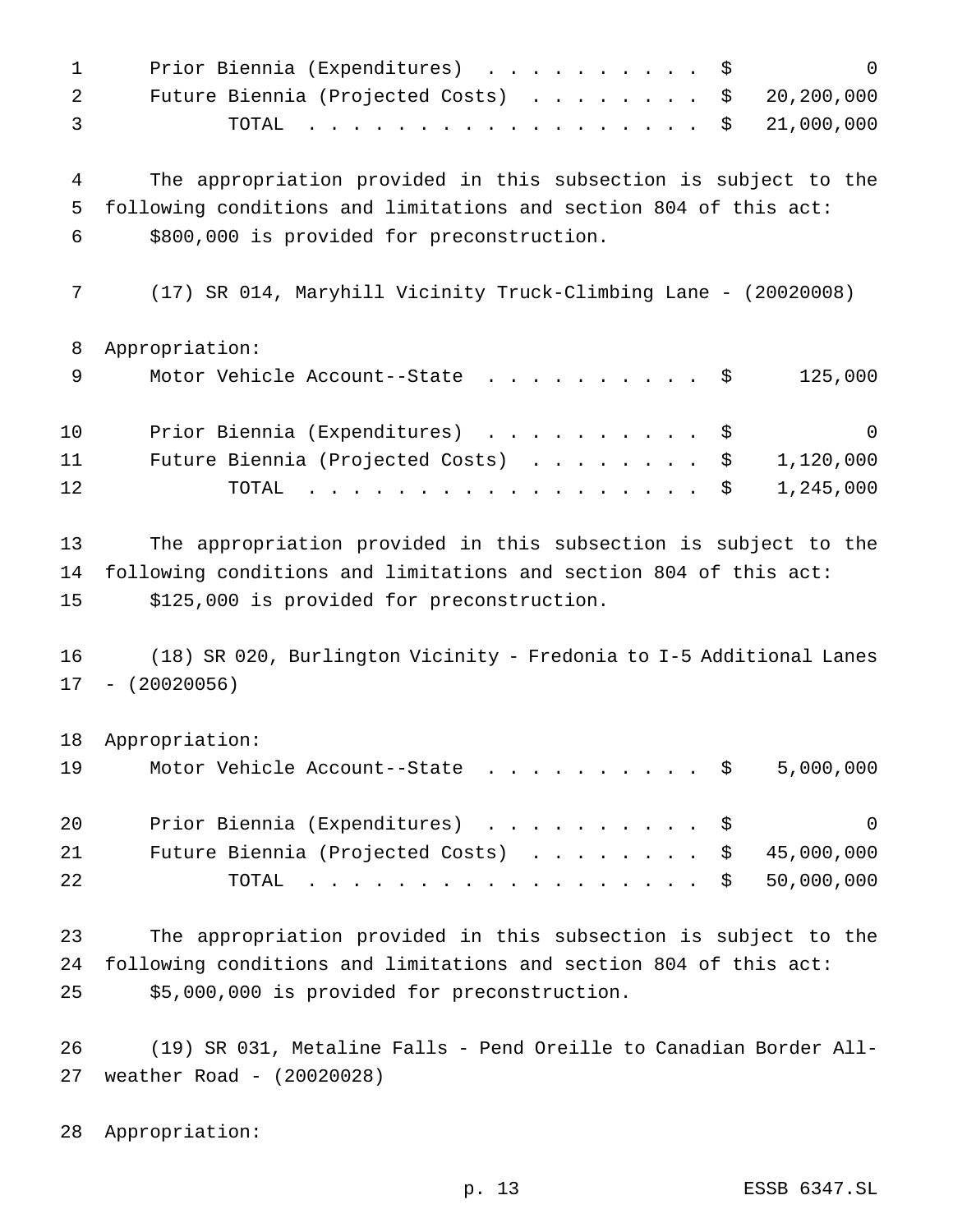| $\mathbf 1$      | Motor Vehicle Account--State \$<br>15,540,000                                                                                                                                                                                                                                           |
|------------------|-----------------------------------------------------------------------------------------------------------------------------------------------------------------------------------------------------------------------------------------------------------------------------------------|
| 2<br>3<br>4      | Prior Biennia (Expenditures)<br>$\overline{0}$<br>\$<br>Future Biennia (Projected Costs)<br>\$<br>0<br>15,540,000<br>TOTAL<br>\$<br>$\mathbf{r}$ , $\mathbf{r}$ , $\mathbf{r}$ , $\mathbf{r}$ , $\mathbf{r}$ , $\mathbf{r}$ , $\mathbf{r}$ , $\mathbf{r}$ , $\mathbf{r}$ , $\mathbf{r}$ |
| 5<br>6<br>7<br>8 | The appropriation provided in this subsection is subject to the<br>following conditions and limitations and section 804 of this act:<br>\$540,000 is provided for preconstruction; and<br>\$15,000,000 is provided for construction.                                                    |
| 9<br>10          | (20) SR 090, Columbia Basin Vicinity - Truck Climbing Lanes<br>(20020026)                                                                                                                                                                                                               |
| 11<br>12         | Appropriation:<br>Motor Vehicle Account--State<br>15,000,000<br>Ş.                                                                                                                                                                                                                      |
| 13<br>14<br>15   | Prior Biennia (Expenditures)<br>$\Omega$<br>\$<br>Future Biennia (Projected Costs)<br>$\mathsf{O}$<br>\$<br>15,000,000<br>TOTAL<br>\$<br>$\mathbf{r}$ , $\mathbf{r}$ , $\mathbf{r}$ , $\mathbf{r}$ , $\mathbf{r}$ , $\mathbf{r}$ , $\mathbf{r}$                                         |
| 16<br>17<br>18   | The appropriation provided in this subsection is subject to the<br>following conditions and limitations and section 804 of this act:<br>\$15,000,000 is provided for construction.                                                                                                      |
| 19               | (21) SR 090, Moses Lake Vicinity Bridge Replacement - (20020007)                                                                                                                                                                                                                        |
| 20<br>21         | Appropriation:<br>300,000<br>Motor Vehicle Account--State<br>$\cdot$ \$                                                                                                                                                                                                                 |
| 22<br>23<br>24   | Prior Biennia (Expenditures)<br>0<br>\$<br>4,700,000<br>Future Biennia (Projected Costs)<br>\$<br>5,000,000<br>TOTAL $\hat{S}$                                                                                                                                                          |
| 25<br>26<br>27   | The appropriation provided in this subsection is subject to the<br>following conditions and limitations and section 804 of this act:<br>\$300,000 is provided for preconstruction.                                                                                                      |

(22) SR 090, Spokane - Argonne to Sullivan Road - (20020064)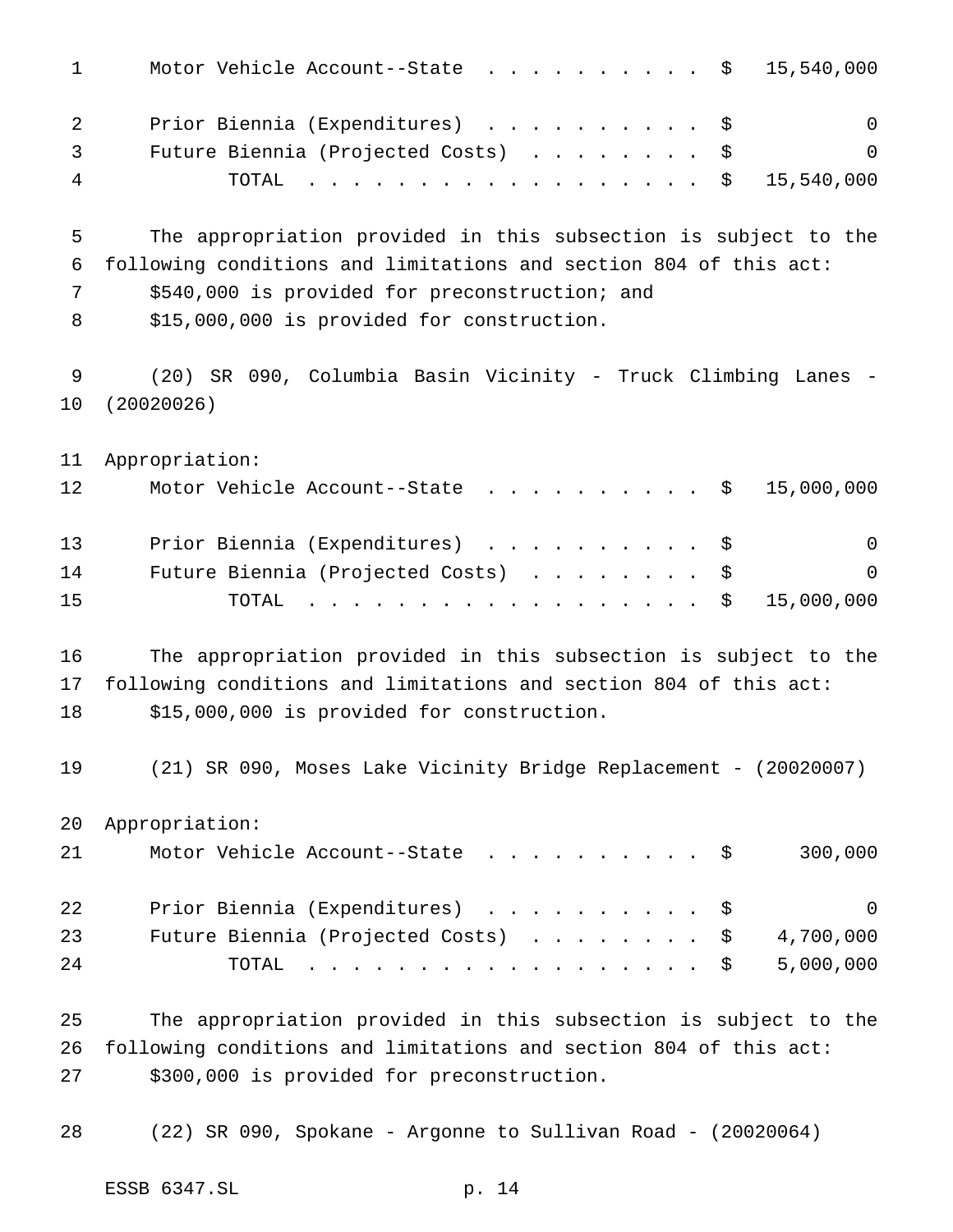Appropriation: 2 Motor Vehicle Account--State . . . . . . . . . \$ 35,000,000 3 Prior Biennia (Expenditures) . . . . . . . . . \$ 0 Future Biennia (Projected Costs) ........ \$ 0 TOTAL .................. \$ 35,000,000 The appropriation provided in this subsection is subject to the following conditions and limitations and section 804 of this act: 8 \$35,000,000 is provided for construction. (23) SR 096, SR 96/Seattle Hill Road to SR 9 - (20020072) Appropriation: 11 Motor Vehicle Account--State . . . . . . . . . \$ 11,000,000 12 Prior Biennia (Expenditures) . . . . . . . . . \$ 0 Future Biennia (Projected Costs) ........ \$ 0 14 TOTAL . . . . . . . . . . . . . . . . \$ 11,000,000 The appropriation provided in this subsection is subject to the following conditions and limitations and section 804 of this act: \$11,000,000 is provided for construction. (24) SR 099, Shoreline Aurora Ave North Corridor - (20020065) Appropriation: 20 Motor Vehicle Account--State . . . . . . . . . \$ 10,000,000 21 Prior Biennia (Expenditures) . . . . . . . . . \$ 0 Future Biennia (Projected Costs) ........ \$ 0 TOTAL .................. \$ 10,000,000 The appropriation provided in this subsection is subject to the following conditions and limitations and section 804 of this act: \$10,000,000 is provided for construction.

 (25) SR 101, Blyn/Gardiner Vicinity - Truck/Passing Lanes - (20020058)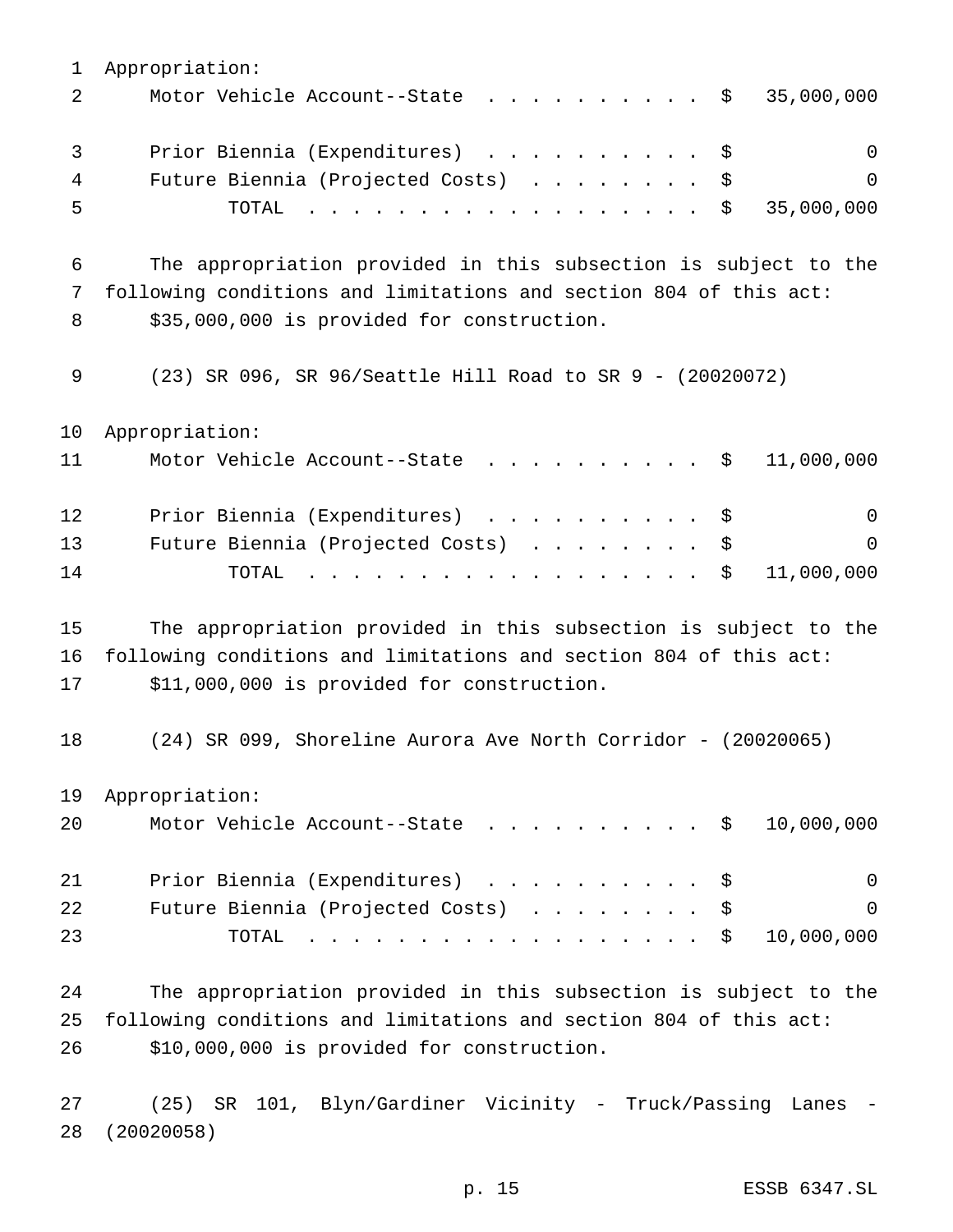| $\mathbf 1$ | Appropriation:                                                                                                                                                                                                                                                   |
|-------------|------------------------------------------------------------------------------------------------------------------------------------------------------------------------------------------------------------------------------------------------------------------|
| 2           | Motor Vehicle Account--State<br>3,030,000<br>- \$                                                                                                                                                                                                                |
| 3           | Prior Biennia (Expenditures)<br>$\overline{0}$<br>\$                                                                                                                                                                                                             |
| 4           | Future Biennia (Projected Costs)<br>0<br>\$                                                                                                                                                                                                                      |
| 5           | 3,030,000<br>TOTAL<br>\$<br><u>in the second contract of the second contract of the second contract of the second contract of the second contract of the second contract of the second contract of the second contract of the second contract of the second </u> |
| 6           | The appropriation provided in this subsection is subject to the                                                                                                                                                                                                  |
| 7           | following conditions and limitations and section 804 of this act:                                                                                                                                                                                                |
| 8           | \$120,000 is provided for preconstruction; and                                                                                                                                                                                                                   |
| 9           | \$2,910,000 is provided for construction.                                                                                                                                                                                                                        |
| 10          | (26) West Olympia Access Study - (2002094)                                                                                                                                                                                                                       |
| 11          | Appropriation:                                                                                                                                                                                                                                                   |
| 12          | Motor Vehicle Account--State<br>500,000<br>- \$                                                                                                                                                                                                                  |
| 13          | Prior Biennia (Expenditures)<br>$\mathbf 0$<br>\$                                                                                                                                                                                                                |
| 14          | Future Biennia (Projected Costs)<br>$\Omega$<br>\$                                                                                                                                                                                                               |
| 15          | 500,000<br>\$<br>TOTAL<br>.                                                                                                                                                                                                                                      |
| 16          | The appropriation provided in this subsection is subject to the                                                                                                                                                                                                  |
| 17          | following conditions and limitations and section 804 of this act:                                                                                                                                                                                                |
| 18          | \$500,000 is provided for preconstruction.                                                                                                                                                                                                                       |
| 19          | (27) SR 161, Puyallup to Fife Additional Lanes - (20020030)                                                                                                                                                                                                      |
| 20          | Appropriation:                                                                                                                                                                                                                                                   |
| 21          | 980,000<br>Motor Vehicle Account--State<br>- \$                                                                                                                                                                                                                  |
| 22          | Prior Biennia (Expenditures)<br>$\mathsf{O}$<br>\$                                                                                                                                                                                                               |
| 23          | Future Biennia (Projected Costs)<br>44,020,000<br>\$                                                                                                                                                                                                             |
| 24          | 45,000,000<br>\$<br>TOTAL<br>.                                                                                                                                                                                                                                   |
| 25          | The appropriation provided in this subsection is subject to the                                                                                                                                                                                                  |
| 26          | following conditions and limitations and section 804 of this act:                                                                                                                                                                                                |
| 27          | \$980,000 is provided for preconstruction.                                                                                                                                                                                                                       |

(28) SR 167, Corridor Study - (20020085)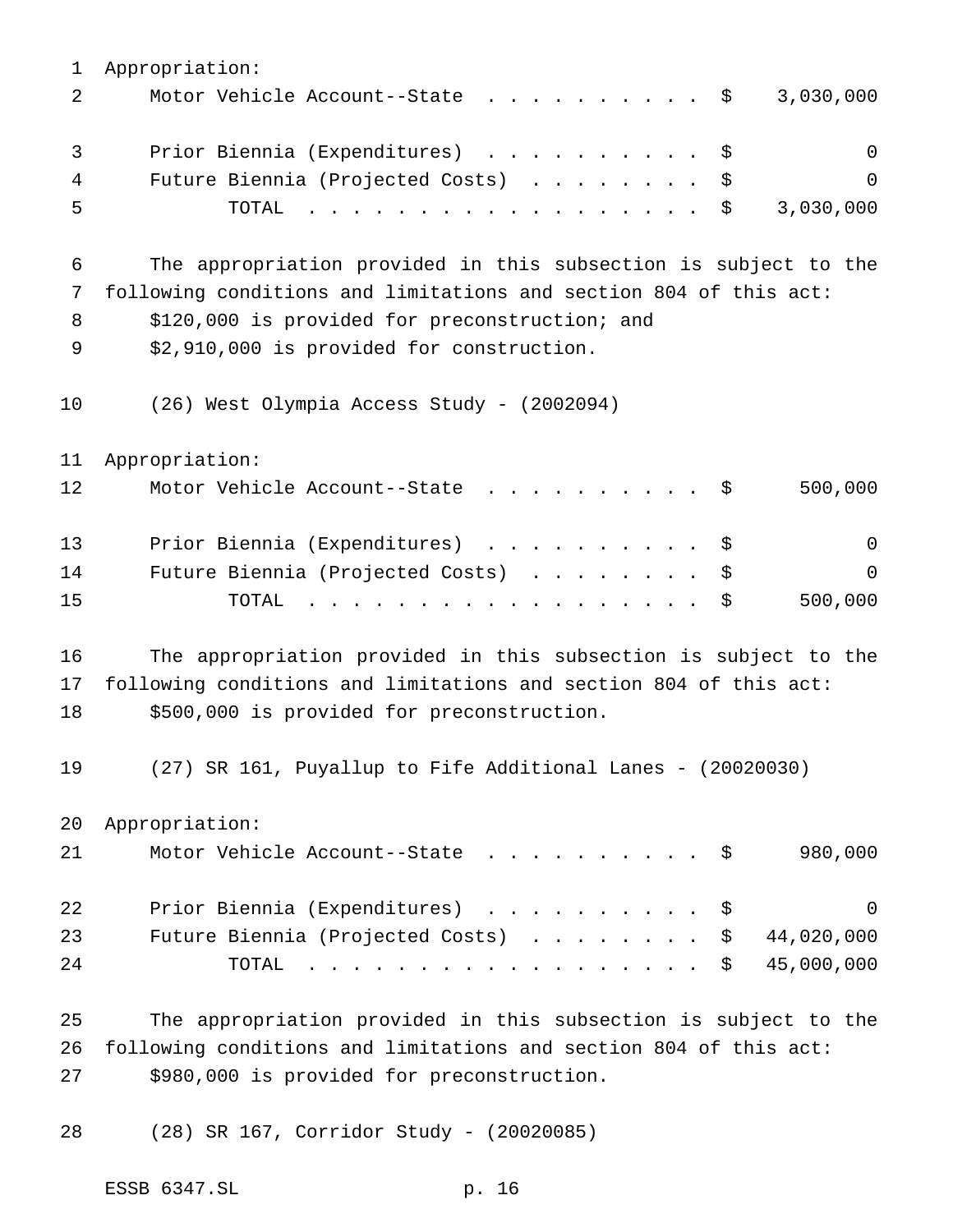Appropriation: 2 Motor Vehicle Account--State . . . . . . . . . \$ 8,000,000 3 Prior Biennia (Expenditures) . . . . . . . . . \$ 0 Future Biennia (Projected Costs) ........ \$ 0 TOTAL .................. \$ 8,000,000 The appropriation provided in this subsection is subject to the following conditions and limitations and section 804 of this act: 8 \$8,000,000 is provided for preconstruction. (29) SR 205, I-205/SR 14 to 83rd St - Widening - (20020054) Appropriation: 11 Motor Vehicle Account--State . . . . . . . . . \$ 5,000,000 12 Prior Biennia (Expenditures) . . . . . . . . . \$ 0 Future Biennia (Projected Costs) ........ \$ 41,000,000 TOTAL .................. \$ 46,000,000 The appropriation provided in this subsection is subject to the following conditions and limitations and section 804 of this act: \$5,000,000 is provided for preconstruction. (30) SR 205, Vancouver - Mill Plain Exit (112th Connector) - (20020090) Appropriation: 21 Motor Vehicle Account--State . . . . . . . . . \$ 2,000,000 22 Prior Biennia (Expenditures) . . . . . . . . . \$ 0 23 Future Biennia (Projected Costs) . . . . . . . \$ 10,000,000 TOTAL .................. \$ 12,000,000 The appropriation provided in this subsection is subject to the following conditions and limitations and section 804 of this act:

\$2,000,000 is provided for preconstruction.

(31) SR 240, Tri-Cities Additional Lanes - (20020001)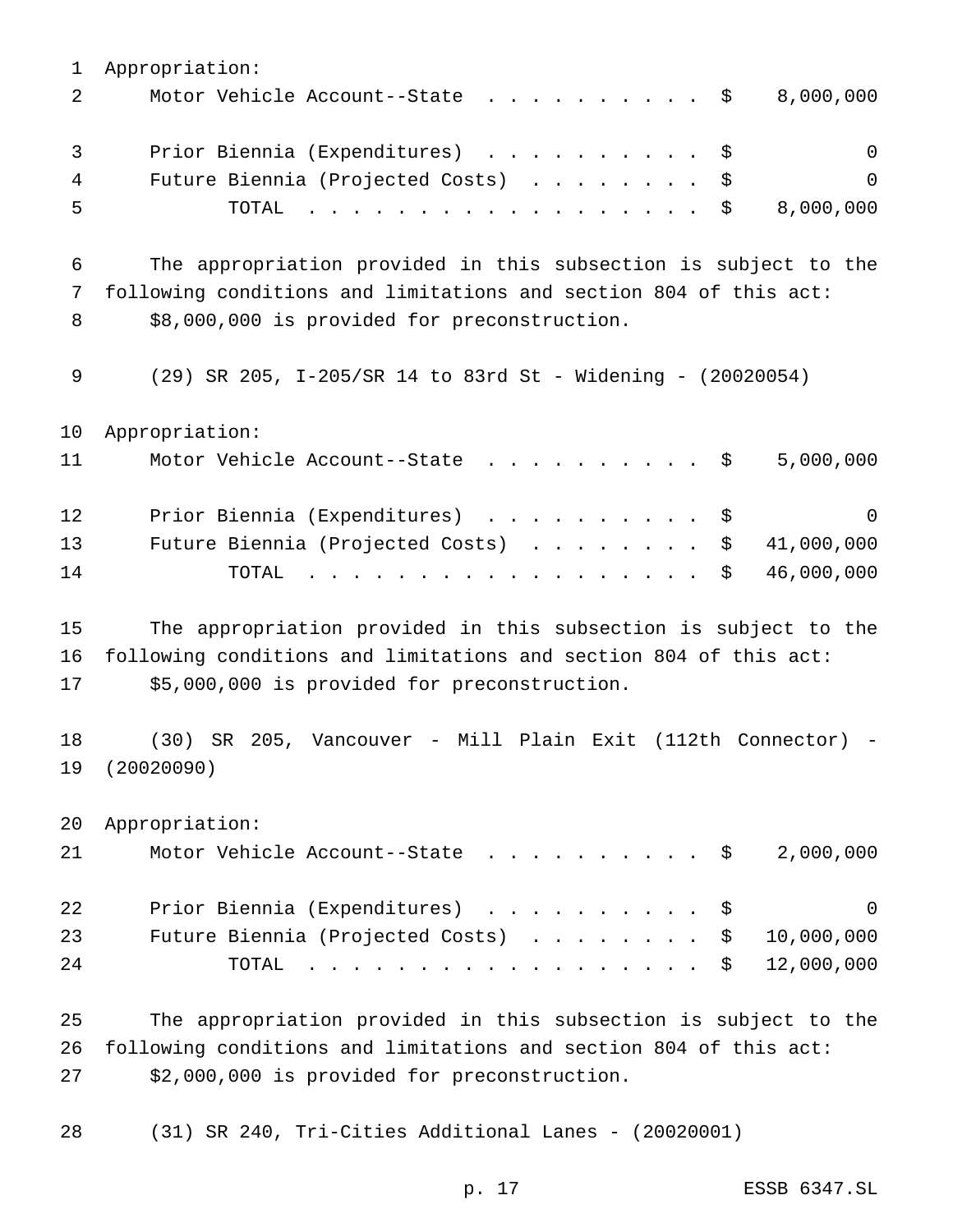| 1  | Appropriation:                                                                                                                                                                                                                                                                       |
|----|--------------------------------------------------------------------------------------------------------------------------------------------------------------------------------------------------------------------------------------------------------------------------------------|
| 2  | 5,000,000<br>Motor Vehicle Account--State<br>\$                                                                                                                                                                                                                                      |
| 3  | Prior Biennia (Expenditures)<br>$\Omega$<br>\$<br>$\mathcal{A}$ . The set of the set of the set of the set of the set of the set of the set of the set of the set of the set of the set of the set of the set of the set of the set of the set of the set of the set of the set of t |
| 4  | 40,000,000<br>Future Biennia (Projected Costs)<br>\$                                                                                                                                                                                                                                 |
| 5  | 45,000,000<br>TOTAL<br>\$<br>.                                                                                                                                                                                                                                                       |
| 6  | The appropriation provided in this subsection is subject to the                                                                                                                                                                                                                      |
| 7  | following conditions and limitations and section 804 of this act:                                                                                                                                                                                                                    |
| 8  | \$5,000,000 is provided for preconstruction.                                                                                                                                                                                                                                         |
| 9  | (32) SR 241, North Sunnyside Reconstruction - (20020051)                                                                                                                                                                                                                             |
| 10 | Appropriation:                                                                                                                                                                                                                                                                       |
| 11 | 470,000<br>Motor Vehicle Account--State<br>— Ş                                                                                                                                                                                                                                       |
| 12 | Prior Biennia (Expenditures)<br>$\Omega$<br>\$                                                                                                                                                                                                                                       |
| 13 | Future Biennia (Projected Costs)<br>8,410,000<br>\$                                                                                                                                                                                                                                  |
| 14 | 8,880,000<br>TOTAL<br>\$<br>$\mathbf{r}$ , $\mathbf{r}$ , $\mathbf{r}$ , $\mathbf{r}$ , $\mathbf{r}$ , $\mathbf{r}$ , $\mathbf{r}$                                                                                                                                                   |
| 15 | The appropriation provided in this subsection is subject to the                                                                                                                                                                                                                      |
| 16 | following conditions and limitations and section 804 of this act:                                                                                                                                                                                                                    |
| 17 | \$470,000 is provided for preconstruction.                                                                                                                                                                                                                                           |
| 18 | SR 270, Pullman to Idaho State Line Additional Lanes<br>(33)                                                                                                                                                                                                                         |
| 19 | (20020048)                                                                                                                                                                                                                                                                           |
| 20 | Appropriation:                                                                                                                                                                                                                                                                       |
| 21 | 3,661,000<br>Motor Vehicle Account--State<br>\$                                                                                                                                                                                                                                      |
| 22 | Prior Biennia (Expenditures)<br>0<br>S<br>$\cdot$ $\cdot$ $\cdot$ $\cdot$ $\cdot$ $\cdot$ $\cdot$ $\cdot$                                                                                                                                                                            |
| 23 | Future Biennia (Projected Costs)<br>21,339,000<br>S<br>$\cdot$ $\cdot$ $\cdot$ $\cdot$ $\cdot$ $\cdot$                                                                                                                                                                               |
| 24 | 25,000,000<br>TOTAL<br>\$                                                                                                                                                                                                                                                            |
| 25 | The appropriation provided in this subsection is subject to the                                                                                                                                                                                                                      |
|    |                                                                                                                                                                                                                                                                                      |

 following conditions and limitations and section 804 of this act: \$3,661,000 is provided for preconstruction.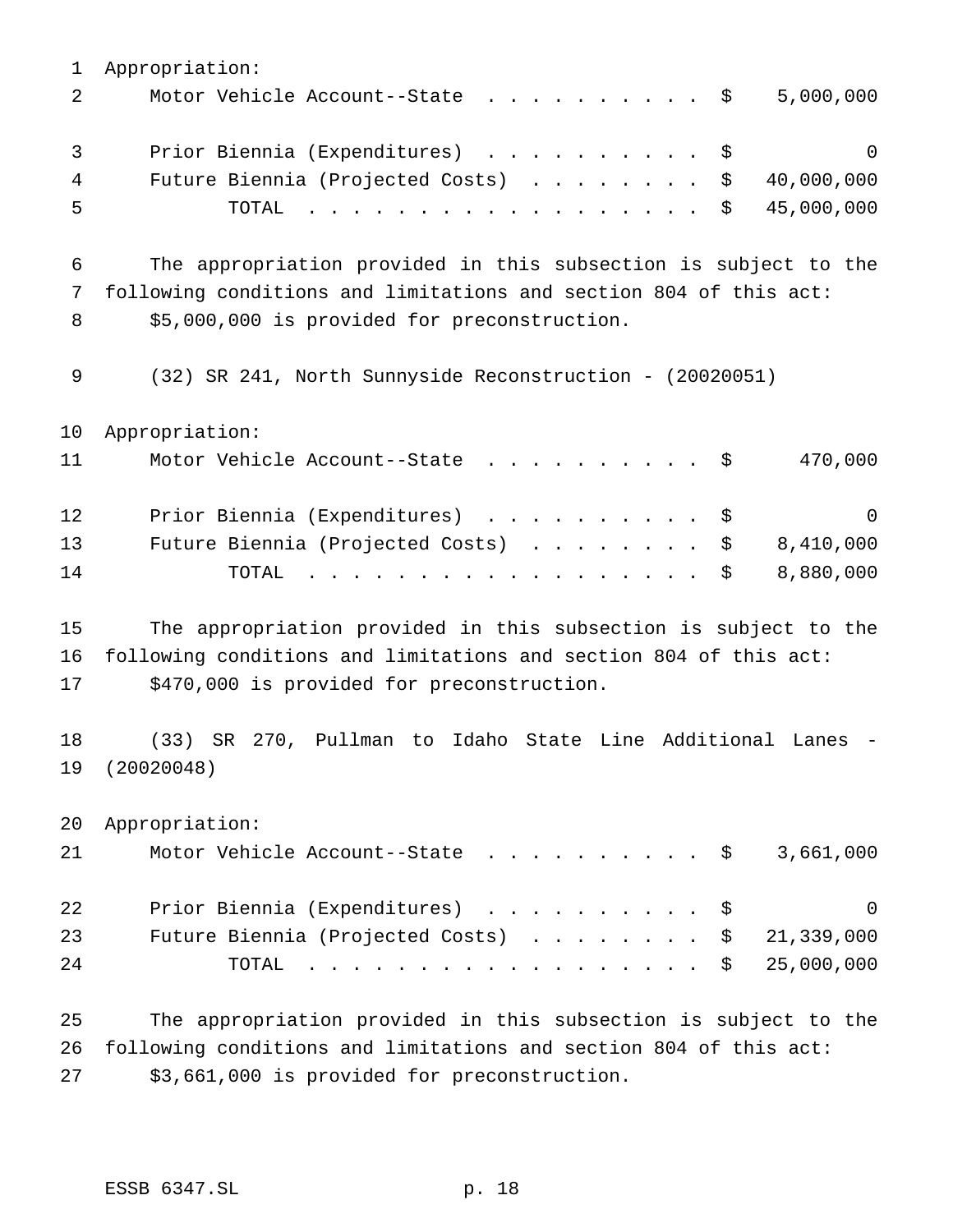(34) SR 304, Bremerton SR 3 to Bremerton Ferry Terminal Additional Lanes - (20020023)

 Appropriation: Motor Vehicle Account--State .......... \$ 11,000,000 Prior Biennia (Expenditures) .......... \$ 0 Future Biennia (Projected Costs) ........ \$ 0 TOTAL .................. \$ 11,000,000 The appropriation provided in this subsection is subject to the following conditions and limitations and section 804 of this act: \$11,000,000 is provided for construction. (35) SR 504, Toll Road Study - Mount Saint Helens - (20020086) Appropriation: 13 Motor Vehicle Account--State . . . . . . . . . \$ 350,000 14 Prior Biennia (Expenditures) . . . . . . . . . \$ 0 Future Biennia (Projected Costs) ........ \$ 0 TOTAL .................. \$ 350,000 The appropriation provided in this subsection is subject to the following conditions and limitations and section 804 of this act: \$350,000 is provided for preconstruction. (36) SR 519, South Seattle Intermodal Access, Interchange Improvements and Additional Lanes - (20020017) Appropriation: 23 Motor Vehicle Account--State . . . . . . . . . \$ 1,100,000 24 Prior Biennia (Expenditures) . . . . . . . . . \$ 0 Future Biennia (Projected Costs) ........ \$ 39,000,000 TOTAL .................. \$ 40,100,000 The appropriation provided in this subsection is subject to the

following conditions and limitations and section 804 of this act: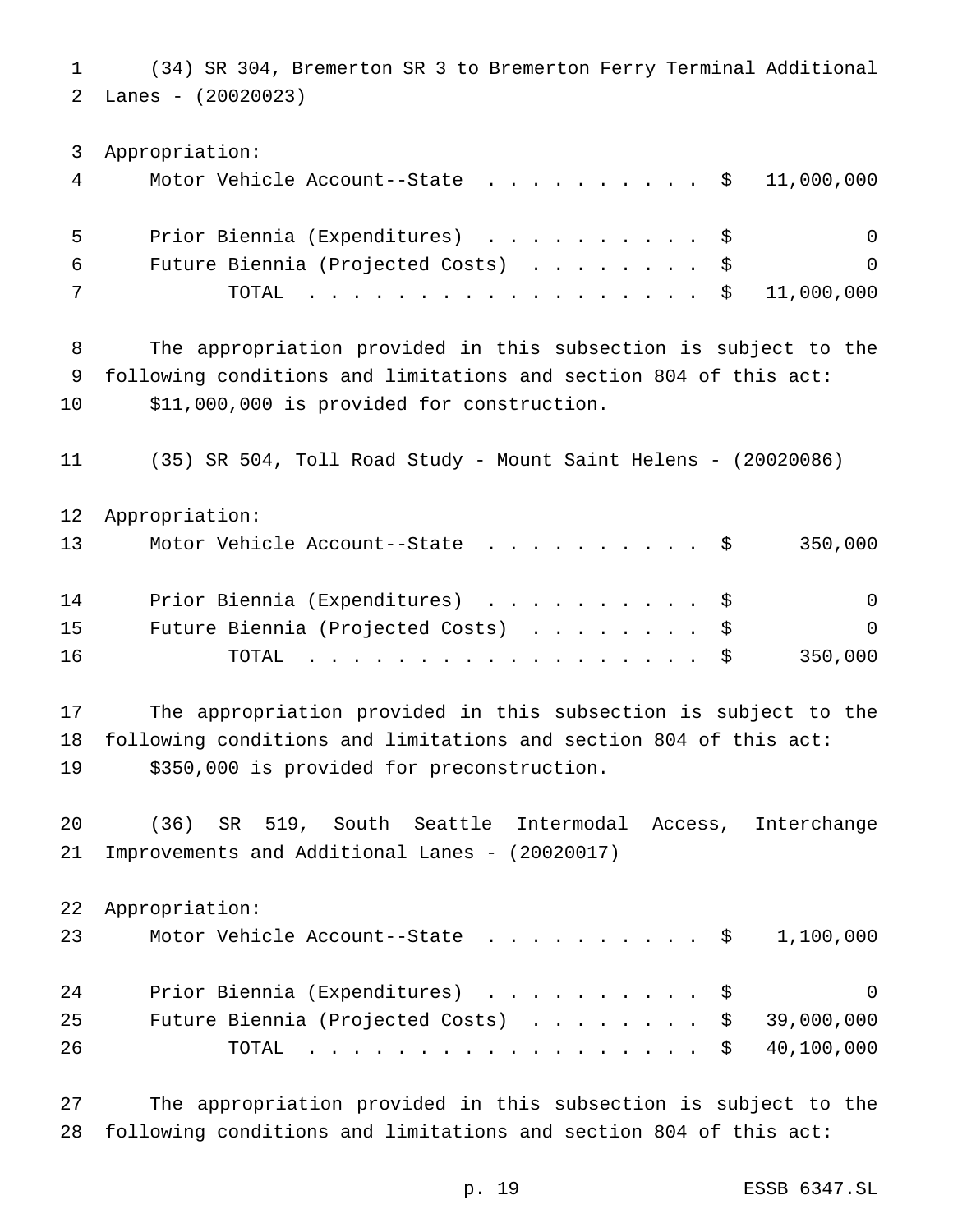\$1,100,000 is provided for preconstruction.

 (37) SR 520, Redmond - W Lake Sammamish Parkway to SR 202 Additional Lanes - (20020018) Appropriation: Motor Vehicle Account--State .......... \$ 4,800,000 Prior Biennia (Expenditures) .......... \$ 0 Future Biennia (Projected Costs) ........ \$ 65,200,000 8 TOTAL . . . . . . . . . . . . . . . . \$ 70,000,000 The appropriation provided in this subsection is subject to the following conditions and limitations and section 804 of this act: \$4,800,000 is provided for preconstruction. (38) SR 522, Woodinville - Paradise Lake Road to Snohomish River - (20020038) Appropriation: 15 Motor Vehicle Account--State . . . . . . . . . \$ 24,095,000 Prior Biennia (Expenditures) .......... \$ 0 Future Biennia (Projected Costs) ........ \$ 15,905,000 18 TOTAL . . . . . . . . . . . . . . . . \$ 40,000,000 The appropriation provided in this subsection is subject to the following conditions and limitations and section 804 of this act: \$295,000 is provided for preconstruction; and \$23,800,000 is provided for construction. (39) SR 524, Lynnwood - 24th Avenue SW to SR 527 Additional Lanes - (20020039) Appropriation: 26 Motor Vehicle Account--State . . . . . . . . . \$ 16,000,000 27 Prior Biennia (Expenditures) . . . . . . . . . \$ 0 Future Biennia (Projected Costs) ........ \$ 0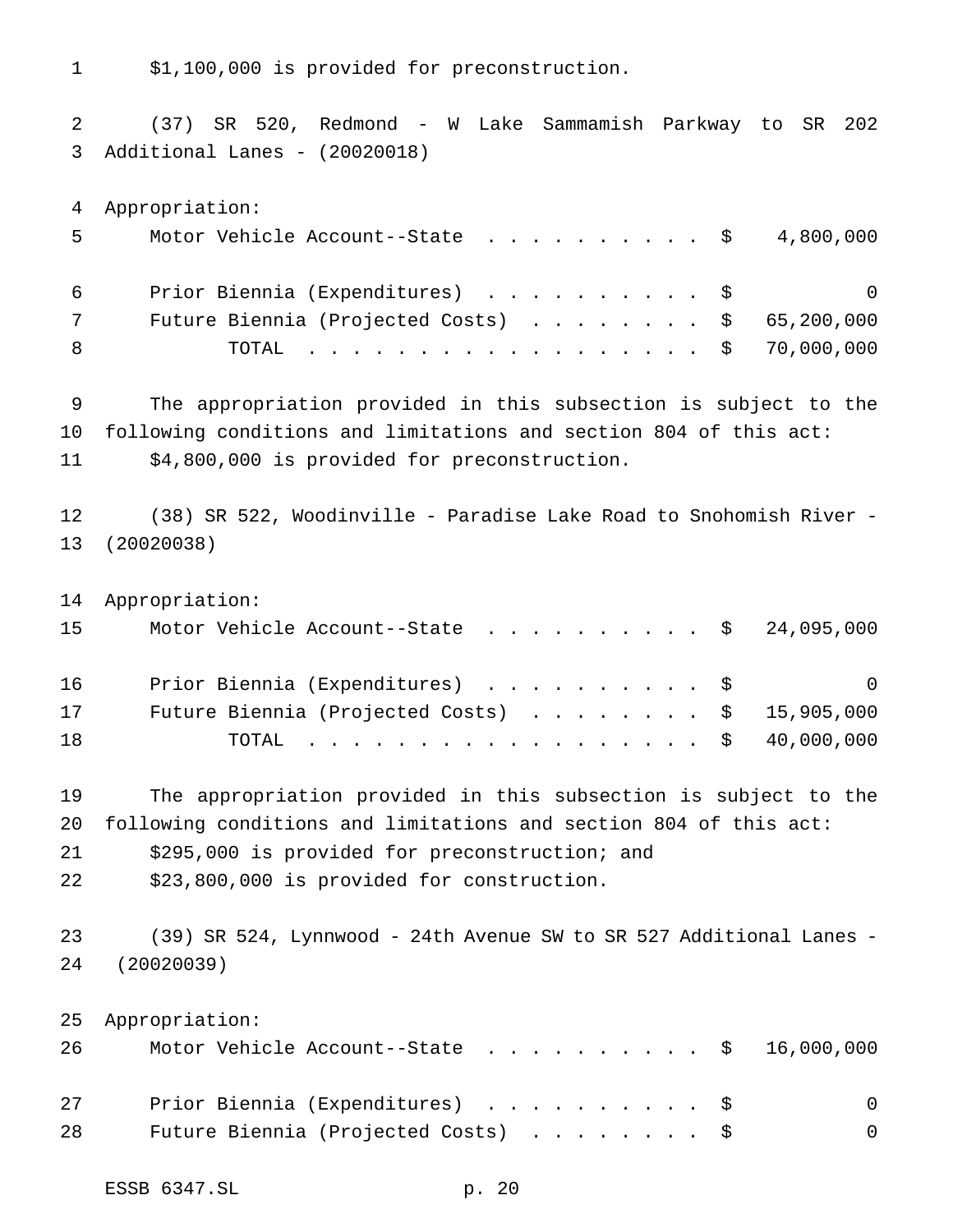| $\mathbf 1$ | 16,000,000<br>TOTAL<br>\$                                                                                                                                                                                                                                     |
|-------------|---------------------------------------------------------------------------------------------------------------------------------------------------------------------------------------------------------------------------------------------------------------|
| 2           | The appropriation provided in this subsection is subject to the                                                                                                                                                                                               |
| 3           | following conditions and limitations and section 804 of this act:                                                                                                                                                                                             |
| 4           | \$150,000 is provided for preconstruction; and                                                                                                                                                                                                                |
| 5           | \$15,850,000 is provided for construction.                                                                                                                                                                                                                    |
| 6           | (40) SR 531, SR 531/43rd Ave NE to 67th Ave NE - (20020075)                                                                                                                                                                                                   |
| 7           | Appropriation:                                                                                                                                                                                                                                                |
| 8           | Motor Vehicle Account--State<br>6,890,000<br>\$                                                                                                                                                                                                               |
| 9           | Prior Biennia (Expenditures)<br>$\Omega$<br>\$                                                                                                                                                                                                                |
| 10          | Future Biennia (Projected Costs)<br>$\mathsf{O}$<br>\$                                                                                                                                                                                                        |
| 11          | \$<br>6,890,000<br>TOTAL<br>$\frac{1}{2}$                                                                                                                                                                                                                     |
| 12          | The appropriation provided in this subsection is subject to the                                                                                                                                                                                               |
| 13          | following conditions and limitations and section 804 of this act:                                                                                                                                                                                             |
| 14          | \$6,890,000 is provided for preconstruction.                                                                                                                                                                                                                  |
| 15          | (41) SR 539, Bellingham - Laurel to SR 9 via Badger Road -                                                                                                                                                                                                    |
| 16          | (20020046)                                                                                                                                                                                                                                                    |
| 17          | Appropriation:                                                                                                                                                                                                                                                |
| 18          | 10,500,000<br>Motor Vehicle Account--State<br>\$                                                                                                                                                                                                              |
| 19          | Prior Biennia (Expenditures)<br>$\mathsf{O}$<br>-\$                                                                                                                                                                                                           |
| 20          | Future Biennia (Projected Costs)<br>52,650,000<br>\$                                                                                                                                                                                                          |
| 21          | 63,150,000<br>TOTAL<br>\$<br>$\mathbf{r}$ , and the set of the set of the set of the set of the set of the set of the set of the set of the set of the set of the set of the set of the set of the set of the set of the set of the set of the set of the set |
| 22          | The appropriation provided in this subsection is subject to the                                                                                                                                                                                               |
| 23          | following conditions and limitations and section 804 of this act:                                                                                                                                                                                             |
| 24          | \$10,500,000 is provided for preconstruction.                                                                                                                                                                                                                 |
| 25          | (42) SR 542, SR 542/Orleans to Britton Rd - Widening - (20020076)                                                                                                                                                                                             |
| 26          | Appropriation:                                                                                                                                                                                                                                                |
| 27          | 4,724,000<br>Motor Vehicle Account--State<br>$\ddot{\mathcal{S}}$                                                                                                                                                                                             |
|             |                                                                                                                                                                                                                                                               |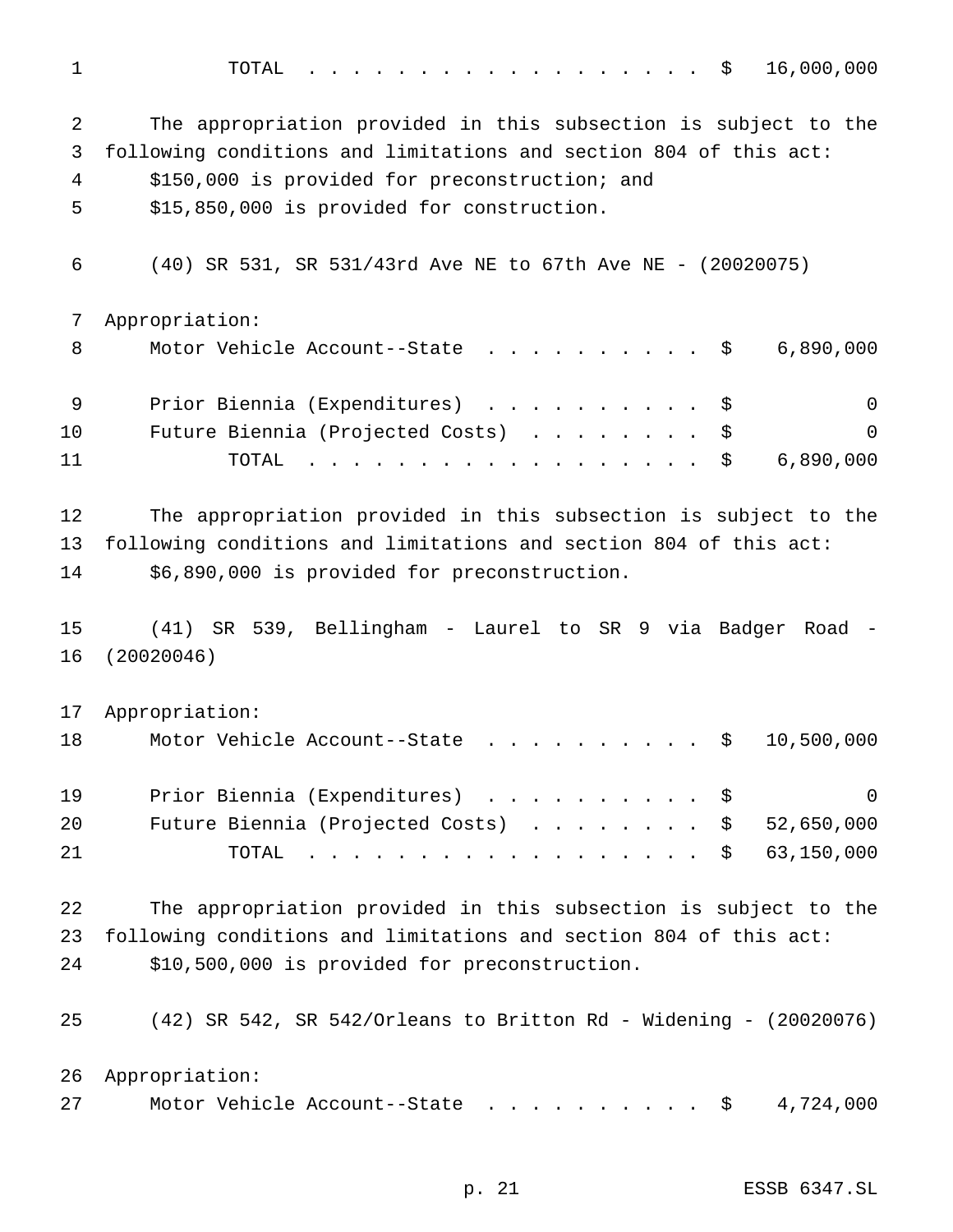1 Prior Biennia (Expenditures) . . . . . . . . . \$ 0 2 Future Biennia (Projected Costs) . . . . . . . \$ 0 TOTAL .................. \$ 4,724,000 The appropriation provided in this subsection is subject to the following conditions and limitations and section 804 of this act: \$1,700,000 is provided for preconstruction; and \$3,024,000 is provided for construction. (43) SR 542, Sunset Drive Street Improvements - (20020089) Appropriation: 10 Motor Vehicle Account--State . . . . . . . . . \$ 2,800,000 Prior Biennia (Expenditures) .......... \$ 0 12 Future Biennia (Projected Costs) . . . . . . . \$ 0 TOTAL .................. \$ 2,800,000 The appropriation provided in this subsection is subject to the following conditions and limitations and section 804 of this act: \$2,800,000 is provided for construction. (44) SR 543, Blaine - I-5 to Canadian Border Additional Lanes for Freight - (20020047) Appropriation: 20 Motor Vehicle Account--State . . . . . . . . . \$ 17,000,000 21 Prior Biennia (Expenditures) . . . . . . . . . \$ 0 Future Biennia (Projected Costs) ........ \$ 0 23 TOTAL . . . . . . . . . . . . . . . . \$ 17,000,000 The appropriation provided in this subsection is subject to the following conditions and limitations and section 804 of this act: \$600,000 is provided for preconstruction; and \$16,400,000 is provided for construction. (45) SR 605, Toll Road - King County Bypass Study - (20020084)

Appropriation:

ESSB 6347.SL p. 22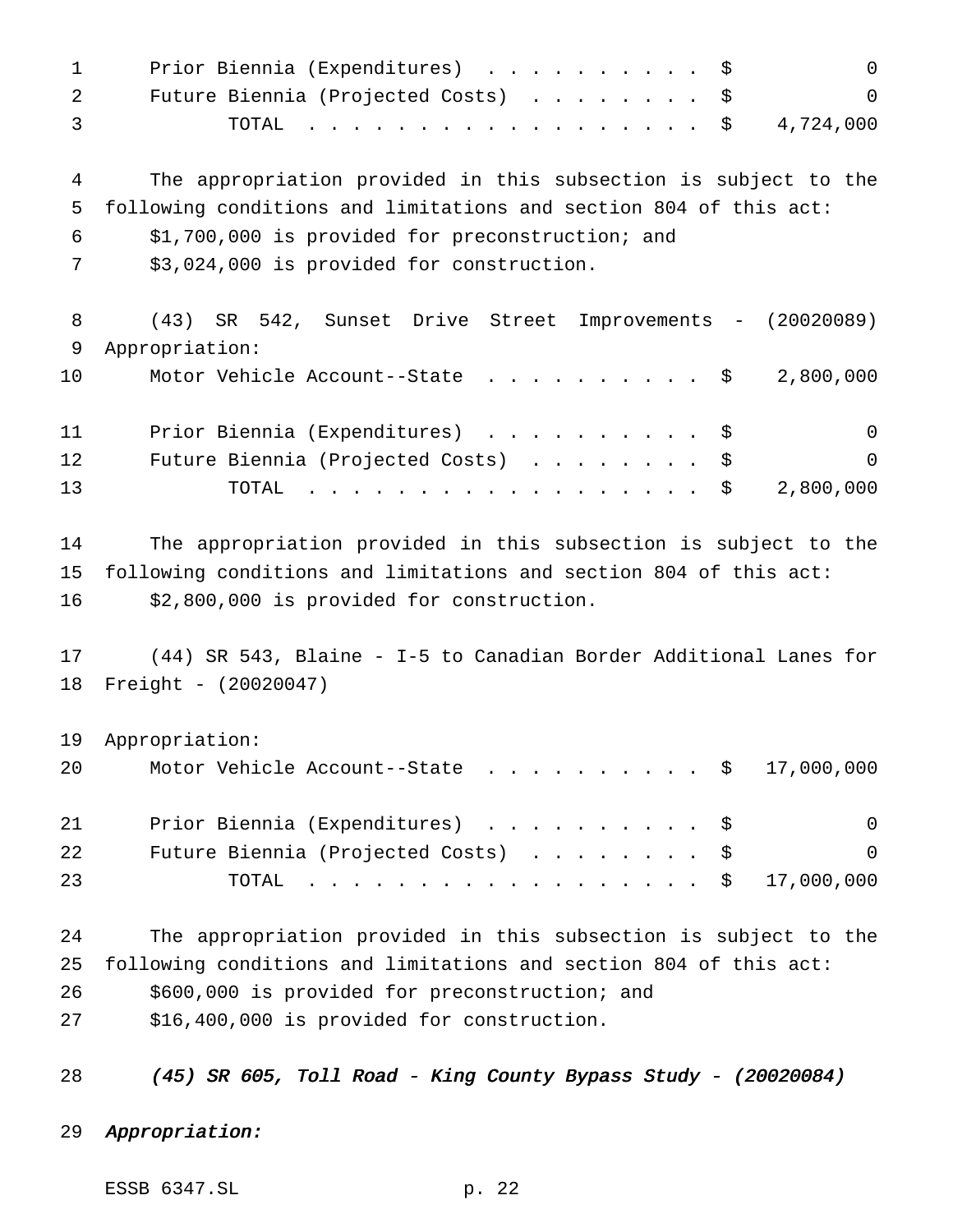|                | Motor Vehicle Account--State $\ldots \ldots \ldots$        | 350,000  |
|----------------|------------------------------------------------------------|----------|
|                | Prior Biennia (Expenditures) $\ldots \ldots \ldots \ldots$ | $\theta$ |
|                | Future Biennia (Projected Costs) $\ddot{s}$                | 0        |
| $\overline{4}$ | TOTAL \$                                                   | 350,000  |

 The appropriation provided in this subsection is subject to the following conditions and limitations and section <sup>804</sup> of this act:

\$350,000 is provided for preconstruction.

 The appropriation in this subsection is provided solely for the middle Washington corridor study. The department of transportation, in consultation with local officials and residents of the area, shall conduct <sup>a</sup> study to determine the feasibility of creating <sup>a</sup> new north-12 south corridor as an alternative to state route 5 and state route 405, which would run from approximately the Canadian border in the northern 14 portion of the state to approximately Lewis county in the southern portion of the state. The department shall report to the legislature, no later than December 31, 2002, on the feasibility of financing and constructing such <sup>a</sup> corridor.

 (46) SR 900, Issaquah - SE 78th Street to Issaquah Additional Lanes - (20020019)

 Appropriation: 21 Motor Vehicle Account--State . . . . . . . . . \$ 1,200,000 22 Prior Biennia (Expenditures) . . . . . . . . . \$ 0 Future Biennia (Projected Costs) ........ \$ 13,400,000 TOTAL .................. \$ 14,600,000

 The appropriation provided in this subsection is subject to the following conditions and limitations and section 804 of this act:

\$1,200,000 is provided for preconstruction.

**\*Sec. 302 was partially vetoed. See message at end of chapter.**

 NEW SECTION. **Sec. 303. FOR THE DEPARTMENT OF TRANSPORTATION-- IMPROVEMENTS--PROGRAM I--HOV PROJECTS**

(1) SR 005, Everett - SR 526 to US 2 HOV Lanes - (20020055)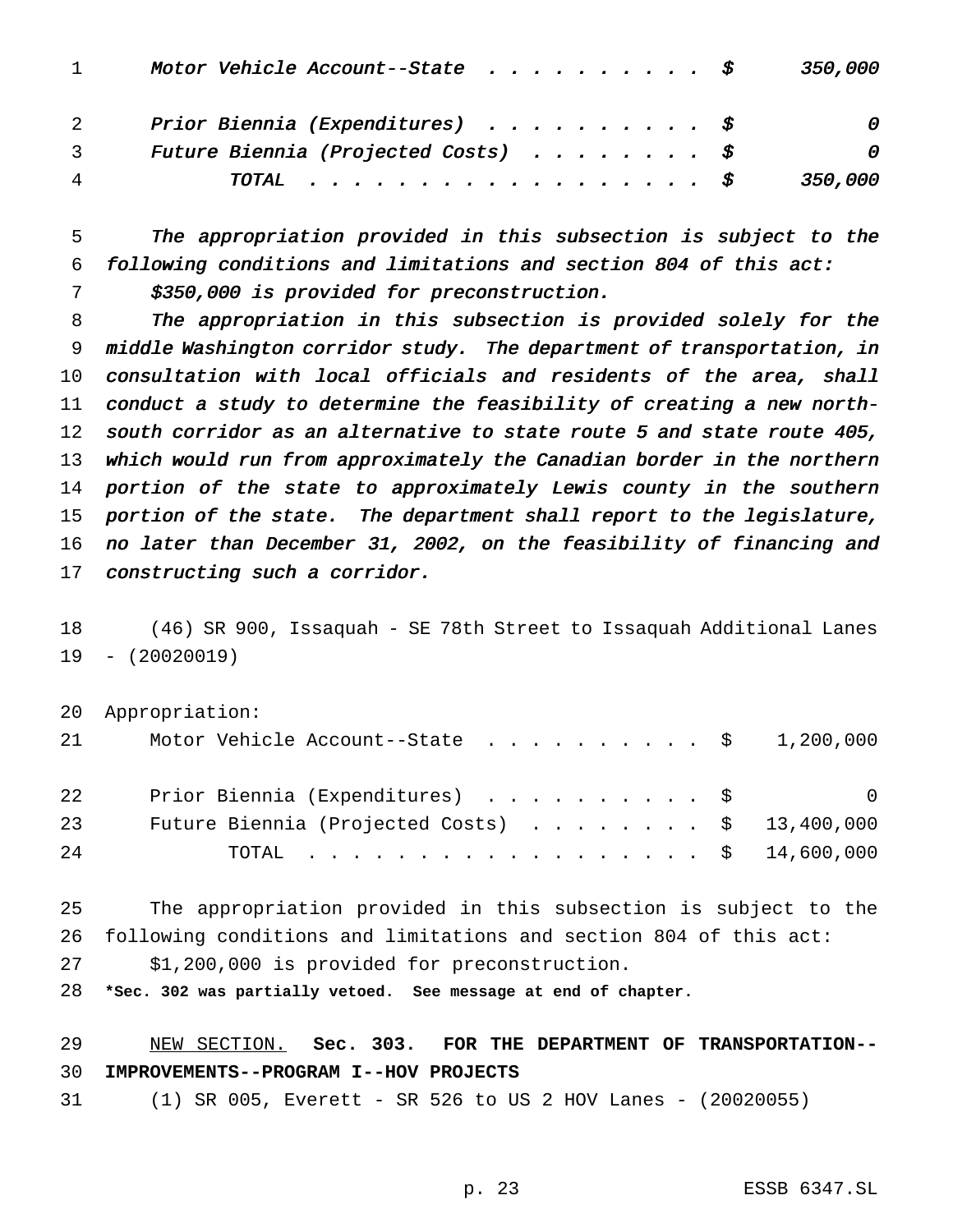Appropriation: 2 Motor Vehicle Account--State . . . . . . . . . \$ 8,300,000 3 Prior Biennia (Expenditures) . . . . . . . . . \$ 0 Future Biennia (Projected Costs) ........ \$ 221,700,000 TOTAL .................. \$ 230,000,000 The appropriation provided in this subsection is subject to the following conditions and limitations and section 804 of this act: 8 \$8,300,000 is provided for preconstruction. (2) SR 005, Pierce County Line to Tukwila HOV - (20020009) Appropriation: 11 Motor Vehicle Account--State . . . . . . . . . \$ 3,191,000 12 Prior Biennia (Expenditures) . . . . . . . . . \$ 0 Future Biennia (Projected Costs) ........ \$ 66,000,000 TOTAL .................. \$ 69,191,000 The appropriation provided in this subsection is subject to the following conditions and limitations and section 804 of this act: \$3,191,000 is provided for preconstruction. (3) SR 005, SR 16 - Tacoma/Pierce County HOV (Narrows Bridge) - (20020029) Appropriation: 21 Motor Vehicle Account--State . . . . . . . . . \$ 110,314,000 22 Prior Biennia (Expenditures) . . . . . . . . . \$ 0 Future Biennia (Projected Costs) ........ \$ 246,686,000 TOTAL .................. \$ 357,000,000 The appropriation provided in this subsection is subject to the following conditions and limitations and section 804 of this act: \$7,740,000 is provided for preconstruction; and

\$102,574,000 is provided for construction.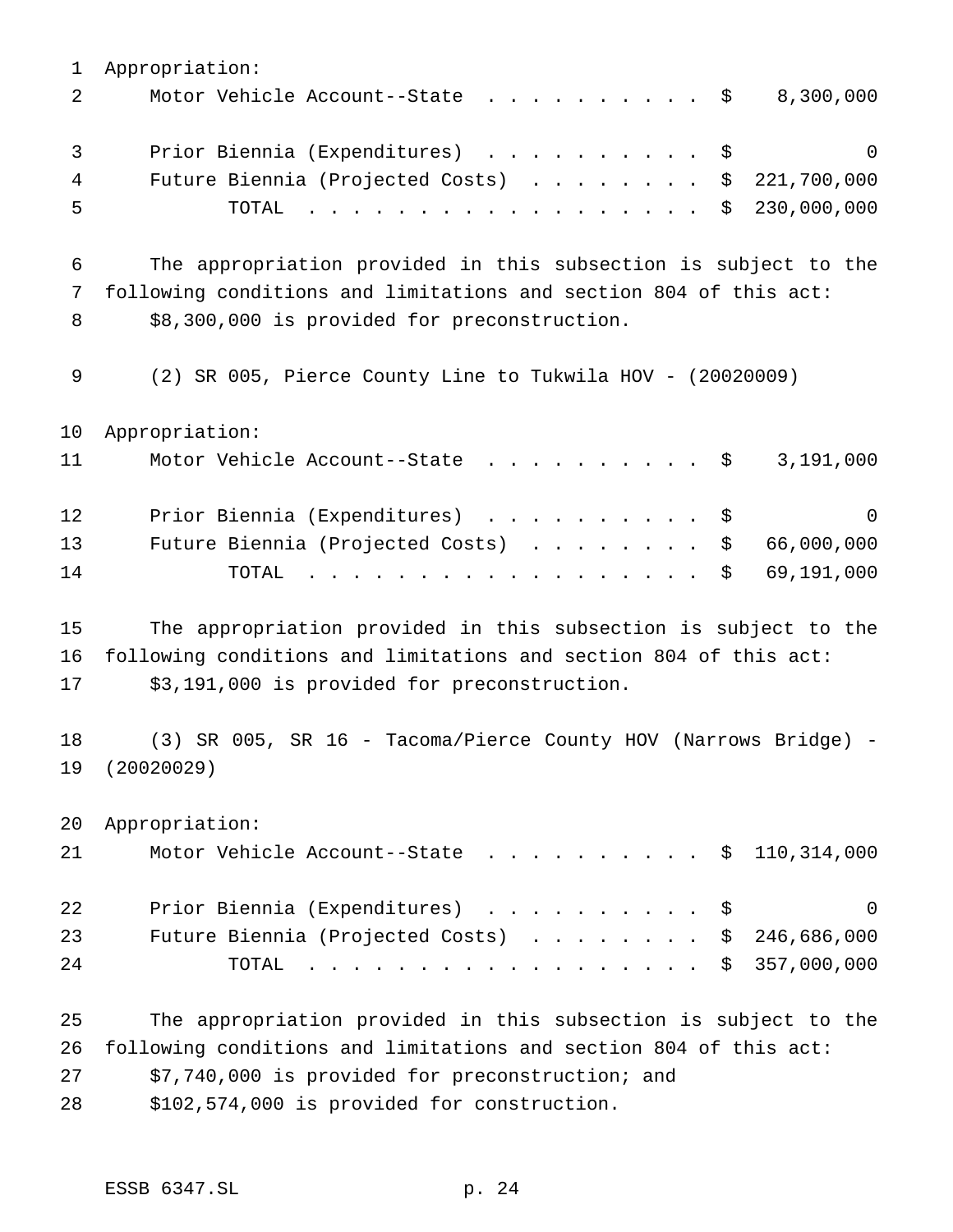(4) SR 167, Auburn - 15th Street SW to 15th Street NW HOV - (20020012)

 Appropriation: Motor Vehicle Account--State .......... \$ 20,000,000 Prior Biennia (Expenditures) .......... \$ 0 Future Biennia (Projected Costs) ........ \$ 17,240,000 TOTAL .................. \$ 37,240,000

 The appropriation provided in this subsection is subject to the following conditions and limitations and section 804 of this act:

\$50,000 is provided for preconstruction; and

\$19,950,000 is provided for construction.

 \*NEW SECTION. **Sec. 304. FOR THE DEPARTMENT OF TRANSPORTATION-- IMPROVEMENTS--PROGRAM I--SAFETY IMPROVEMENT PROJECTS**

 (1) SR 012, Yakima Vicinity - Old Naches Hwy Interchange - (20020049)

Appropriation:

| 17 | Motor Vehicle Account--State $\ldots$ \$640,000         |                |
|----|---------------------------------------------------------|----------------|
| 18 | Prior Biennia (Expenditures) \$                         | $\overline{0}$ |
| 19 | Future Biennia (Projected Costs) $\ldots$ \$ 34,400,000 |                |
| 20 | TOTAL \$ 35,040,000                                     |                |

 The appropriation provided in this subsection is subject to the following conditions and limitations and section 804 of this act: \$640,000 is provided for preconstruction.

(2) SR 007, SR 7/SR 507 to SR 512 - Safety - (20020077)

Appropriation:

| 26 | Motor Vehicle Account--State $\ldots$ \$9,504,000 |          |
|----|---------------------------------------------------|----------|
| 27 | Prior Biennia (Expenditures) \$                   | $\Omega$ |
| 28 | Future Biennia (Projected Costs) \$               | $\Omega$ |
| 29 | TOTAL \$ 9,504,000                                |          |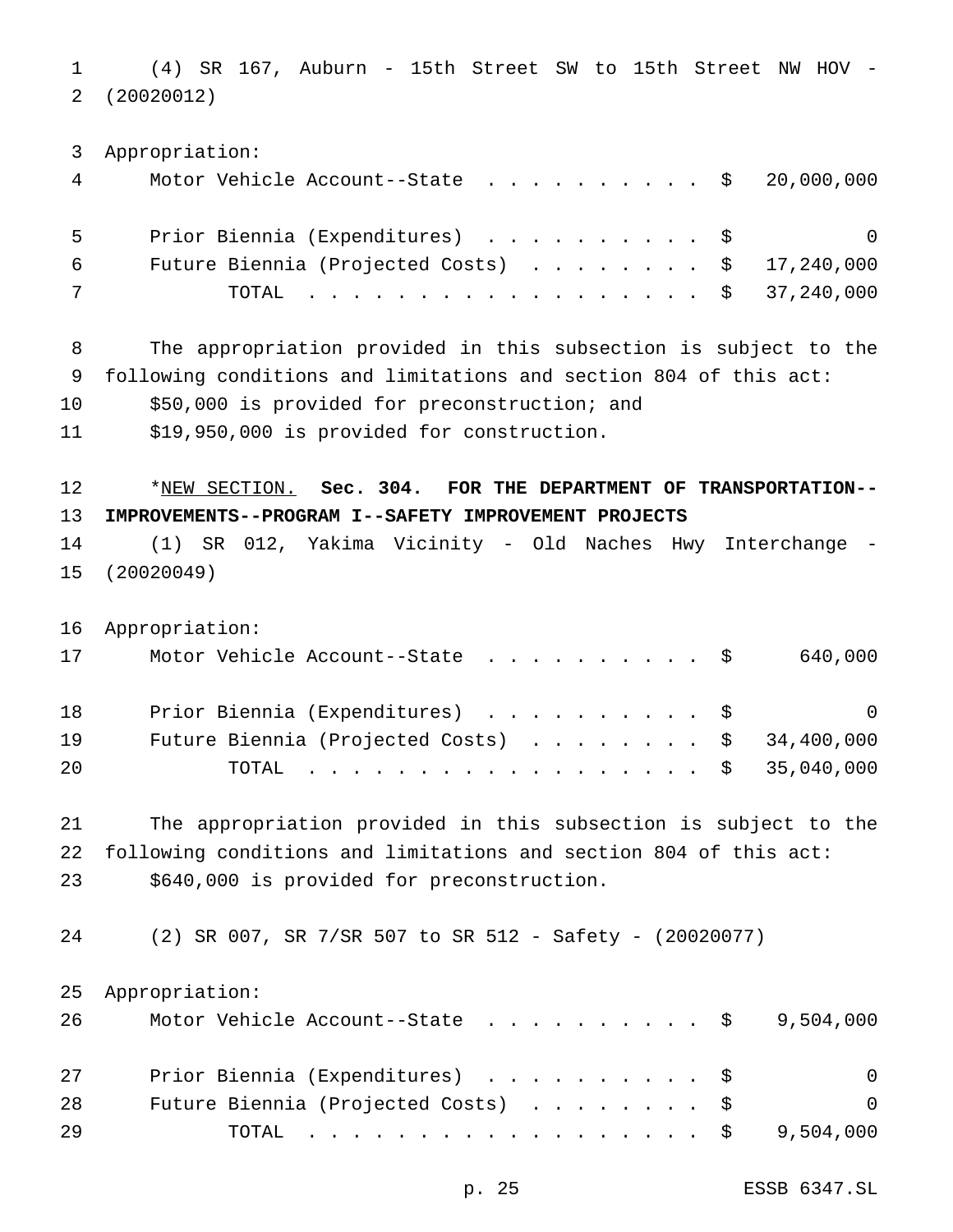The appropriation provided in this subsection is subject to the following conditions and limitations and section 804 of this act:

\$9,504,000 is provided for preconstruction.

 (3) SR 500, Vancouver - New Interchanges and Additional Lanes - (20020004)

 Appropriation: 7 Motor Vehicle Account--State . . . . . . . . . \$ 24,300,000 8 Prior Biennia (Expenditures) . . . . . . . . . \$ 0 9 Future Biennia (Projected Costs) . . . . . . . \$ 0 TOTAL .................. \$ 24,300,000

 The appropriation provided in this subsection is subject to the following conditions and limitations and section 804 of this act:

\$1,300,000 is provided for preconstruction; and

\$23,000,000 is provided for construction.

(4) Safety Improvement Projects - (20020902)

Appropriation:

| 17 | Motor Vehicle Account--State $\ldots$ \$ 28,001,000    |  |
|----|--------------------------------------------------------|--|
| 18 | Prior Biennia (Expenditures) \$<br>$\overline{0}$      |  |
| 19 | Future Biennia (Projected Costs) $\ldots$ \$ 5,077,160 |  |
| 20 | TOTAL \$ 33,078,160                                    |  |

 The appropriation provided in this subsection is subject to the following conditions and limitations and section 804 of this act:

 The department shall develop a list of projects that reflect 125% of the funds appropriated in this subsection and submit the list to the office of financial management. The list shall include the following projects:

(a) US 101/Corriea Road Vicinity to Zaccardo Road;

(b) SR 104/Jct SR 19 Intersection Safety;

(c) SR 112/Hoko-Ozette Road - Safety;

(d) SR 161/SR 167 Eastbound Ramp - Safety;

(e) SR 22/I-82 to McDonald Road;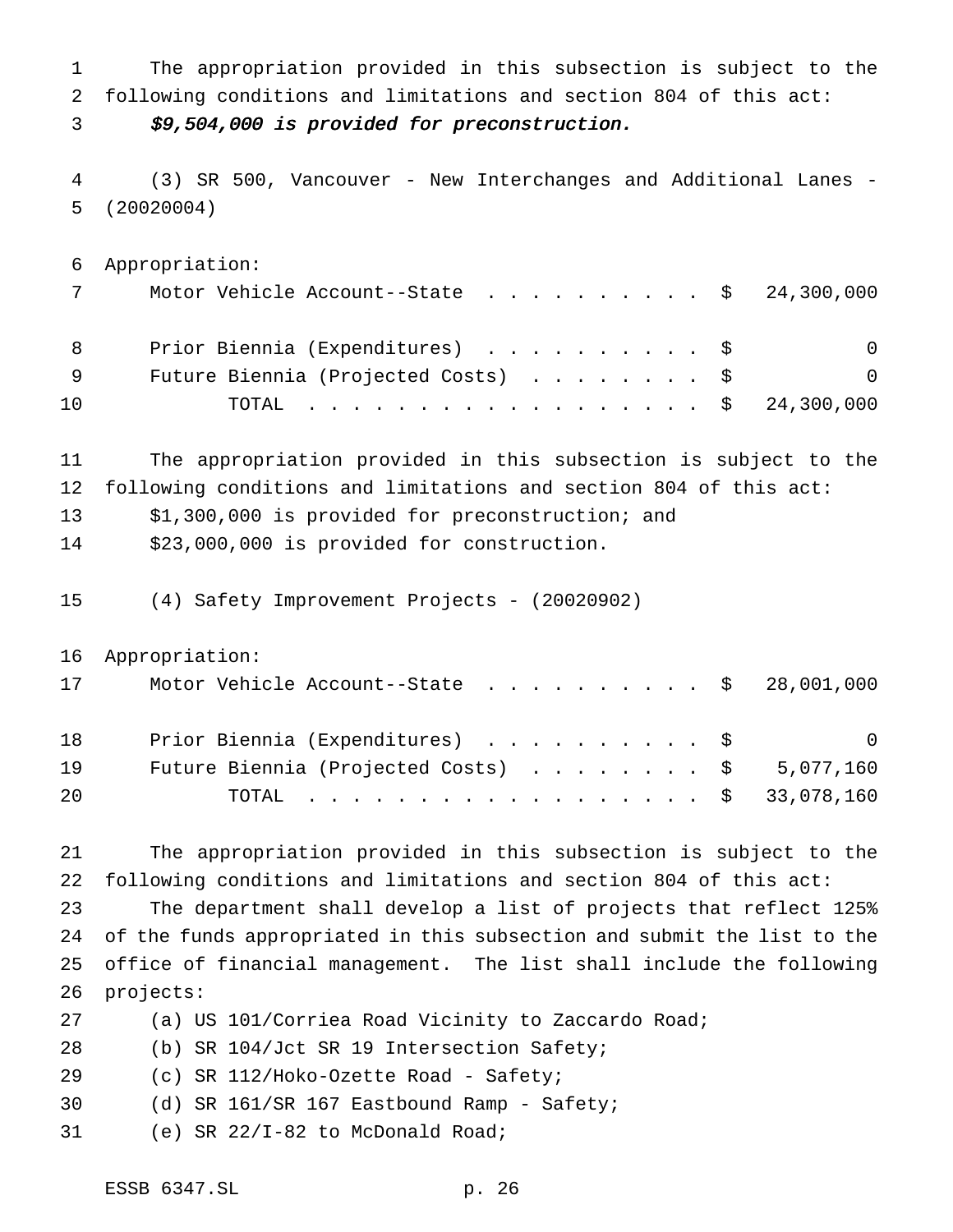(f) SR 201 Deception Pass and Canoe Pass Bridges;

(g) SR 160, SR 160/SR 16 to Long Lake Vicinity; and

(h) SR 161, 128th to 176th - Safety.

 Expenditures may not occur until approved by the office of financial management and may only occur for those projects on the list. **\*Sec. 304 was partially vetoed. See message at end of chapter.**

 \*NEW SECTION. **Sec. 305. FOR THE DEPARTMENT OF TRANSPORTATION-- IMPROVEMENTS--PROGRAM I--ENVIRONMENTAL RETROFIT IMPROVEMENT PROJECTS** (1) SR 005, I-5/SR 520 Interchange Vicinity - (20020070)

Appropriation:

| 11 | Motor Vehicle Account--State \$                        | 386,000        |
|----|--------------------------------------------------------|----------------|
| 12 | Prior Biennia (Expenditures) \$                        | $\overline{0}$ |
| 13 | Future Biennia (Projected Costs) $\ldots$ \$ 3,220,000 |                |
| 14 | TOTAL \$ 3,606,000                                     |                |

 The appropriation provided in this subsection is subject to the following conditions and limitations and section 804 of this act: \$386,000 is provided for preconstruction.

(2) SR 106, Skobob Creek - (20020010)

Appropriation:

| 20 | Motor Vehicle Account--State $\ldots$ \$ 1,250,000 |          |
|----|----------------------------------------------------|----------|
| 21 | Prior Biennia (Expenditures) \$                    | $\Omega$ |
| 22 | Future Biennia (Projected Costs) \$                | - 0      |
| 23 | TOTAL \$ 1,250,000                                 |          |

 The appropriation in this section is subject to the following conditions and limitations: The appropriation is provided solely for reconstruction of a bridge at Skobob Creek on highway 106 in Mason county and shall be matched by funds provided by the Hood Canal salmon 28 enhancement group. The project is subject to review and approval by 29 the department, but the Hood Canal salmon enhancement group shall manage the project.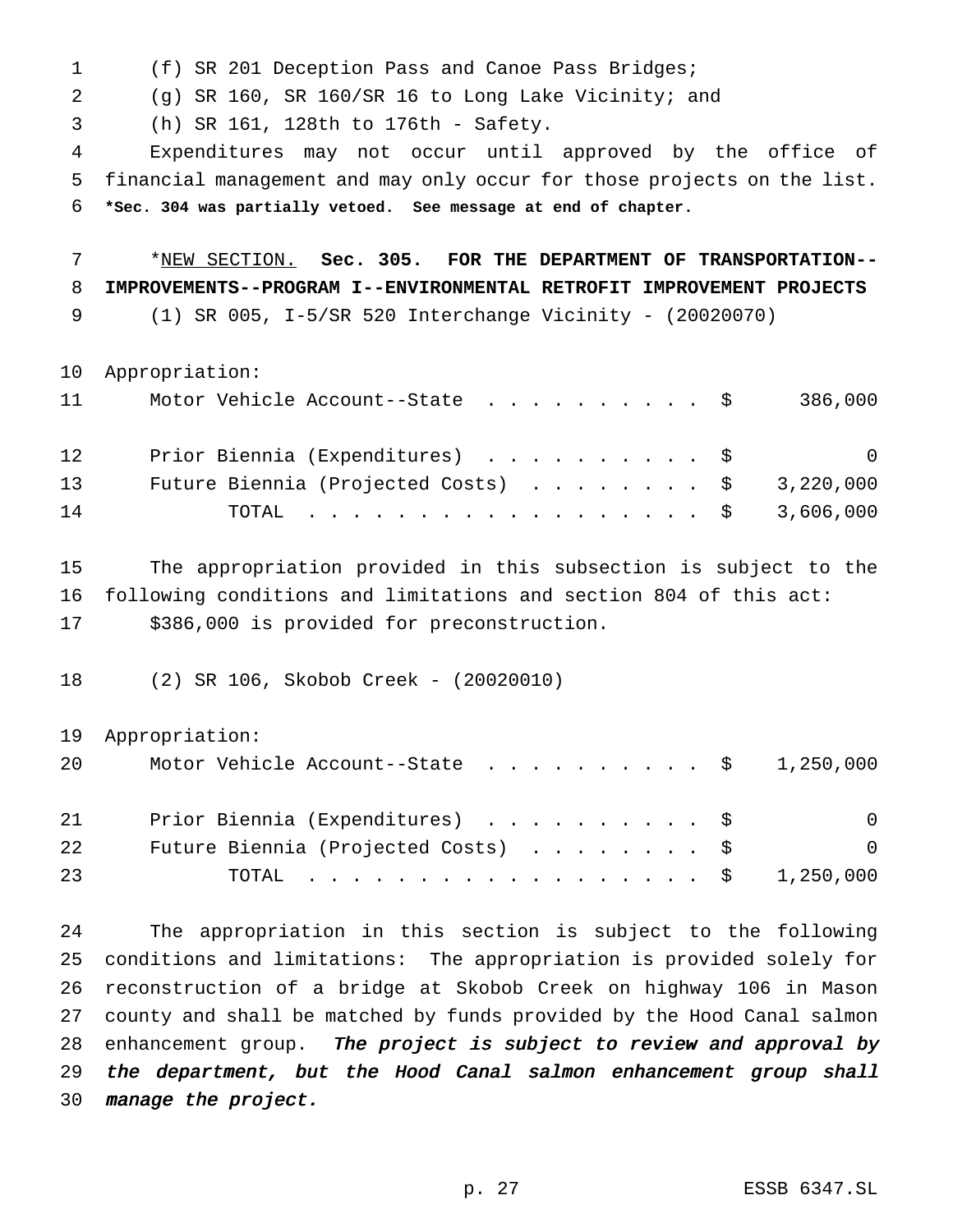(3) Noise Wall Projects - (20020095)

|    | 2 Appropriation:                                   |
|----|----------------------------------------------------|
|    | Motor Vehicle Account--State $\ldots$ \$ 1,000,000 |
| 4  | Prior Biennia (Expenditures) \$<br>-0              |
| -5 | Future Biennia (Projected Costs) \$9,000,000       |
| -6 | TOTAL \$ 10,000,000                                |

 The appropriation provided in this subsection is subject to the following conditions and limitations and section 804 of this act:

 The department shall develop a list of projects that reflect 125% of the funds appropriated in this subsection and submit the list to the office of financial management. Expenditures may not occur until approved by the office of financial management and may only occur for those projects on the list.

(4) Environmental Retrofit Projects " (20020903)

Appropriation:

| 16 | Motor Vehicle Account--State $\ldots$ \$ 10,320,000    |                          |
|----|--------------------------------------------------------|--------------------------|
| 17 | Prior Biennia (Expenditures) \$                        | $\overline{\phantom{0}}$ |
| 18 | Future Biennia (Projected Costs) $\ldots$ \$ 1,077,000 |                          |
| 19 | TOTAL \$ 11,397,000                                    |                          |

 The appropriation provided in this subsection is subject to the following conditions and limitations and section 804 of this act:

 The department shall develop a list of projects that reflect 125% of the funds appropriated in this subsection and submit the list to the office of financial management. Expenditures may not occur until approved by the office of financial management and may only occur for those projects on the list.

**\*Sec. 305 was partially vetoed. See message at end of chapter.**

 NEW SECTION. **Sec. 306. FOR THE DEPARTMENT OF TRANSPORTATION-- PRESERVATION--PROGRAM P**

SR 101, Purdy Creek Bridge Replacement - (20020091)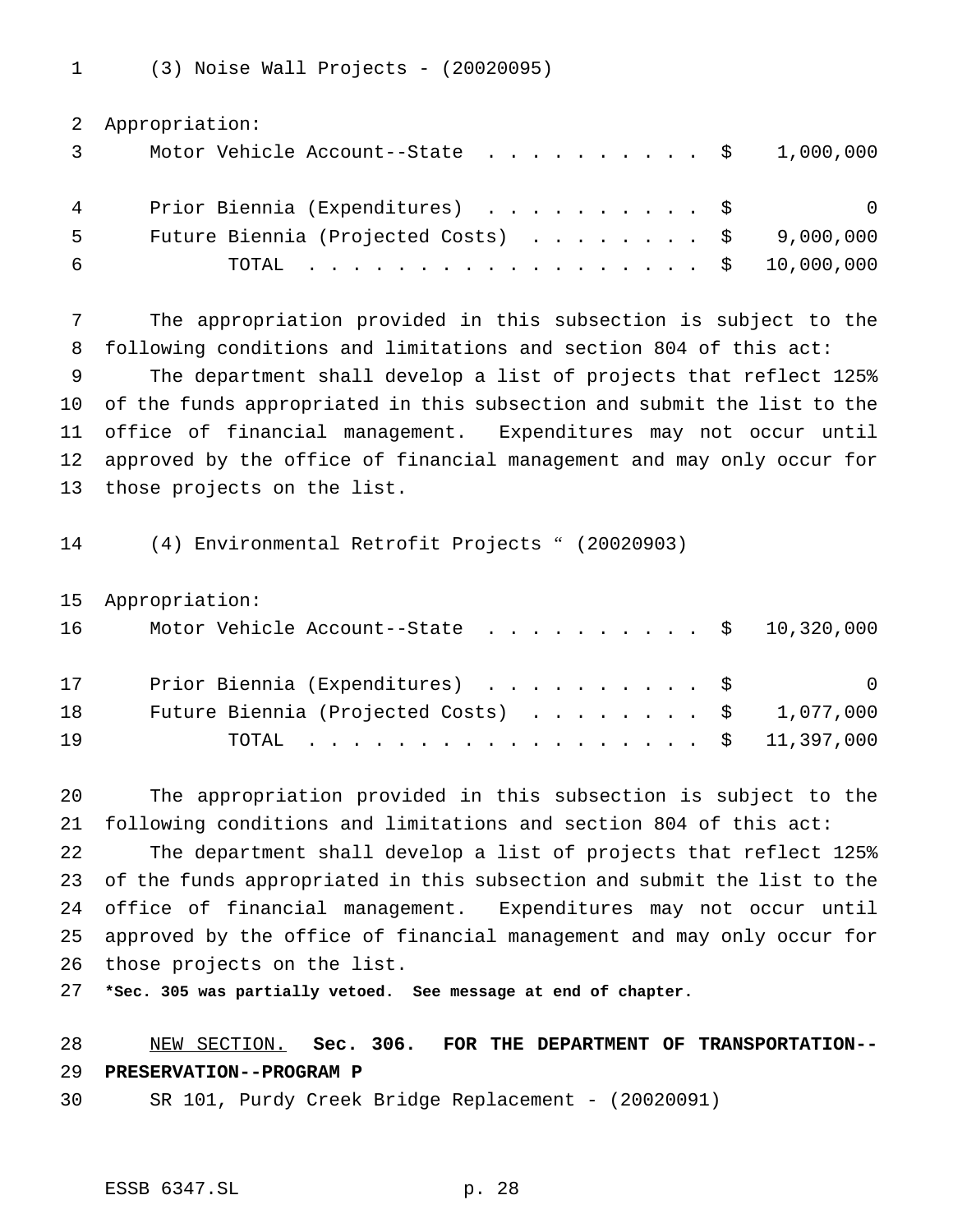Appropriation: 2 Motor Vehicle Account--State . . . . . . . . . \$ 6,000,000 3 Prior Biennia (Expenditures) . . . . . . . . . \$ 0 4 Future Biennia (Projected Costs) . . . . . . . \$ 0 TOTAL .................. \$ 6,000,000 (1) The appropriation provided in this section is provided solely for a by-pass or replacement of Purdy Creek Bridge on SR 101, which may include up to 1,100 feet of elevated roadway. (2) The appropriation provided in this section is subject to the following conditions and limitations and section 804 of this act: \$2,400,000 is provided for preconstruction; and \$3,600,000 is provided for construction. NEW SECTION. **Sec. 307. FOR THE DEPARTMENT OF TRANSPORTATION-- IMPROVEMENTS--PROGRAM Z--LOCAL PROJECTS** SR 000, I-5 to SR 7 Cross Base Highway - (20020067) Appropriation: 17 Motor Vehicle Account--State . . . . . . . . . \$ 1,000,000 18 Prior Biennia (Expenditures) . . . . . . . . . \$ 0 19 Future Biennia (Projected Costs) . . . . . . . \$ 0 TOTAL .................. \$ 1,000,000 The appropriation provided in this section is subject to section 804 of this act. NEW SECTION. **Sec. 308.** The motor vehicle account--state appropriations for projects contained in sections 301 through 307 of this act, include \$156,000,000 in proceeds from the sale of bonds authorized by RCW 47.10.843. The secretary of transportation may authorize the use of current revenues available to the department of

 transportation in lieu of bond proceeds for any part of the state appropriation.

#### **CAPITAL--WASHINGTON STATE FERRIES CONSTRUCTION**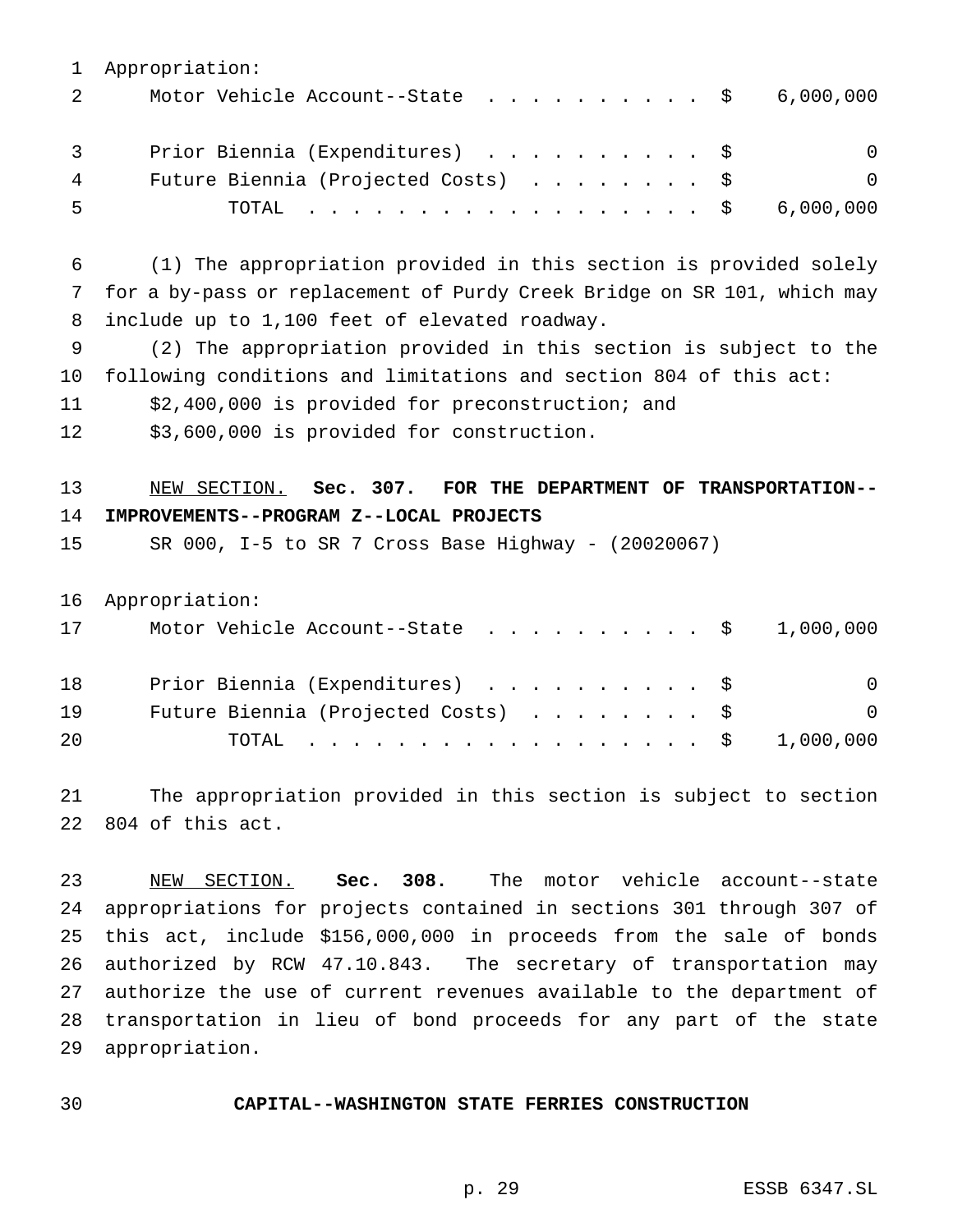NEW SECTION. **Sec. 401. FOR THE DEPARTMENT OF TRANSPORTATION-- WASHINGTON STATE FERRIES CONSTRUCTION--PROGRAM W**

Four Replacement Auto/Passenger Ferries - Design and Construction

Appropriation:

| 5  | Motor Vehicle Account--State $\ldots$ \$ 4,128,000       |                |
|----|----------------------------------------------------------|----------------|
| 6  | Prior Biennia (Expenditures) \$                          | $\overline{0}$ |
|    | Future Biennia (Projected Costs) $\ldots$ \$ 317,761,000 |                |
| -8 | TOTAL \$ 321,889,000                                     |                |

 The appropriation in this section is provided solely for the department to initiate the process for the procurement of four new auto passenger ferries to replace the steel electric ferries. The department shall use the modified request for proposals design and build partnership process contained in RCW 47.60.810 through 47.60.822. The appropriation referenced in this subsection constitutes legislative authority to proceed with the procurement process under RCW 47.60.814.

# NEW SECTION. **Sec. 402. FOR THE DEPARTMENT OF TRANSPORTATION-- WASHINGTON STATE FERRIES CONSTRUCTION--PROGRAM W**

Anacortes Multimodal Terminal - Design

Appropriation:

| 20 | Motor Vehicle Account--State $\ldots$ \$518,000          |  |
|----|----------------------------------------------------------|--|
| 21 | Prior Biennia (Expenditures) \$                          |  |
| 22 | Future Biennia (Projected Costs) $\ldots$ \$ 118,402,000 |  |
| 23 | TOTAL \$ 118,920,000                                     |  |

# NEW SECTION. **Sec. 403. FOR THE DEPARTMENT OF TRANSPORTATION--**

**WASHINGTON STATE FERRIES CONSTRUCTION--PROGRAM W**

Mukilteo Multimodal Terminal - Design

Appropriation:

| 28 |  |                                 |  |  |  |  |  | Motor Vehicle Account--State $\ldots$ \$ 1,810,000       |
|----|--|---------------------------------|--|--|--|--|--|----------------------------------------------------------|
| 29 |  | Prior Biennia (Expenditures) \$ |  |  |  |  |  | $\overline{0}$                                           |
| 30 |  |                                 |  |  |  |  |  | Future Biennia (Projected Costs) $\ldots$ \$ 105,943,000 |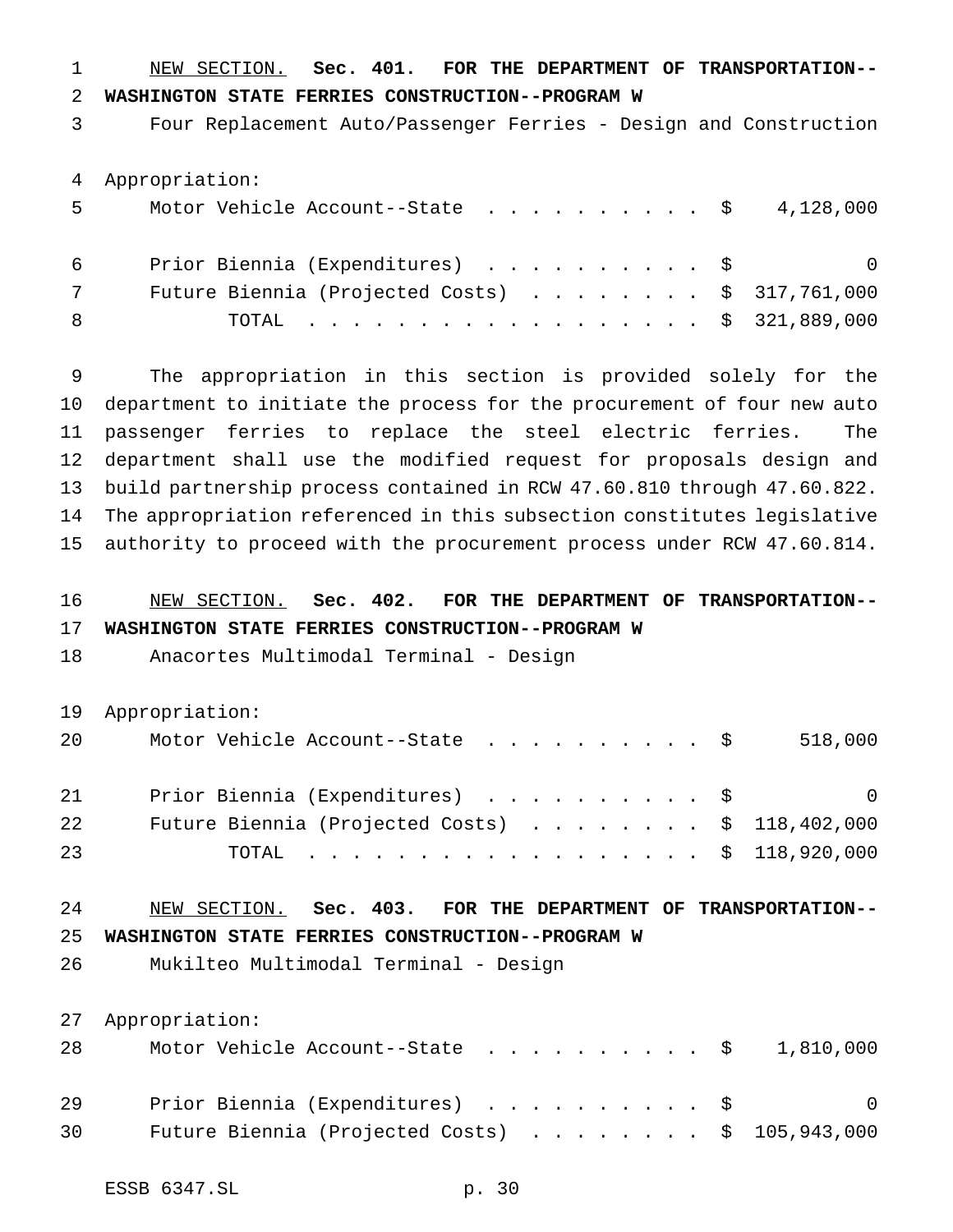TOTAL .................. \$ 107,753,000 NEW SECTION. **Sec. 404. FOR THE DEPARTMENT OF TRANSPORTATION-- WASHINGTON STATE FERRIES CONSTRUCTION--PROGRAM W** Edmonds Multimodal Terminal - Design Appropriation: Motor Vehicle Account--State .......... \$ 2,200,000 Prior Biennia (Expenditures) .......... \$ 0 8 Future Biennia (Projected Costs) . . . . . . . \$ 0 TOTAL .................. \$ 2,200,000 NEW SECTION. **Sec. 405. FOR THE DEPARTMENT OF TRANSPORTATION-- WASHINGTON STATE FERRIES CONSTRUCTION--PROGRAM W** Passenger-Only Vessel and Terminal Projects - Design and Construction Appropriation: Multimodal Transportation Account--State .... \$ 5,716,000 Prior Biennia (Expenditures) .......... \$ 0 Future Biennia (Projected Costs) ........ \$ 45,541,000 TOTAL .................. \$ 51,257,000 The appropriation in this section is provided for the acquisition of passenger-only vessels and the costs associated with the design and construction of passenger-only terminal facilities necessary to begin passenger-only ferry service on the Seattle/Kingston route by September 2003 and the Seattle/Southworth route by September 2007. NEW SECTION. **Sec. 406. FOR THE DEPARTMENT OF TRANSPORTATION-- WASHINGTON STATE FERRIES CONSTRUCTION--PROGRAM W** Catch-up Preservation for Terminals and Vessels Appropriation: 28 Motor Vehicle Account--State . . . . . . . . . \$ 11,690,000

29 Prior Biennia (Expenditures) . . . . . . . . . \$ 0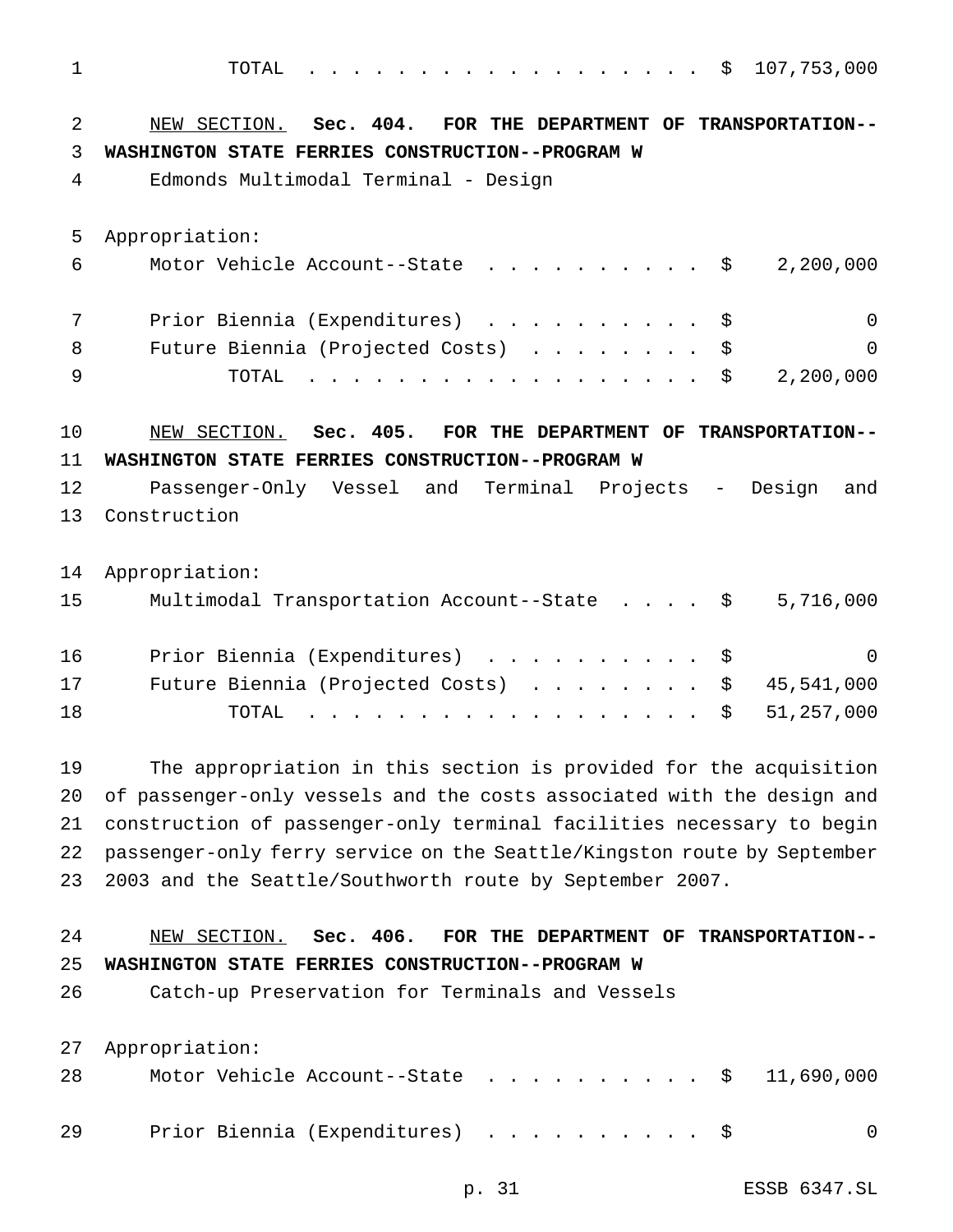| Future Biennia (Projected Costs) \$<br>88,548,000             |
|---------------------------------------------------------------|
| TOTAL \$<br>100,238,000                                       |
|                                                               |
| NEW SECTION. Sec. 407. FOR THE DEPARTMENT OF TRANSPORTATION-- |
| WASHINGTON STATE FERRIES CONSTRUCTION--PROGRAM W              |
| Seattle Pier 48 Acquisition/Relocation - Right of Way         |
|                                                               |
| Appropriation:                                                |
| Motor Vehicle Account--State \$<br>7,075,000                  |
|                                                               |
| Prior Biennia (Expenditures) \$<br>$\Omega$                   |
| Future Biennia (Projected Costs) \$<br>1,860,000              |
| .<br>8,935,000<br>TOTAL                                       |
|                                                               |

 NEW SECTION. **Sec. 408.** The motor vehicle--state appropriations for projects contained in sections 401 through 407 of this act, include \$4,128,000 in proceeds from the sale of bonds authorized by RCW 47.10.843. The secretary of transportation may authorize the use of current revenues available to the department of transportation in lieu of bond proceeds for any part of the state appropriation.

#### **CAPITAL--RAIL CONSTRUCTION**

 NEW SECTION. **Sec. 501. FOR THE DEPARTMENT OF TRANSPORTATION-- RAIL--PROGRAM Y--CAPITAL** Passenger Rail Capital Improvements - Design, Right of Way, and

Construction

Appropriation:

| 23 | Multimodal Transportation Account--State \$ 18,487,000   |  |  |                |
|----|----------------------------------------------------------|--|--|----------------|
| 24 | Multimodal Transportation Account--Federal \$ 42,056,000 |  |  |                |
| 25 | Prior Biennia (Expenditures) \$                          |  |  | $\overline{0}$ |
| 26 | Future Biennia (Projected Costs) $\ldots$ \$ 791,451,000 |  |  |                |
| 27 | TOTAL \$ 851,994,000                                     |  |  |                |

 The appropriation in this section is provided for programs including, but not limited to the Vancouver rail project, high-speed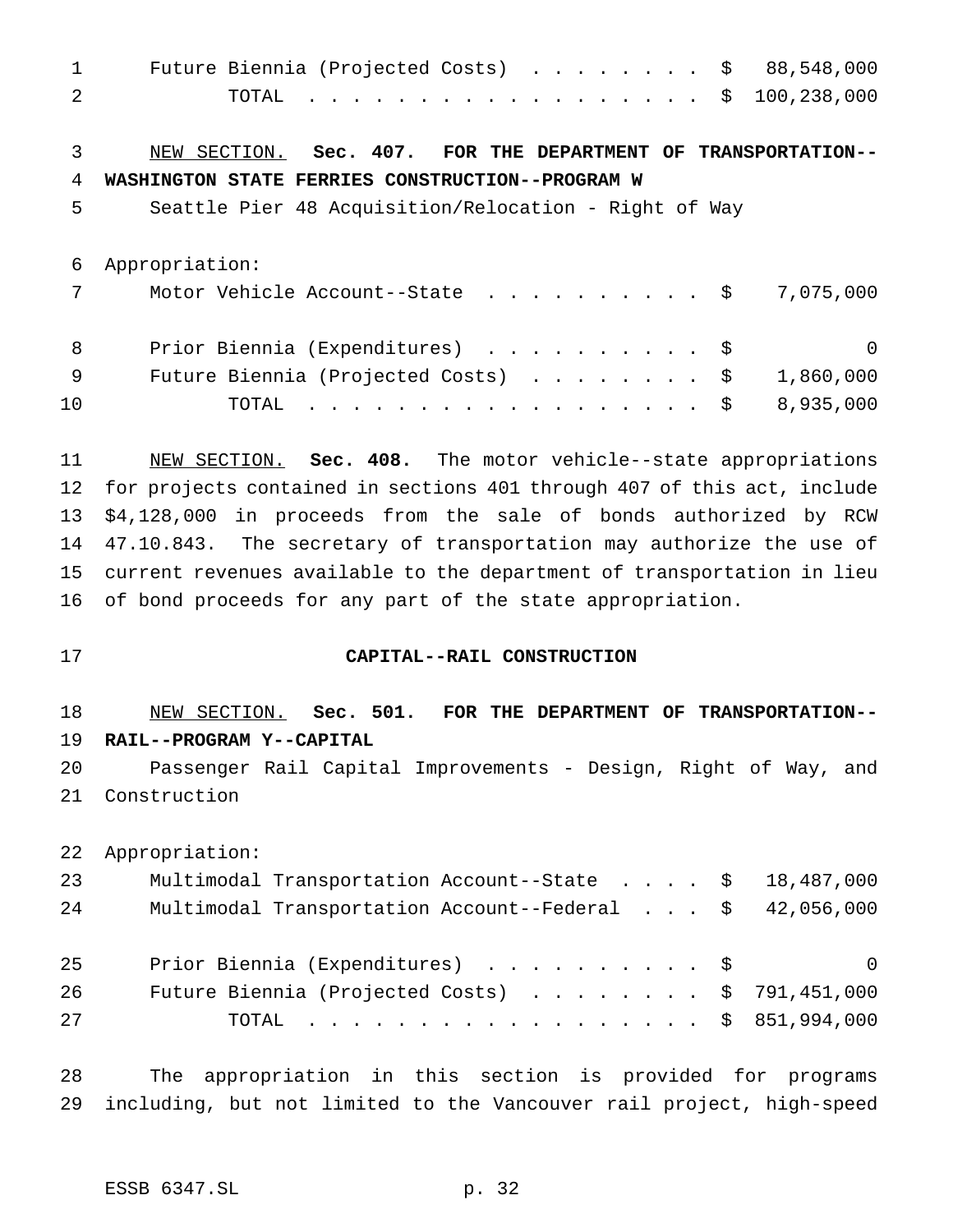upgrades in King, Snohomish, and Whatcom counties, and capacity improvements between Seattle and Everett.

 \$9,200,000 from the multimodal transportation account--state is provided solely for capacity improvements between Seattle and Everett; however, should federal funding for this project be granted, the department shall use any portion of the \$9,200,000 not needed for state match purposes for other passenger rail high speed track improvements.

 NEW SECTION. **Sec. 502. FOR THE DEPARTMENT OF TRANSPORTATION-- RAIL--PROGRAM Y--CAPITAL**

 Freight Rail Assistance Program - Design, Right of Way, and Construction

Appropriation:

| 13 | Multimodal Transportation Account--State $\cdot \cdot \cdot \cdot$ \$9,500,000 |                |
|----|--------------------------------------------------------------------------------|----------------|
| 14 | Prior Biennia (Expenditures) \$                                                | $\overline{0}$ |
| 15 | Future Biennia (Projected Costs) \$ 85,140,000                                 |                |
| 16 | TOTAL \$ 94,640,000                                                            |                |

 The appropriation in this section is provided for the design, right of way, and construction costs for the freight rail assistance program including but not limited to the following projects: Grays Harbor County saw mill spur; lumber spur to tribal sawmill in Yakima County; Yakima County improvements; Cascade and Columbia River upgrade; various 286,000 pound upgrade projects; and City of Yelm railroad.

# NEW SECTION. **Sec. 503. FOR THE DEPARTMENT OF TRANSPORTATION-- RAIL--PROGRAM Y--CAPITAL**

Washington Fruit Express - Design, Right of Way, and Construction

Appropriation:

| 27 | Multimodal Transportation Account--State \$            | 700,000 |
|----|--------------------------------------------------------|---------|
| 28 | Prior Biennia (Expenditures) \$                        | - 0     |
| 29 | Future Biennia (Projected Costs) $\ldots$ \$ 1,600,000 |         |
| 30 | TOTAL \$ 2,300,000                                     |         |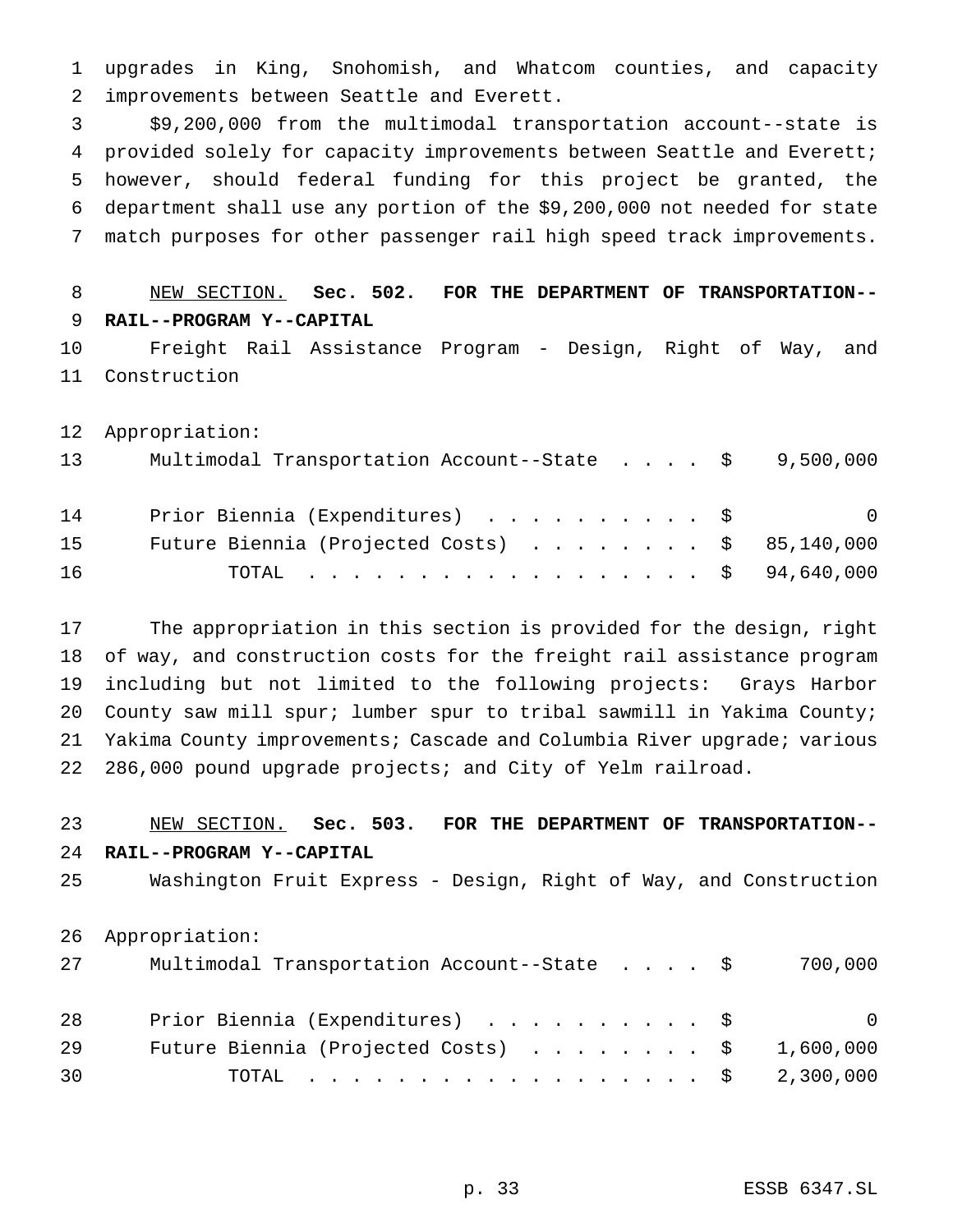The appropriation in this section is provided for the construction of truck to rail loading docks in Skagit County.

#### **CAPITAL--LOCAL PROGRAMS**

 NEW SECTION. **Sec. 601. FOR THE DEPARTMENT OF TRANSPORTATION-- LOCAL PROGRAMS--PROGRAM Z--CAPITAL**

School Safety Enhancements

Appropriation:

| - 8 | Motor Vehicle Account--State $\ldots$ \$ 1,000,000      |     |
|-----|---------------------------------------------------------|-----|
| - 9 | Prior Biennia (Expenditures) \$                         | - 0 |
| 10  | Future Biennia (Projected Costs) $\ldots$ \$ 14,000,000 |     |
| 11  | TOTAL \$ 15,000,000                                     |     |

 The appropriation in this section is subject to the following conditions and limitations and specified amounts are provided solely for that activity: The department shall only obligate funds or enter into contracts for projects to the extent a motor vehicle account appropriation is provided in this section.

 NEW SECTION. **Sec. 602. FOR THE DEPARTMENT OF TRANSPORTATION-- LOCAL PROGRAMS--PROGRAM Z--CAPITAL**

Main Street Pavement Program

Appropriation:

| 21 |  | Motor Vehicle Account--State $\ldots$ \$ 2,000,000 |  |  |  |  |  |     |
|----|--|----------------------------------------------------|--|--|--|--|--|-----|
| 22 |  | Prior Biennia (Expenditures) \$                    |  |  |  |  |  | - 0 |

|    |  |  |  |  |  |  |  |  |  | 23 Future Biennia (Projected Costs) \$ 23,000,000 |
|----|--|--|--|--|--|--|--|--|--|---------------------------------------------------|
| 24 |  |  |  |  |  |  |  |  |  | TOTAL \$ 25,000,000                               |

 The appropriations in this section are subject to the following conditions and limitations and specified amounts are provided solely for that activity:

 (1) The department shall only obligate funds or enter into contracts for projects to the extent a motor vehicle account appropriation is provided in this section.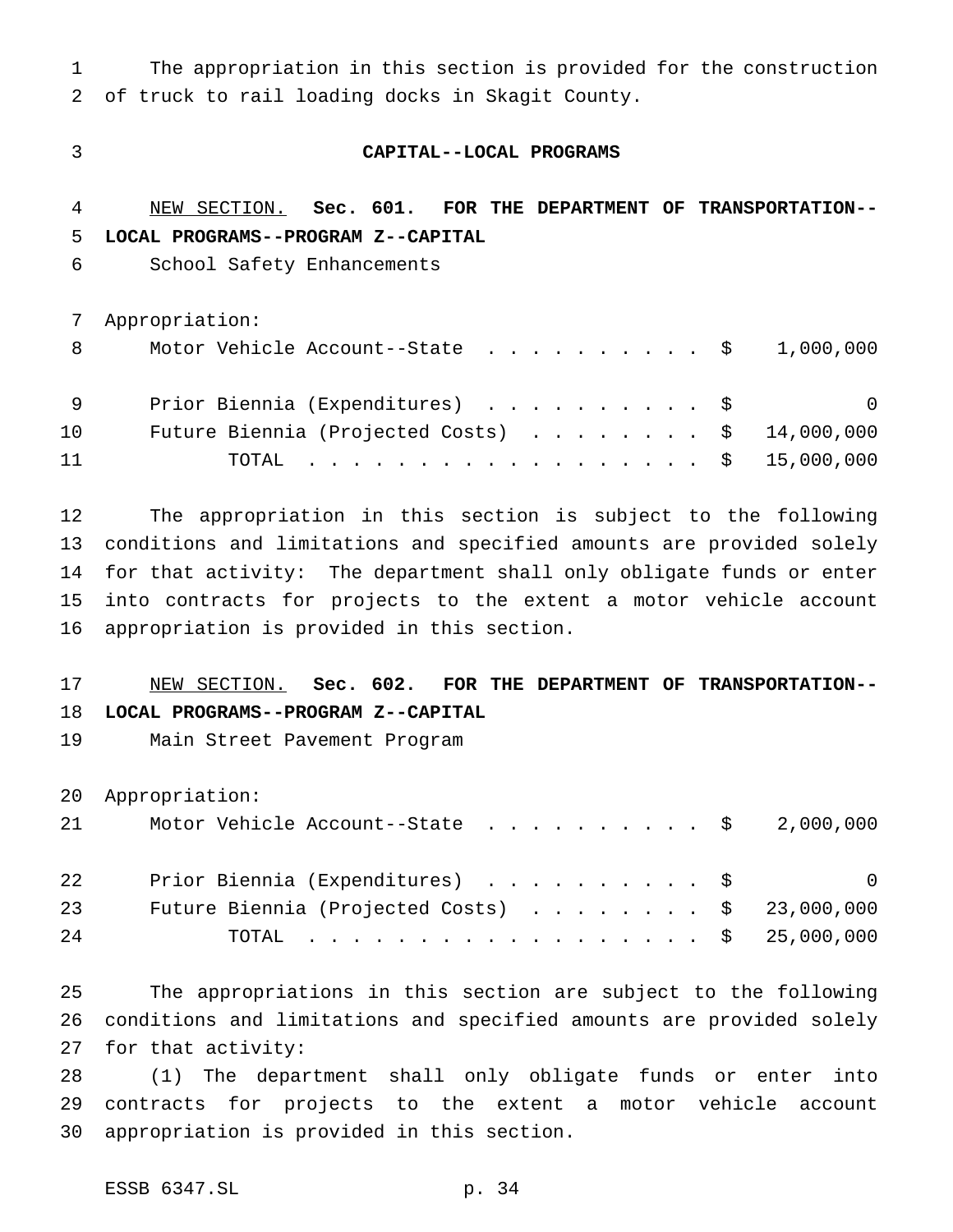(2) The department shall develop a main street paving program. The program shall utilize a pavement maintenance system with a goal of maintaining streets between PCR ratings of 60 and 100, or an equivalent measure, in cities under 10,000 in total population.

 (3) It is the intent of the legislature that the main street paving program remain an ongoing program.

# NEW SECTION. **Sec. 603. FOR THE DEPARTMENT OF TRANSPORTATION-- LOCAL PROGRAMS--PROGRAM Z--CAPITAL**

Community Economic Revitalization (CERB) - Rural Economic Vitality

Appropriation:

| 11 | Motor Vehicle Account--State $\ldots$ \$ 2,000,000      |                |
|----|---------------------------------------------------------|----------------|
| 12 | Prior Biennia (Expenditures) \$                         | $\overline{0}$ |
| 13 | Future Biennia (Projected Costs) $\ldots$ \$ 28,000,000 |                |
| 14 | TOTAL \$ 30,000,000                                     |                |

 The appropriation in this section is subject to the following conditions and limitations and specified amounts are provided solely for that activity:

 (1) The department shall only obligate funds or enter into contract for projects to the extent a motor vehicle account appropriation is provided in this section.

 (2) The appropriation in this section is provided solely for grants for transportation capital investments that benefit economic development in rural areas. Grant program criteria shall be the same as the 1999-2000 rural economic vitality program except, grants must not be made to cities with a population of more than 10,000.

# NEW SECTION. **Sec. 604. FOR THE TRANSPORTATION IMPROVEMENT BOARD-- CAPITAL**

County Corridor Congestion Relief

Appropriation:

| 30 | Motor Vehicle Account--State $\ldots$ \$ 5,000,000      |  |  |  |  |  |                |
|----|---------------------------------------------------------|--|--|--|--|--|----------------|
| 31 | Prior Biennia (Expenditures) \$                         |  |  |  |  |  | $\overline{0}$ |
| 32 | Future Biennia (Projected Costs) $\ldots$ \$ 50,000,000 |  |  |  |  |  |                |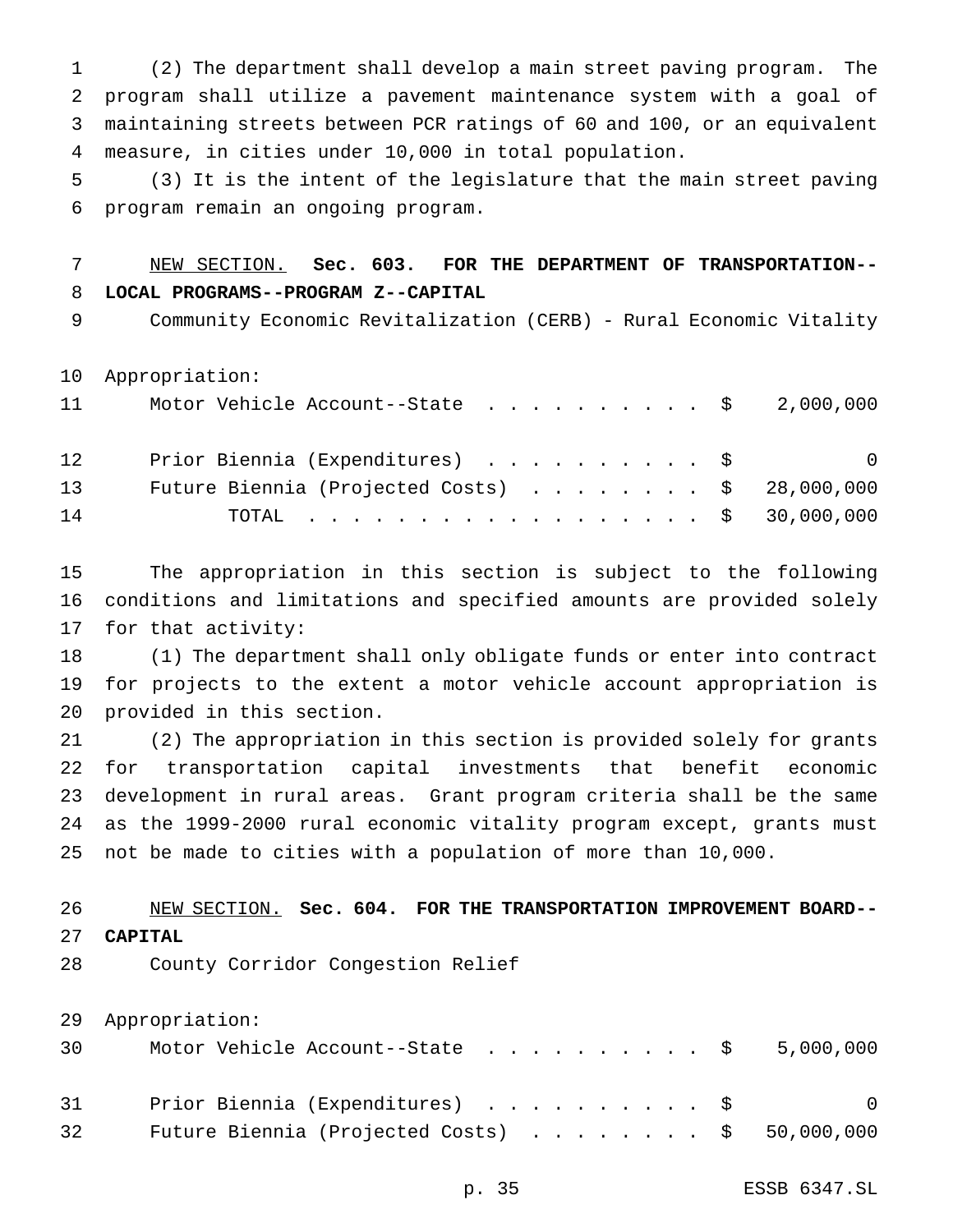1 TOTAL . . . . . . . . . . . . . . . . \$ 55,000,000

 The appropriation in this section is subject to the following conditions and limitations and specified amounts are provided solely for that activity:

 (1) The board shall only obligate funds or enter into contracts for projects to the extent a motor vehicle account appropriation is provided in this section.

 (2) The board shall consult with the highways and local programs service center at the department of transportation and the Washington state association of counties to create a county corridor congestion relief program. For the purposes of this program, a corridor is an existing or proposed set of county designated arterial roadways that provides continuous primary connectivity between major transportation facilities or destinations. Eligible projects include roadway widening, channelization, signalization, HOV lanes, and intelligent transportation systems.

 (3) It is the intent of the legislature that the county corridor program remain an ongoing program.

# NEW SECTION. **Sec. 605. FOR THE TRANSPORTATION IMPROVEMENT BOARD-- CAPITAL**

City Corridor Congestion Relief

Appropriation:

| 23 | Motor Vehicle Account--State $\ldots$ \$ 5,000,000 |  |
|----|----------------------------------------------------|--|
| 24 | Prior Biennia (Expenditures) \$<br>$\overline{0}$  |  |
| 25 | Future Biennia (Projected Costs) \$ 50,000,000     |  |
| 26 | TOTAL \$ 55,000,000                                |  |

 The appropriation in this section is subject to the following conditions and limitations and specified amounts are provided solely for that activity:

 (1) The board shall only obligate funds or enter into contracts for projects to the extent a motor vehicle account appropriation is provided in this section.

 (2) The board shall consult with the highways and local programs service center at the department of transportation to create a city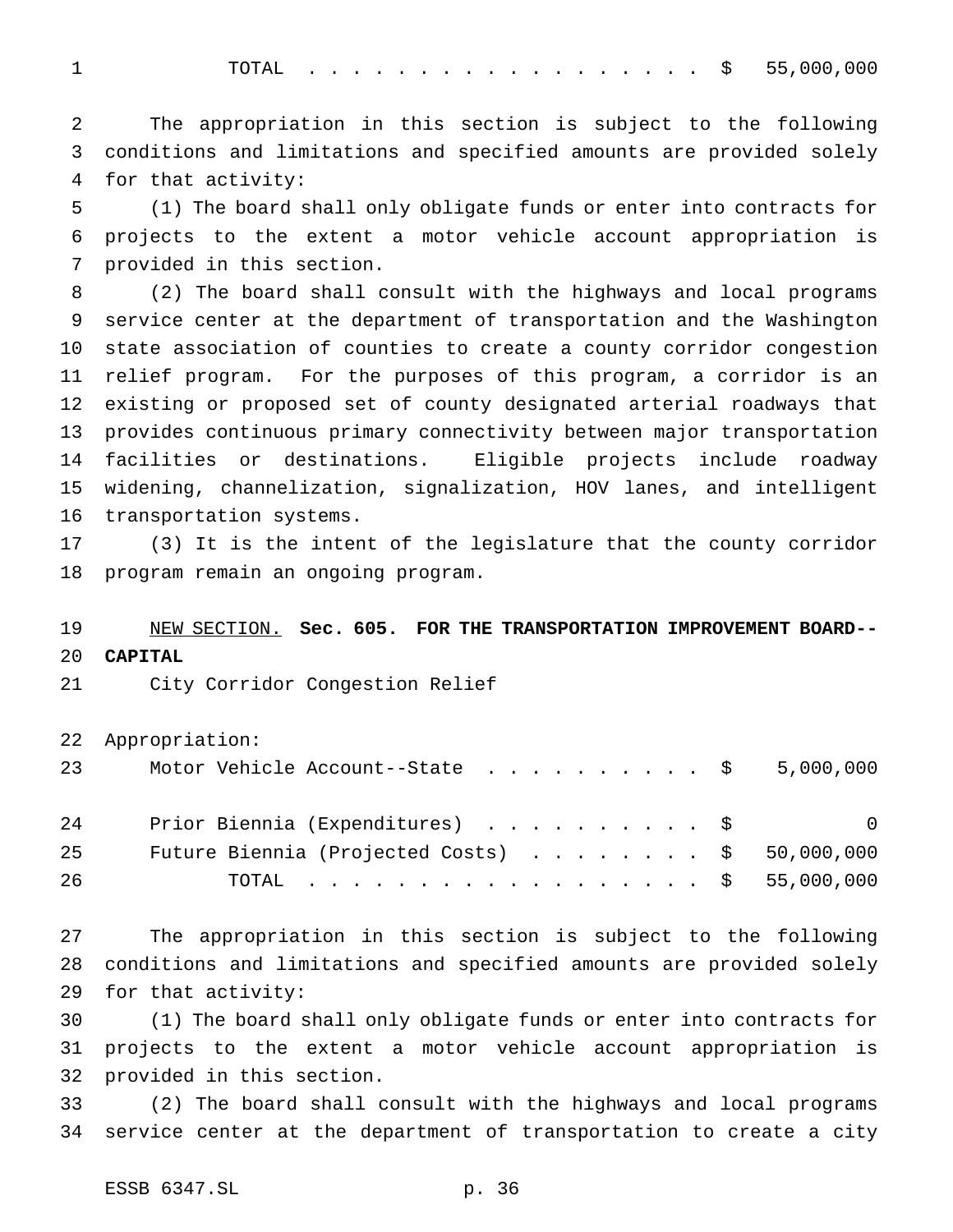corridor congestion relief program. The program shall provide funding for congested urban corridors, as defined and selected by the transportation improvement board in consultation with the association of Washington cities. Eligible projects include roadway widening, channelization, signalization, HOV lanes, and intelligent transportation systems. The agency shall require an appropriate matching component for city corridor grants. Cities shall use motor fuel tax revenue distributed to cities and towns in RCW 46.68.090 to meet the agency match criteria.

 (3) It is the intent of the legislature that the city corridor program remains an ongoing program.

# NEW SECTION. **Sec. 606. FOR THE DEPARTMENT OF TRANSPORTATION--**

# **LOCAL PROGRAMS--PROGRAM Z--CAPITAL**

Freight Mobility Strategic Investment Board

Appropriation:

| 16 | Freight Mobility Account--State $\frac{1}{5}$ | 8,400,000   |
|----|-----------------------------------------------|-------------|
| 17 | Prior Biennia (Expenditures) \$               | $\Omega$    |
| 18 | Future Biennia (Projected Costs) \$           | 107,600,000 |
| 19 | TOTAL \$                                      | 116,000,000 |

 The appropriation in this section is subject to the following conditions and limitations:

 (1) The department and freight mobility strategic investment board shall only obligate funds or enter into contract for projects to the extent a freight mobility account--state appropriation is provided in this section.

 (2) The freight mobility account--state appropriation in this section is provided for the following local freight projects as identified by the freight mobility strategic investment board:

- East Marginal Way Ramps
- Lincoln Ave. Grade Separation
- 41st St/Riverfront Parkway (Phase 2)
- South Spokane St. Viaduct
- Shaw Rd. Extension
- SR 397 Ainsworth Ave. Grade Crossing
- D St. Grade Separation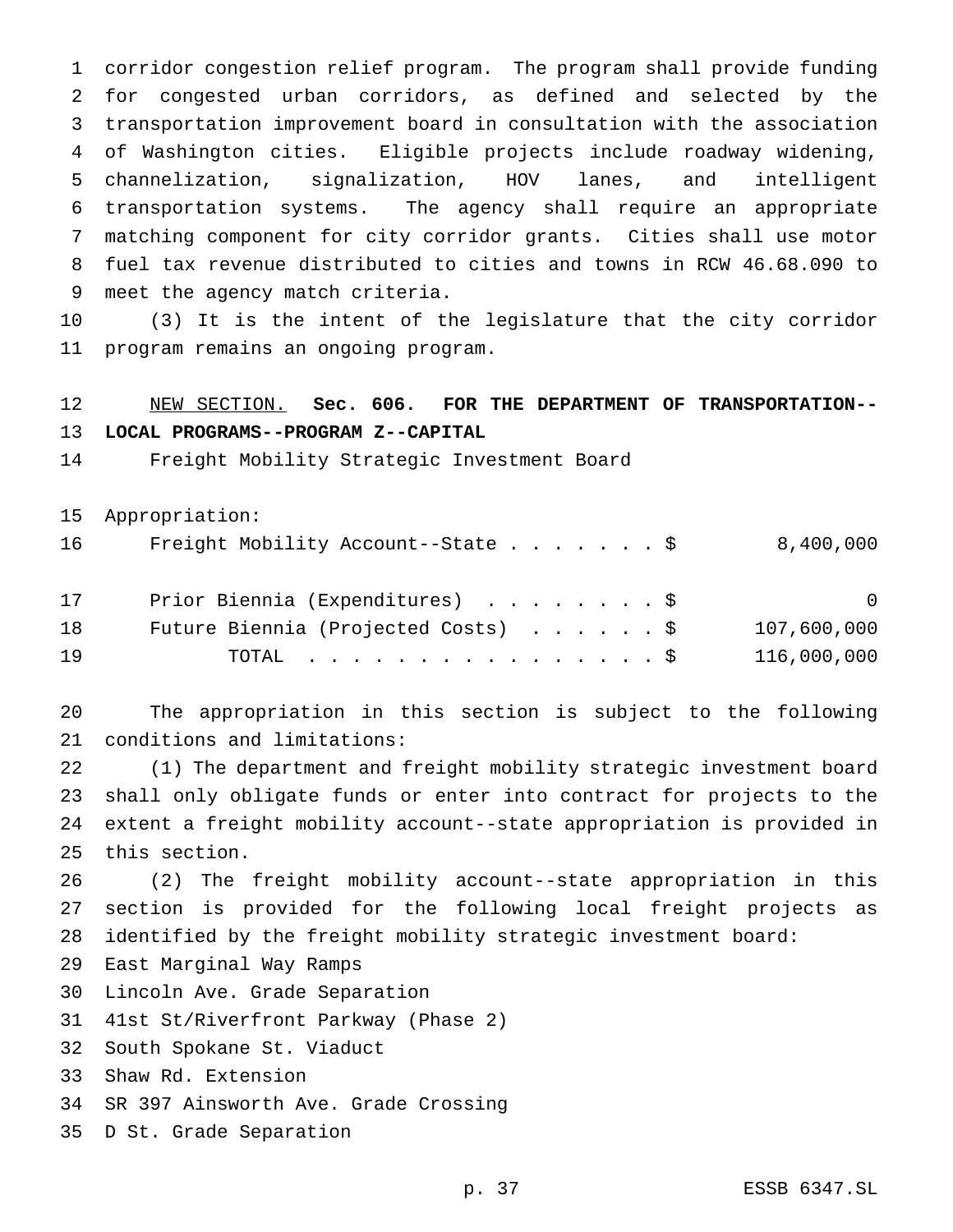- North Canyon Rd. Exten./BNSF Overcrossing
- Columbia Center Blvd. Railroad Crossing
- Colville Alternate Truck Route
- SR 125/SR 12 Interconnect (Myra Rd. Exten.)
- Edison St. Railroad Crossing
- Washington St. Railroad Crossing
- E. Marine View Drive Widening
- Port of Kennewick Road (Exten. of Piert Rd.)
- S 228th Street Extension & Grade Separation
- City of Yakima Grade Separated Rail Crossing
- Duwamish Intelligent Transportation Systems (ITS)
- Lander Street Overcrossing
- Grain Terminal Track Improvements
- Park Road BNSF Grade Separation Project

 (3) The freight mobility account--state appropriation of \$8,400,000 includes \$8,400,000 in proceeds from the sale of bonds authorized by RCW 47.10.843. The transportation commission may authorize the use of current revenues available to the department of transportation in lieu of bond proceeds for any part of the state appropriation.

 (4) Funds from the appropriation in this section may only be expended with authorization from the freight mobility strategic investment board.

#### **TRANSFERS AND DISTRIBUTIONS**

 NEW SECTION. **Sec. 701. FOR THE STATE TREASURER--BOND RETIREMENT AND INTEREST AND ONGOING BOND REGISTRATION AND TRANSFER CHARGES: FOR BOND SALES DISCOUNTS AND DEBT TO BE PAID BY MOTOR VEHICLE FUND AND TRANSPORTATION FUND REVENUE**

|    | 28 Highway Bond Retirement Account Appropriation \$ 8,195,000 |  |
|----|---------------------------------------------------------------|--|
|    | 29 Motor Vehicle Account--State Appropriation \$ 1,750,000    |  |
| 30 | TOTAL \$ 9,945,000                                            |  |

 NEW SECTION. **Sec. 702. FOR THE STATE TREASURER--BOND RETIREMENT AND INTEREST, AND ONGOING BOND REGISTRATION AND TRANSFER CHARGES: FOR BOND SALE EXPENSES AND FISCAL AGENT CHARGES**

Motor Vehicle Account--State Appropriation ..... \$ 340,000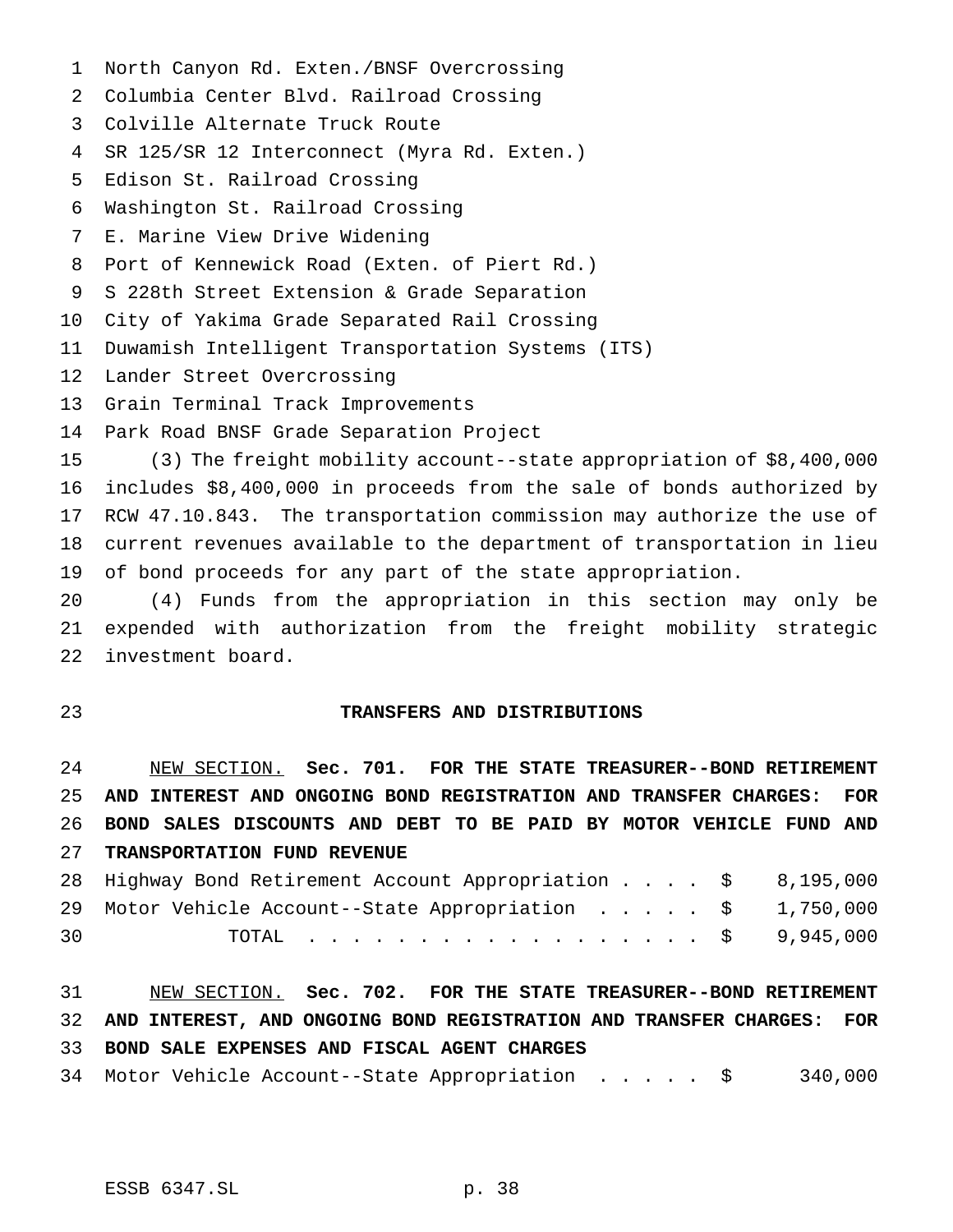NEW SECTION. **Sec. 703. FOR THE STATE TREASURER--STATE REVENUES FOR DISTRIBUTION**

Motor Vehicle Account--State Appropriation

| 4 | for revenue distribution to the cities $\ldots$ , $\frac{1}{5}$ , 843,000 |  |  |  |                    |  |
|---|---------------------------------------------------------------------------|--|--|--|--------------------|--|
|   | 5 Motor Vehicle Account--State Appropriation                              |  |  |  |                    |  |
|   | fais at attachment and the the count of a                                 |  |  |  | $\Gamma$ 0.42 0.00 |  |

6 for distribution to the counties  $\ldots$ ...... \$ 5,843,000 TOTAL .................. \$ 11,686,000

 The distributions in this section are subject to the following conditions and limitations and specified amounts are provided solely for that activity:

 (1) The motor vehicle account--state appropriation to cities is to be distributed consistent with RCW 46.68.110 (4) and (5). Deductions shall not be made for supervision, studies, or the city hardship assistance program.

 (2) The distribution to counties shall be distributed in a manner consistent with RCW 46.68.122. Deductions shall not be made for supervision, studies, or the city hardship assistance program.

 (3) The amounts provided in this section may not be used to supplant any existing local government funding for transportation projects or programs. Any local government in violation of this requirement shall immediately forfeit its eligibility for future distributions provided under this section.

| 23  | NEW SECTION. Sec. 704. FOR THE STATE TREASURER--TRANSFERS |
|-----|-----------------------------------------------------------|
|     | 24 Motor Vehicle Account--State Appropriation             |
| -25 | for transfer to the freight mobility                      |
| -26 |                                                           |
|     |                                                           |

#### **MISCELLANEOUS**

 NEW SECTION. **Sec. 801.** (1) Agencies shall expedite the expenditure of appropriations in order to: (a) Make transportation improvements and rehabilitate transportation infrastructure resources; (b) accelerate transportation related environmental rehabilitation and restoration projects for the improvement of the state's natural environment; (c) reduce additional costs associated with acquisition and construction inflationary pressures; and (d) provide additional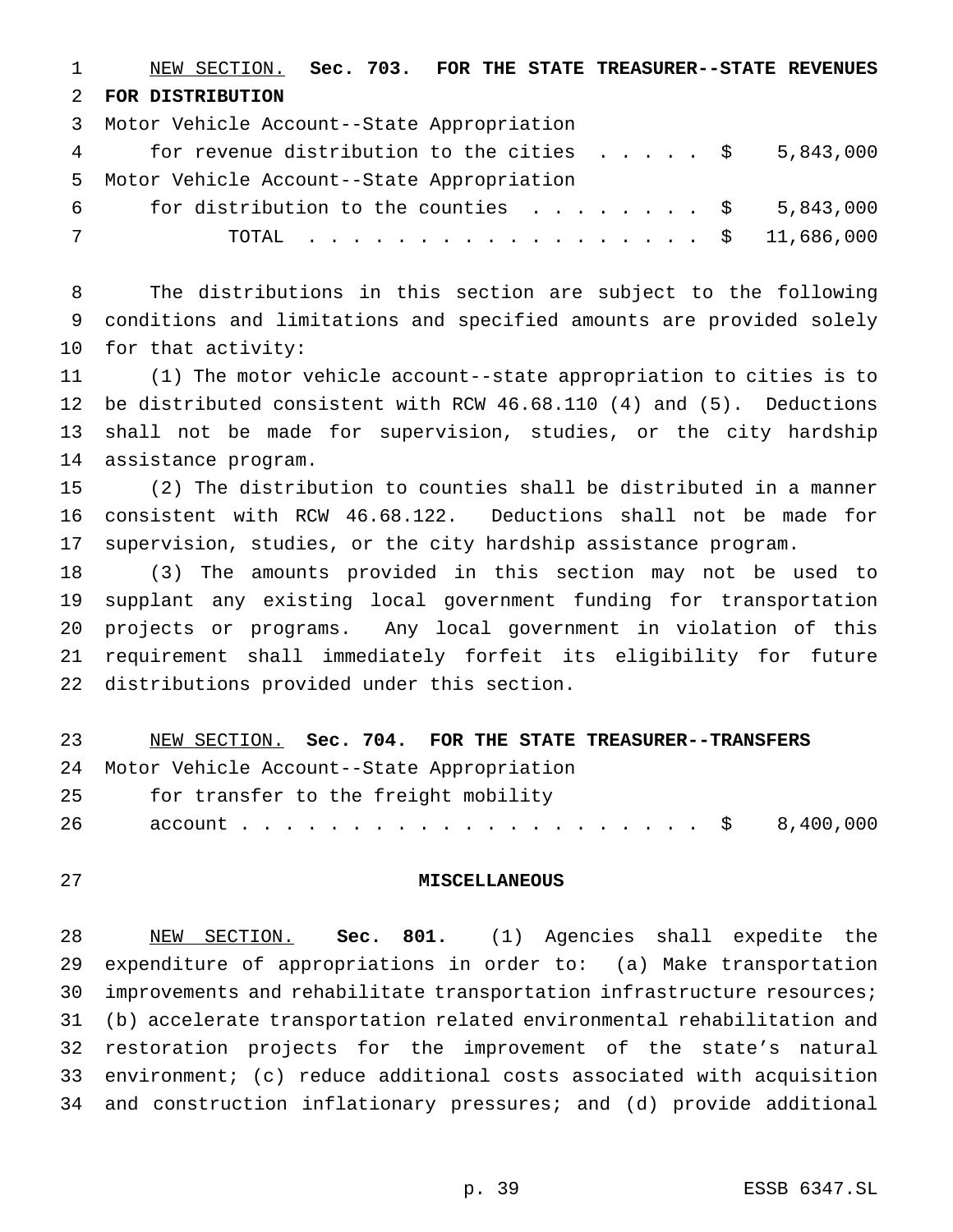employment opportunities associated with transportation capital expenditures.

 (2) In order to meet the goals of this section, to the extent feasible, agencies are directed to accelerate expenditures and may use contracted design and construction services wherever necessary to meet the goals of this section.

 NEW SECTION. **Sec. 802.** To the extent practicable, all state, county, city, local, or municipal projects paid for in whole or in part with funds appropriated in this act shall consider pavement life-cycle costs in determining pavement types.

 NEW SECTION. **Sec. 803.** The amounts shown under the headings "Prior Biennia," "Future Biennia," and "Total" in this act are for informational purposes only and do not constitute legislative approval of these amounts. The amounts shown under the heading "Future Biennia" are advisory only and reflect the current best available estimates of project costs and may include but are not limited to the following funding sources: State, local, regional, federal, or private funds.

 NEW SECTION. **Sec. 804.** The governor, through the office of financial management, may authorize a transfer of appropriation authority provided for a capital project that is in excess of the amount required for the completion of such project to another capital project for which the appropriation is insufficient. No such transfer may be used to expand or limit the scope of the project beyond that intended by the legislature in making the appropriation. Such transfers may be effected only between capital appropriations to a specific department or agency and only between capital projects that are funded from the same fund or account. No transfers may occur between projects to local government agencies except where the grants are provided within a single omnibus appropriation and where such transfers are specifically authorized by the implementing statutes which govern the grants.

 For purposes of this section, the governor may find that an amount is in excess of the amount required for the completion of a project only if: (1) The project defined in the notes to the budget document is substantially complete and there are funds remaining; (2) bids have been let on a project and it appears to a substantial certainty that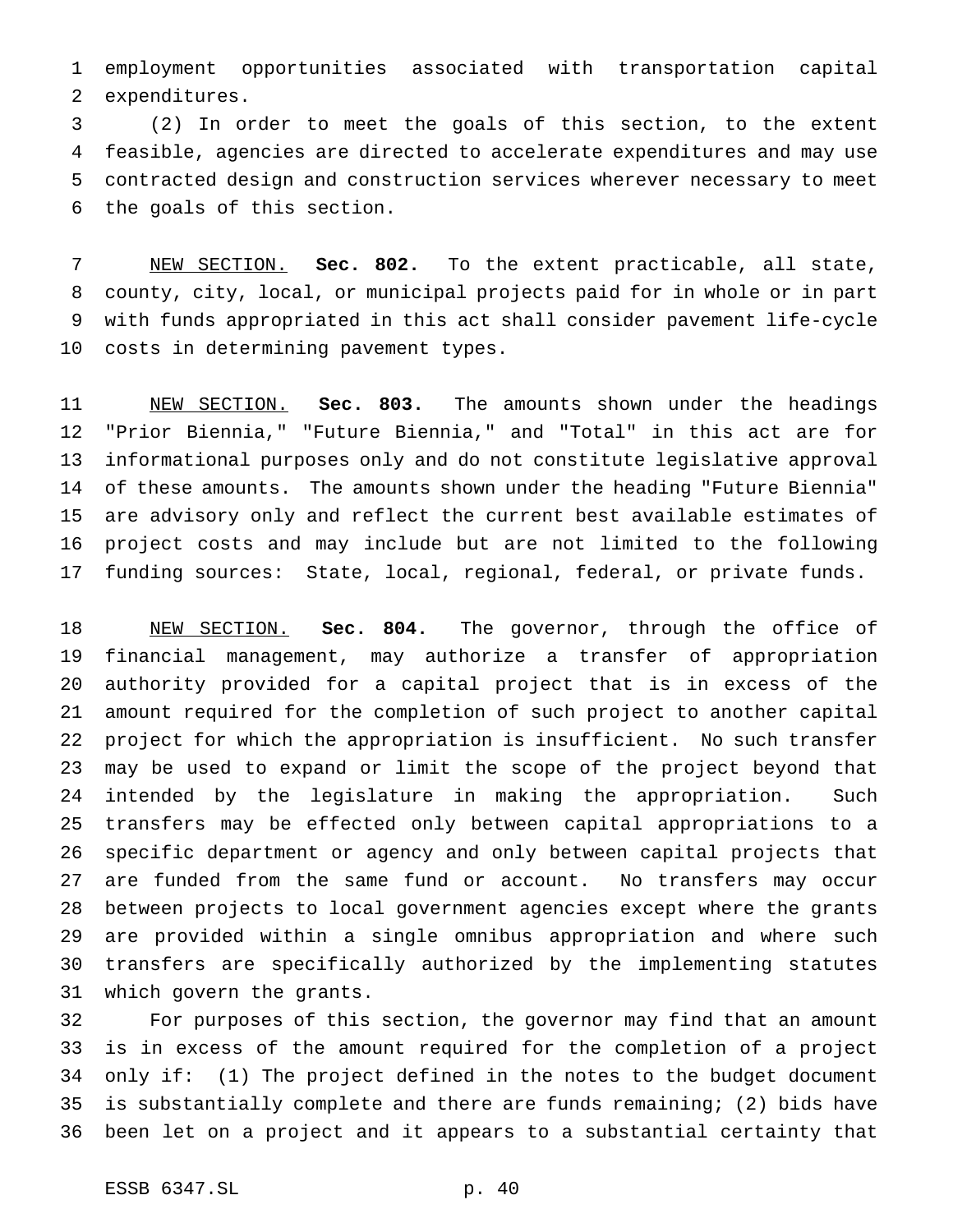the project as defined in the notes to the budget document can be completed within the biennium for less than the amount appropriated in this act; or (3) the secretary of transportation determines that the allocation for the preconstruction phase of the project is in excess of the amount necessary to reach the construction or request for proposal phase.

 For the purposes of this section, the legislature intends that each project be defined as proposed to the legislature in the governor's budget document, unless it clearly appears from the legislative history that the legislature intended to define the scope of a project in a different way.

 A report of any transfer effected under this section, except emergency projects or any transfer under \$250,000, shall be filed with the legislative transportation committees of the senate and the house of representatives by the office of financial management at least thirty days before the date the transfer is effected. The office of financial management shall report all emergency or smaller transfers within thirty days from the date of transfer.

 NEW SECTION. **Sec. 805.** Upon completion of the Vancouver high- occupancy vehicle lanes pilot project that began on October 28, 2001, and concludes October 28, 2002, the department of transportation may only proceed with future high-occupancy vehicle lane projects in counties with a population of 300,000 or more that border the state of Oregon, when vehicle spaces at park and ride lots within the county are two and one-half times the capacity in existence on January 1, 2002, or if the Interstate 5 bridge over the Columbia River is retrofitted to include four southbound general purpose lanes.

 NEW SECTION. **Sec. 806.** All of the projects for which money is appropriated in sections 301 through 307 of this act are eligible for the permit processes enumerated under chapter 47.06C RCW and developed by the transportation permit efficiency and accountability committee. To the extent practicable, work on these projects shall utilize the processes enumerated under chapter 47.06C RCW and developed by the transportation permit efficiency and accountability committee.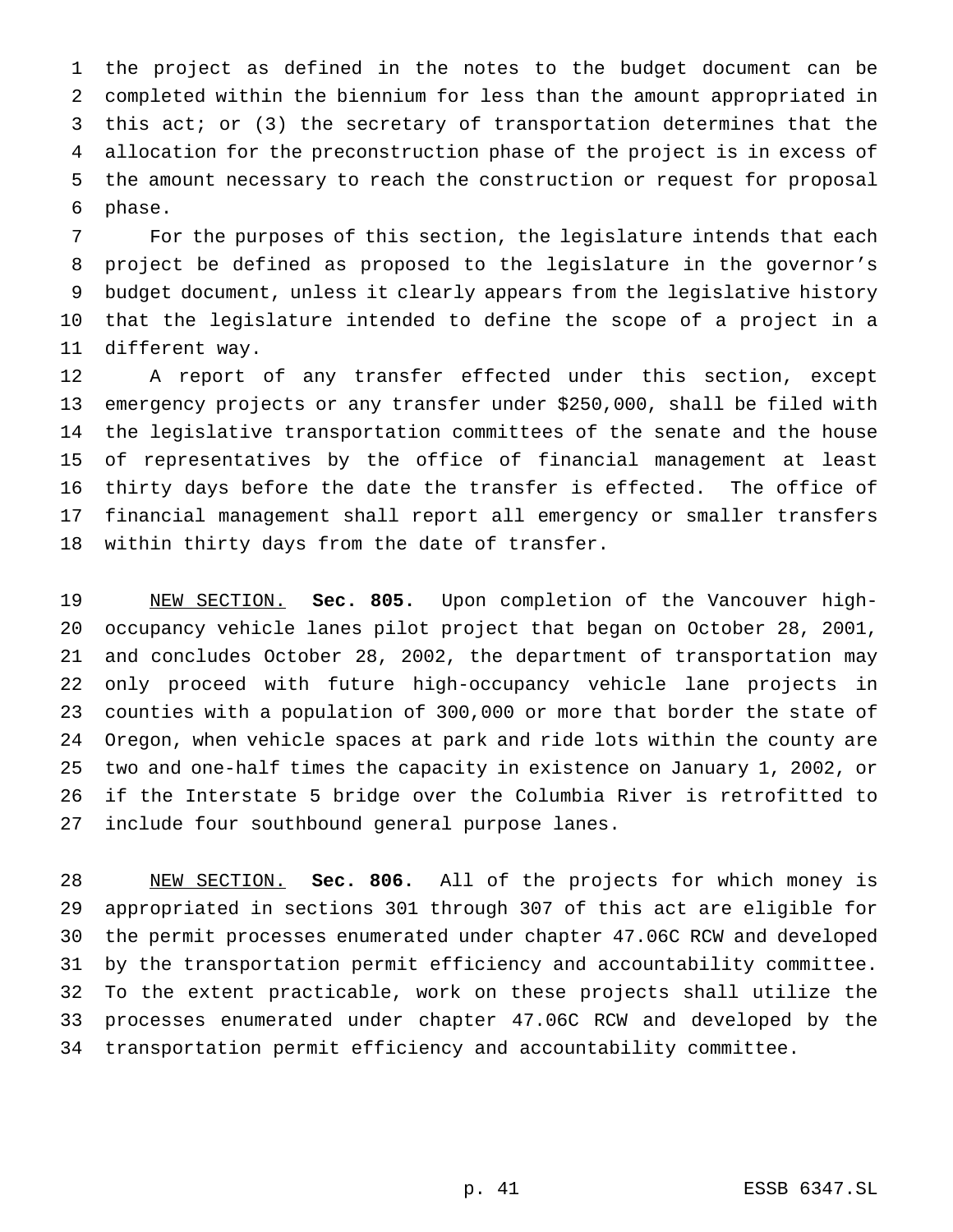NEW SECTION. **Sec. 807.** Unless otherwise specified, the appropriations for highway capacity expansion in sections 301 through 307 of this act are provided solely for general purpose highway lanes.

#### NEW SECTION. **Sec. 808.**

Motor Vehicle Account--State Appropriation ...\$ 47,392

 The appropriation in this section is subject to the following conditions and limitations: The department of agriculture shall make an adhesive label explaining that Washington state gas taxes are for highway purposes only. The label must be in a large, easily readable font and shall read "Washington state gas taxes are used exclusively for highway purposes." The label should be chemical and weather resistant and shall be placed in a conspicuous location at motor fuel retailers as defined in RCW 19.120.010, by December 31, 2002.

 NEW SECTION. **Sec. 809.** A new section is added to chapter 47.05 RCW to read as follows:

 This chapter does not apply to the 2001-03 transportation budget appropriating new transportation revenue.

18 \*<u>NEW SECTION.</u> Sec. 810. A new section is added to chapter 47.08 RCW to read as follows:

 This chapter does not apply to the 2001-03 transportation budget appropriating new transportation revenue.

**\*Sec. 810 was vetoed. See message at end of chapter.**

 NEW SECTION. **Sec. 811.** If any provision of this act or its application to any person or circumstance is held invalid, the remainder of the act or the application of the provision to other persons or circumstances is not affected.

 NEW SECTION. **Sec. 812.** This act is necessary for the immediate preservation of the public peace, health, or safety, or support of the state government and its existing public institutions, and takes effect immediately, only if Engrossed Substitute House Bill No. 2969 becomes law.

INDEX APPROXIMATE PAGE #

ESSB 6347.SL p. 42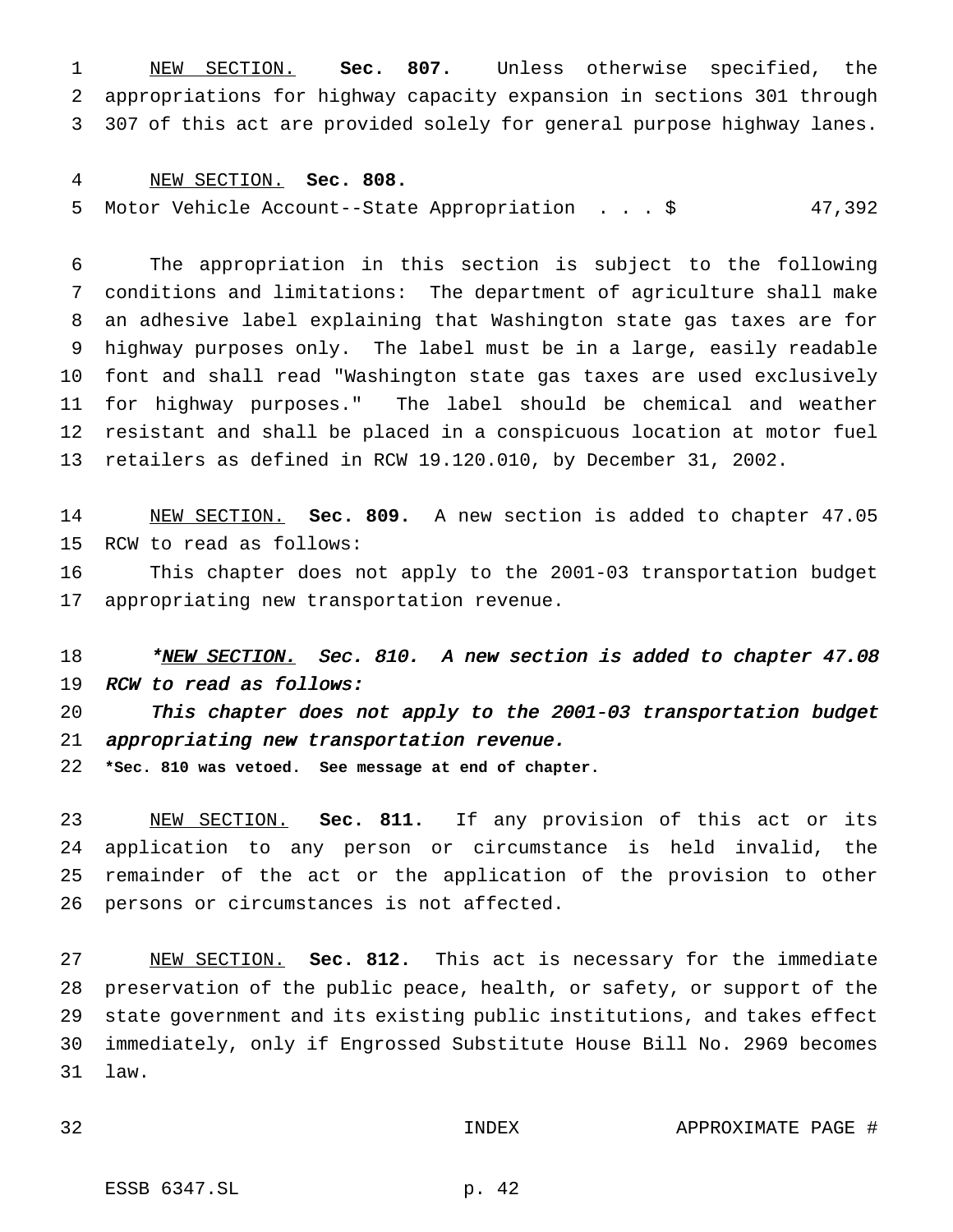|   | 1 DEPARTMENT OF COMMUNITY, TRADE, AND ECONOMIC                         |  |  |  |  |  |  |  |  |  |                          |
|---|------------------------------------------------------------------------|--|--|--|--|--|--|--|--|--|--------------------------|
|   | 2 DEVELOPMENTPRESERVATION--PROGRAM P 28                                |  |  |  |  |  |  |  |  |  |                          |
|   |                                                                        |  |  |  |  |  |  |  |  |  |                          |
|   | 4 DEPARTMENT OF TRANSPORTATIONPUBLIC TRANSPORTATION--PROGRAM V . 2, 4, |  |  |  |  |  |  |  |  |  |                          |
| 5 |                                                                        |  |  |  |  |  |  |  |  |  | 7, 23, 25, 27, 29-35, 37 |
|   | 6 REGIONAL TRANSPORTATION PLANNING 2                                   |  |  |  |  |  |  |  |  |  |                          |
|   | 7 STATE TREASURERBOND RETIREMENT AND INTEREST 38, 39                   |  |  |  |  |  |  |  |  |  |                          |
|   |                                                                        |  |  |  |  |  |  |  |  |  |                          |
|   | 9 TRANSPORTATION IMPROVEMENT BOARD 35                                  |  |  |  |  |  |  |  |  |  |                          |

Passed the Senate March 14, 2002. Passed the House March 14, 2002. Approved by the Governor March 27, 2002, with the exception of certain items that were vetoed. Filed in Office of Secretary of State March 27, 2002.

#### Note: Governor's explanation of partial veto is as follows:

 "I am returning herewith, without my approval as to sections 203(5), Page 4 (Department of Transportation " Public Transportation " 4 Program V); 302(45), Page 20 (Department of Transportation Improvements " Program I " Mobility and Economic Initiative Improvement Projects); 304(2), Page 23, Line 1 (Department of Transportation " Improvements " Program I " Safety Improvement Projects); 305(2), Page 24, Lines 22 through 24 (Department of Transportation " Improvements " Program I " Environmental Retrofit Improvement Projects); 810, Page 38 (new section added to chapter 47.08 RCW), Engrossed Substitute Senate Bill No. 6347 entitled:

"AN ACT Relating to transportation funding and appropriations;"

 Engrossed Substitute Senate Bill No. 6347 is the list of 14 transportation projects that will be funded if voters approve the<br>15 statewide transportation revenue referendum in November of this year. statewide transportation revenue referendum in November of this year. I strongly support this bill, but for a few portions that were vetoed.

 Section 203(5) of the bill would have required Everett Transit and Community Transit to develop an interlocal agreement to serve paratransit and special needs transit as a condition to receiving their share of new state transit funding. Senior Services of Snohomish County is under contract with Community Transit to provide these services to county residents through 2006. While I support local efforts to address coordination between these transit systems, the 24 provisions of this subsection would have the effect of either<br>25 eliminating new state transit funding for Everett Transit and Community eliminating new state transit funding for Everett Transit and Community Transit, or negatively impacting the financial status of Senior Services of Snohomish County.

 Section 302(45) of the bill provides \$350,000 of the Motor Vehicle Account " State appropriation solely for the middle Washington corridor study. The proviso stipulates that the Department of Transportation, in consultation with local officials and residents of the area, shall conduct a study to determine the feasibility of creating a new north-south corridor as an alternative to Interstate 5 and Interstate 405